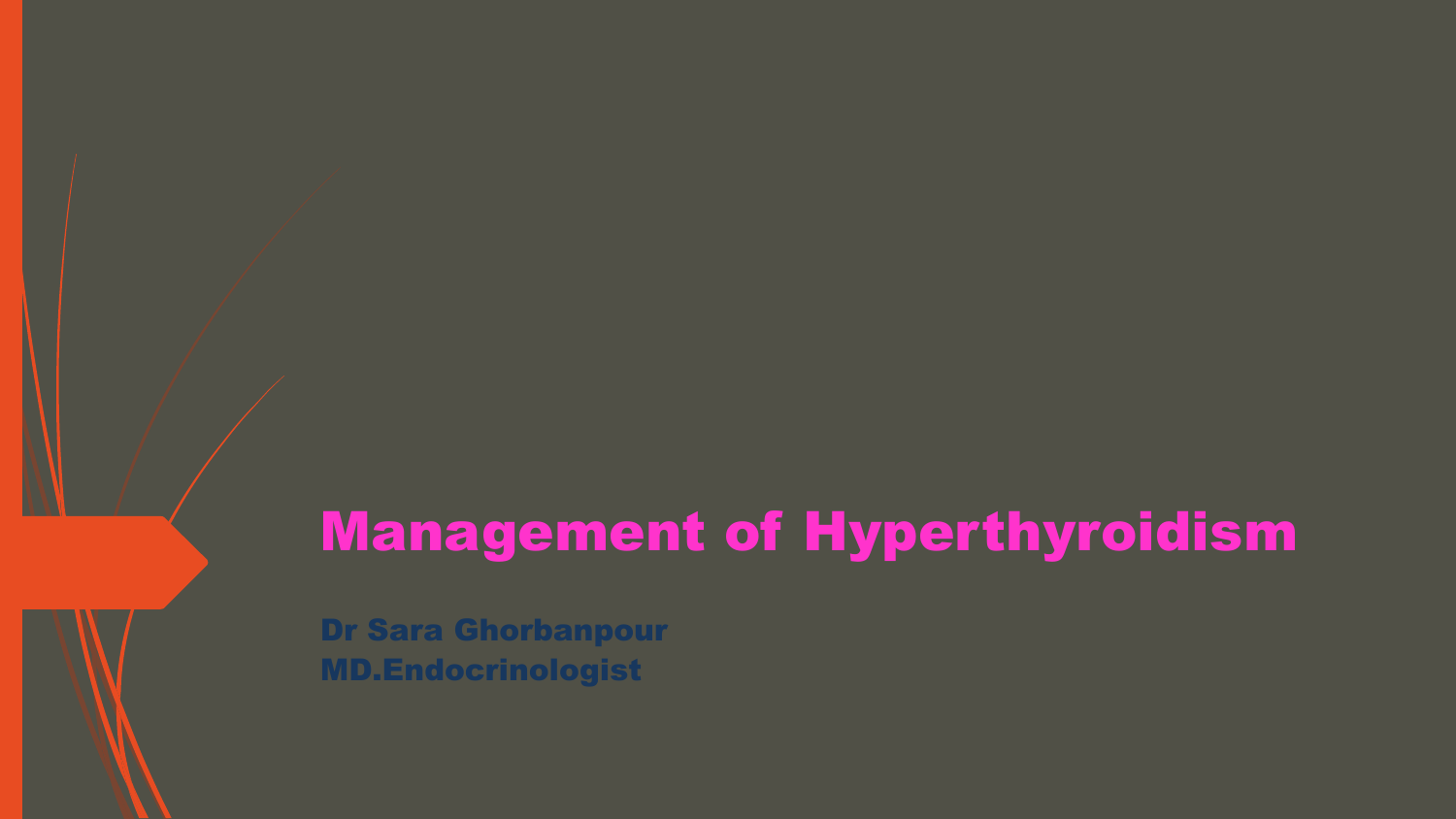### **SPECIAL ARTICLE**

**THYROID** Volume 26, Number 10, 2016 © American Thyroid Association © Mary Ann Liebert, Inc. DOI: 10.1089/thy.2016.0229

# 2016 American Thyroid Association Guidelines for Diagnosis and Management of Hyperthyroidism and Other Causes of Thyrotoxicosis





s S. Ross,<sup>1\*</sup> Henry B. Burch,<sup>2\*\*</sup> David S. Cooper,<sup>3</sup> M. Carol Greenlee,<sup>4</sup> Peter Laurberg<sup>5t</sup> Ana Luiza Maia, Scott A. Rivkees, Mary Samuels, Julie Ann Sosa, Marius N. Stan,<sup>10</sup> and Martin A. Walter<sup>11</sup>

> **JAMESON FAUCI KASPER HAUSER LONGO LOSCALZO**

20th Edition

NTERNAL

MEDICINE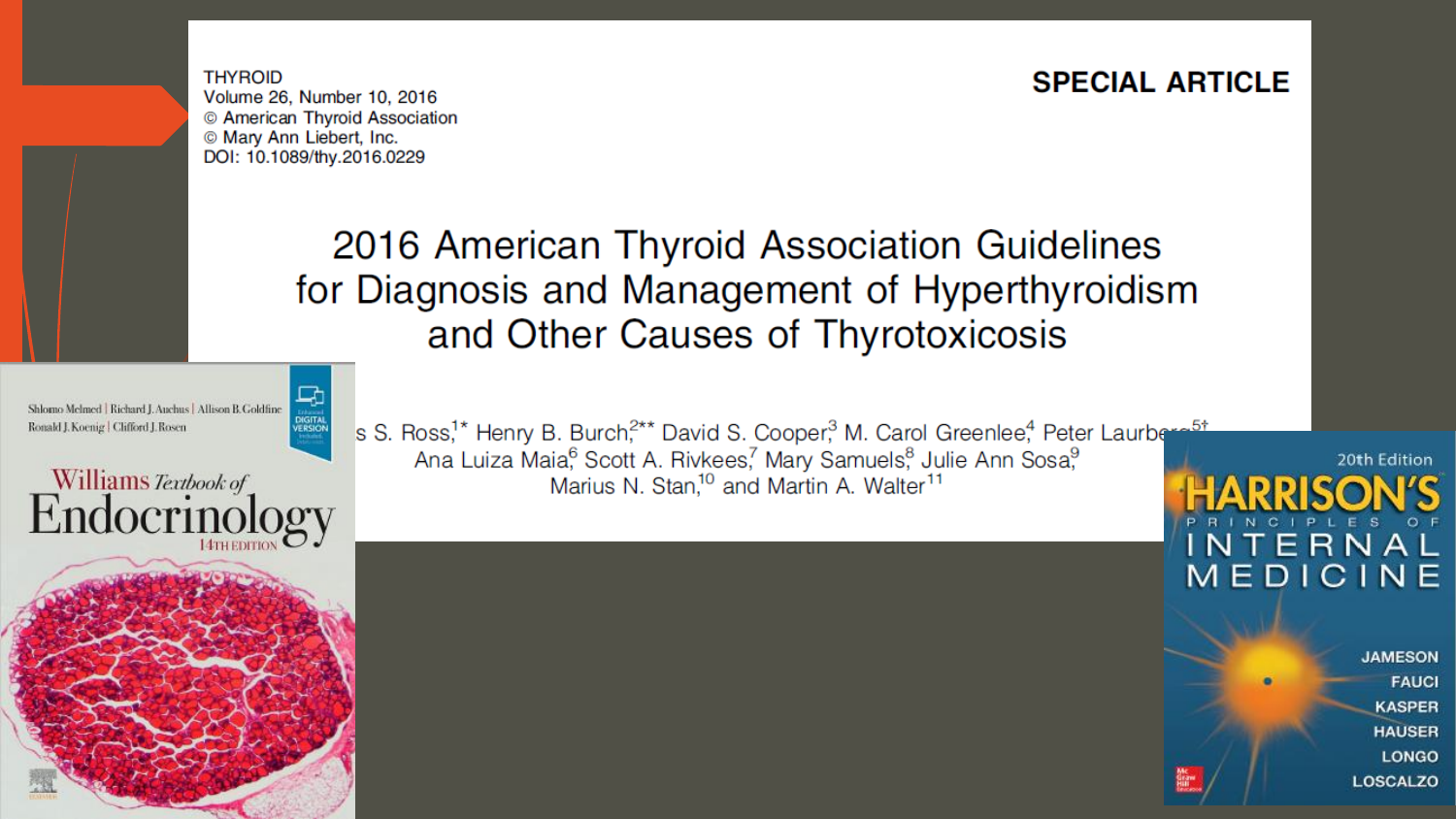- The term "thyrotoxicosis" refers to a clinical state that results from inappropriately high thyroid hormone action in tissues.
- The term "hyperthyroidism," as used in these guidelines, is a form of thyrotoxicosis due to inappropriately high synthesis and secretion of thyroid hormone(s) by the thyroid

Appropriate treatment of thyrotoxicosis requires an accurate diagnosis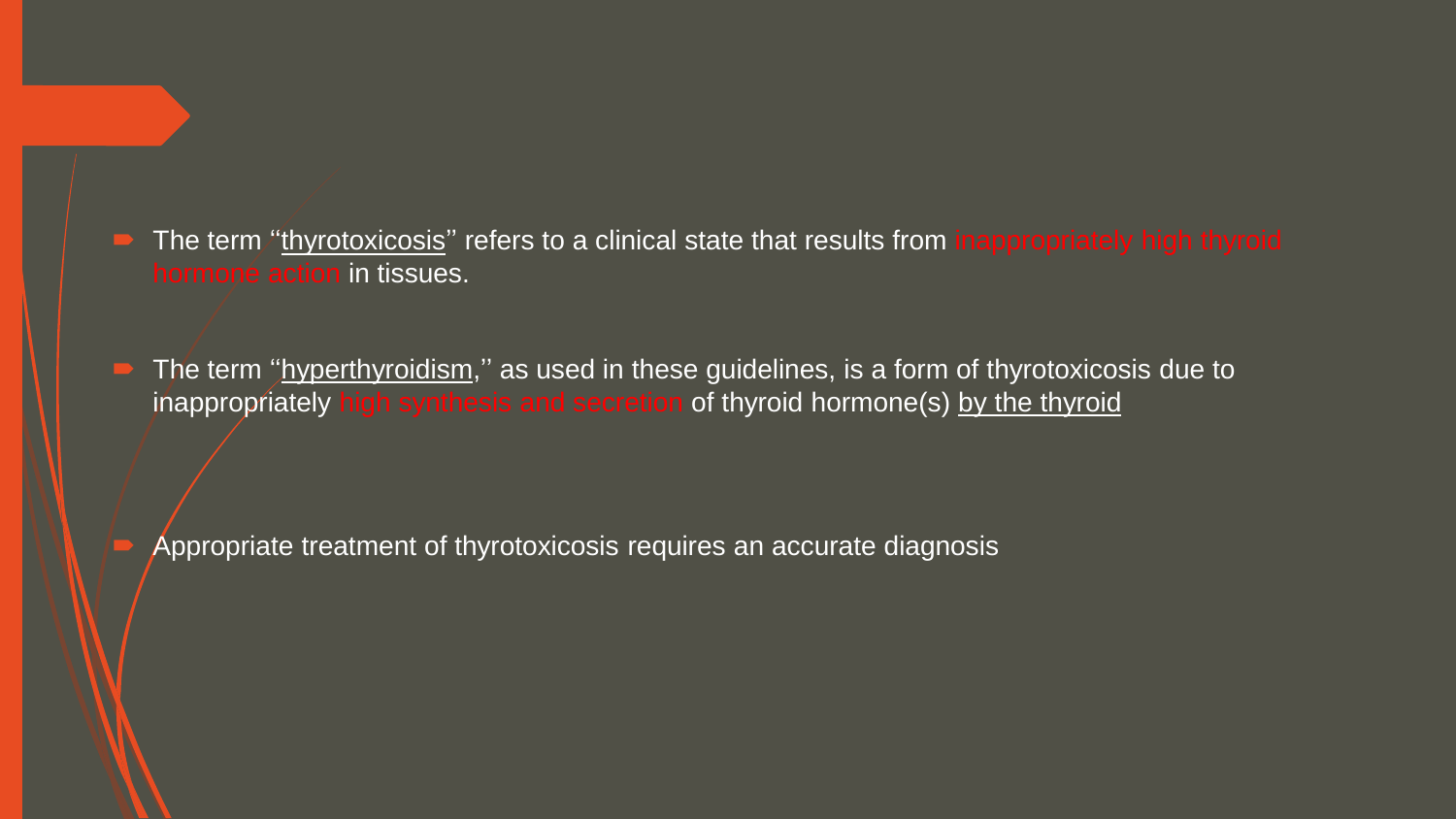#### **Primary Hyperthyroidism**

Graves' disease Toxic multinodular goiter Toxic adenoma Functioning thyroid carcinoma metastases Activating mutation of the TSH receptor Activating mutation of  $G_{s\alpha}$  (McCune-Albright syndrome) Struma ovarii Drugs: iodine excess (Jod-Basedow phenomenon)

### **Thyrotoxicosis without Hyperthyroidism**

Subacute thyroiditis

Silent thyroiditis

Other causes of thyroid destruction: amiodarone, radiation, infarction of adenoma

Ingestion of excess thyroid hormone (thyrotoxicosis factitia) or thyroid tissue

| <b>Secondary Hyperthyroidism</b>                                                                |
|-------------------------------------------------------------------------------------------------|
| TSH-secreting pituitary adenoma                                                                 |
| Thyroid hormone resistance syndrome: occasional patients may have features<br>of thyrotoxicosis |
| Chorionic gonadotropin-secreting tumors <sup>a</sup>                                            |
| Gestational thyrotoxicosis <sup>a</sup>                                                         |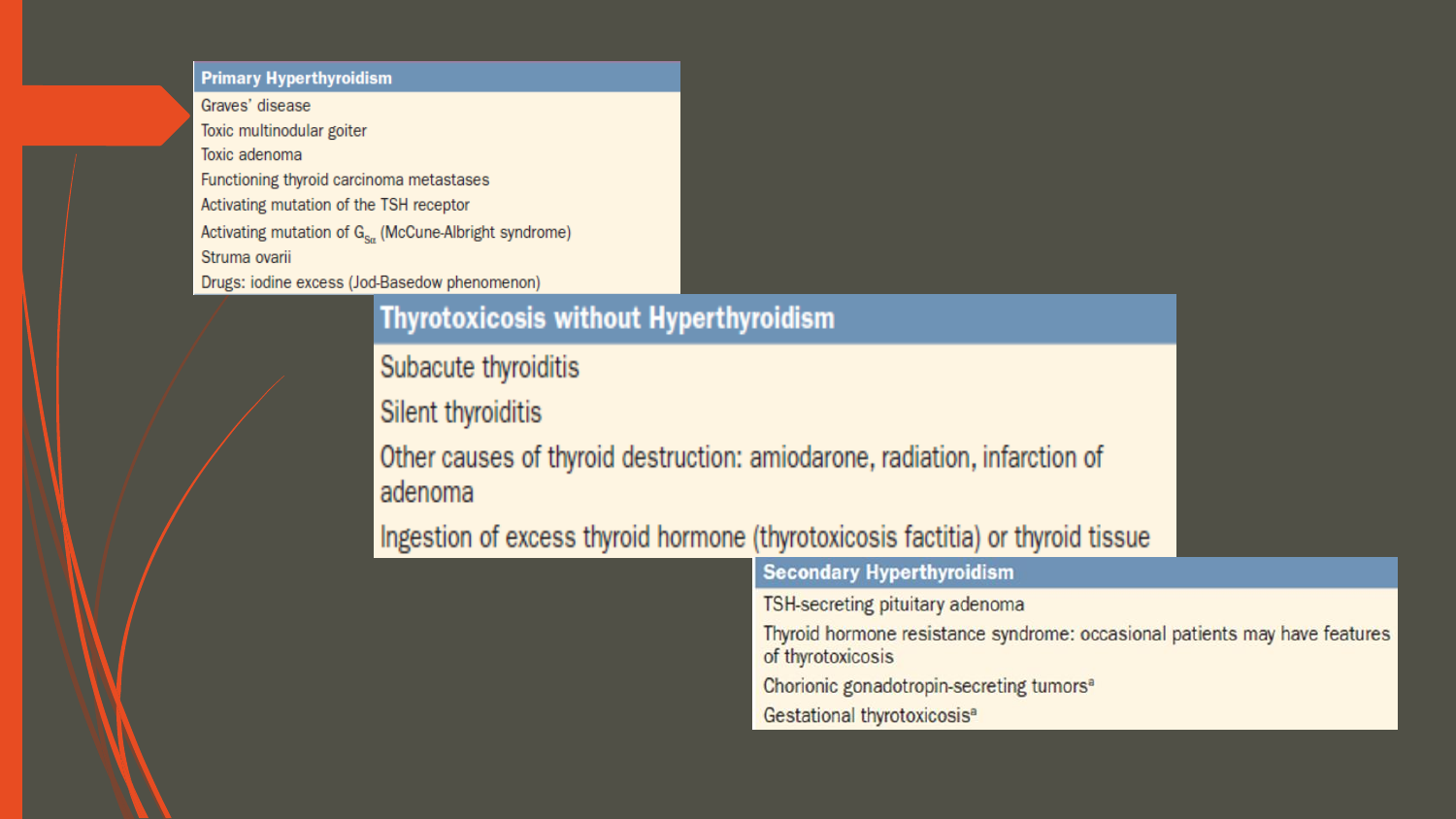- Hyperthyroidism has a prevalence of 1% to 2% in women and 0.1% to 0.2% in men
- The most common causes of an overactive thyroid are Graves disease and toxic multinodular goiter.

 Graves' disease accounts for 60–80% of thyrotoxicosis -typically occurs between 20 - 50 years of age -also occurs in the elderly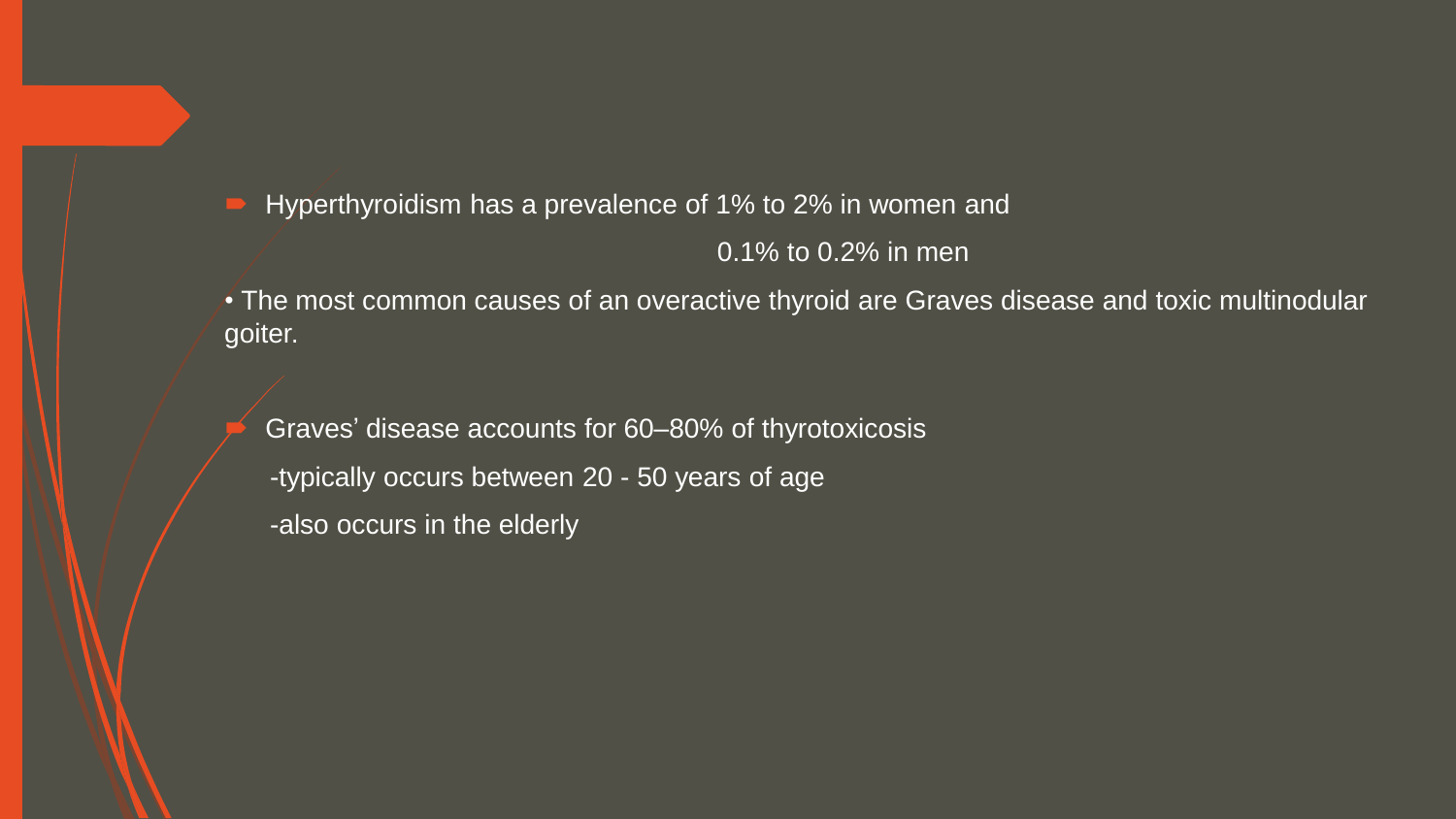In the United States, the prevalence of hyperthyroidism is approximately 1.2% (0.5% overt and 0.7% subclinical)

 Both overt and subclinical disease may lead to characteristic signs and symptoms although subclinical hyperthyroidism is usually considered milder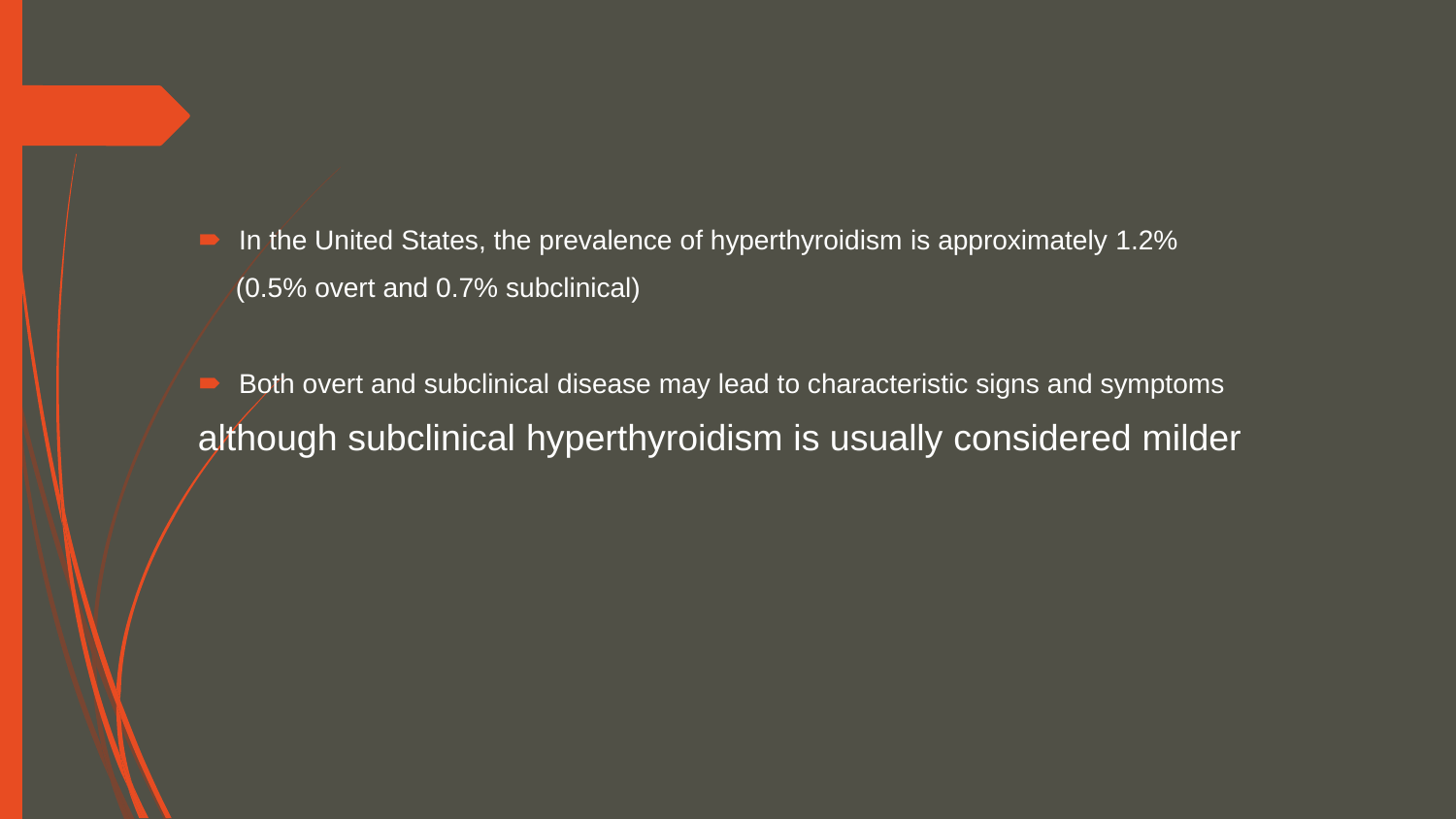## Clinical consequences of thyrotoxicosis

 Untreated or partially treated thyrotoxicosis is associated with weight loss osteoporosis atrial fibrillation embolic events muscle weakness tremor neuropsychiatric symptoms rarely cardiovascular collapse and death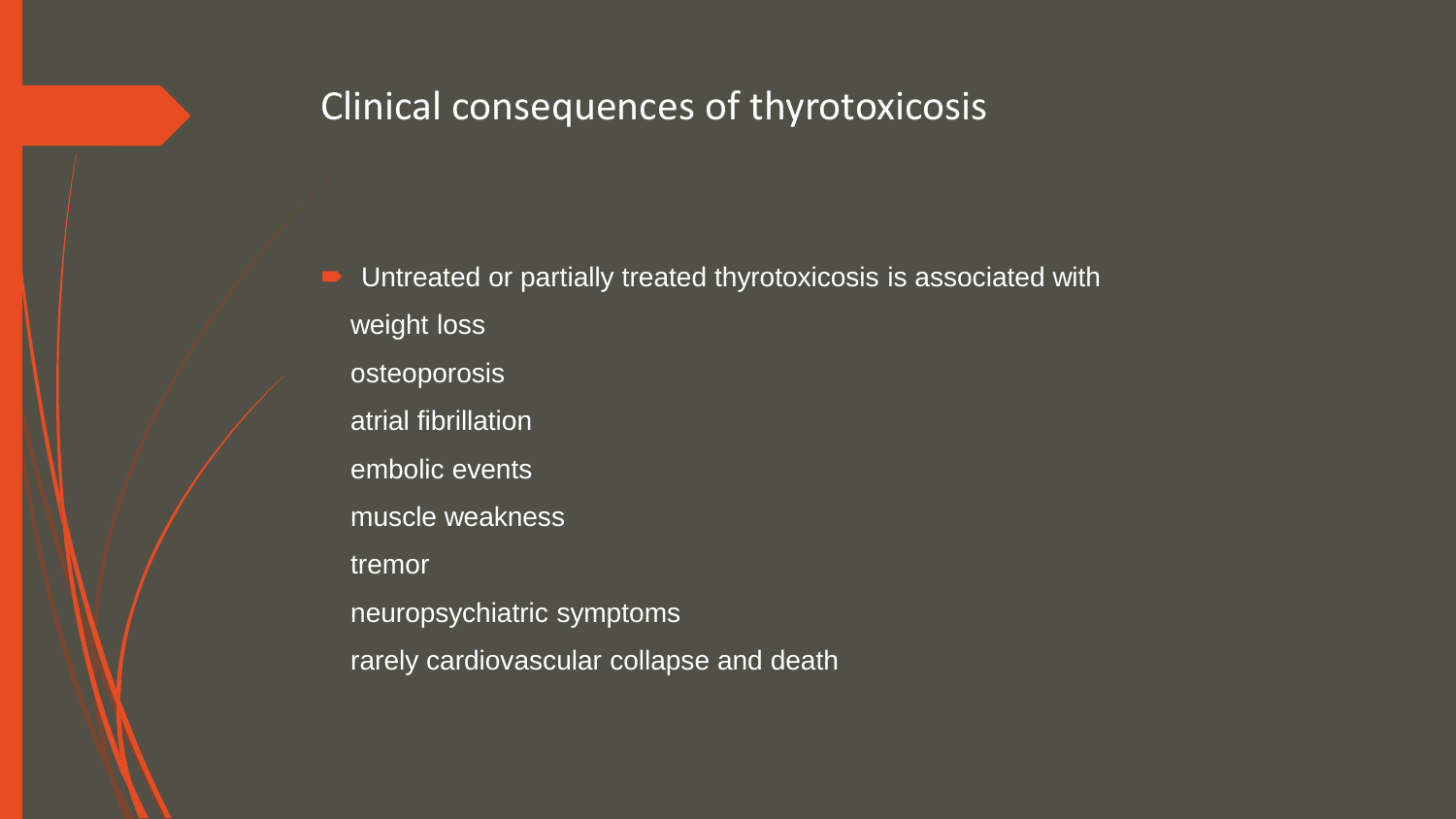How should clinically or incidentally discovered thyrotoxicosis be evaluated and initially managed?

- Assessment of disease severity
- Assessment of thyrotoxic manifestations

especially potential cardiovascular and neuromuscular complications, is essential in formulating an appropriate treatment plan

- the Hyperthyroid Symptom Scale did not strongly correlate with free T4 or T3
	- Cardiac evaluation may be necessary, especially in the older patient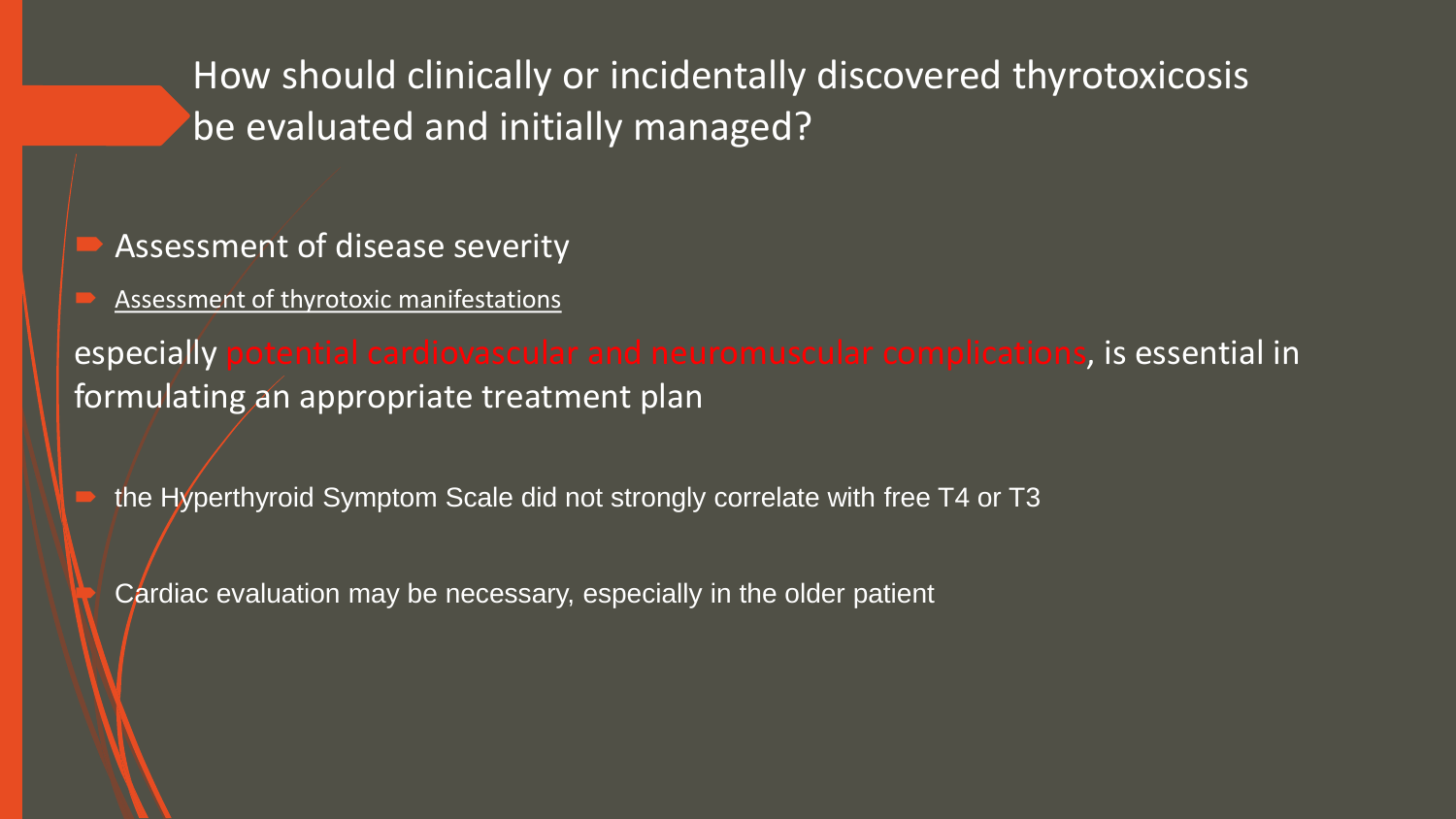The phenotypic appearance of Graves disease is apparently milder than in the past this may be due to earlier diagnosis and treatment improved iodine nutrition a secular trend to less smoking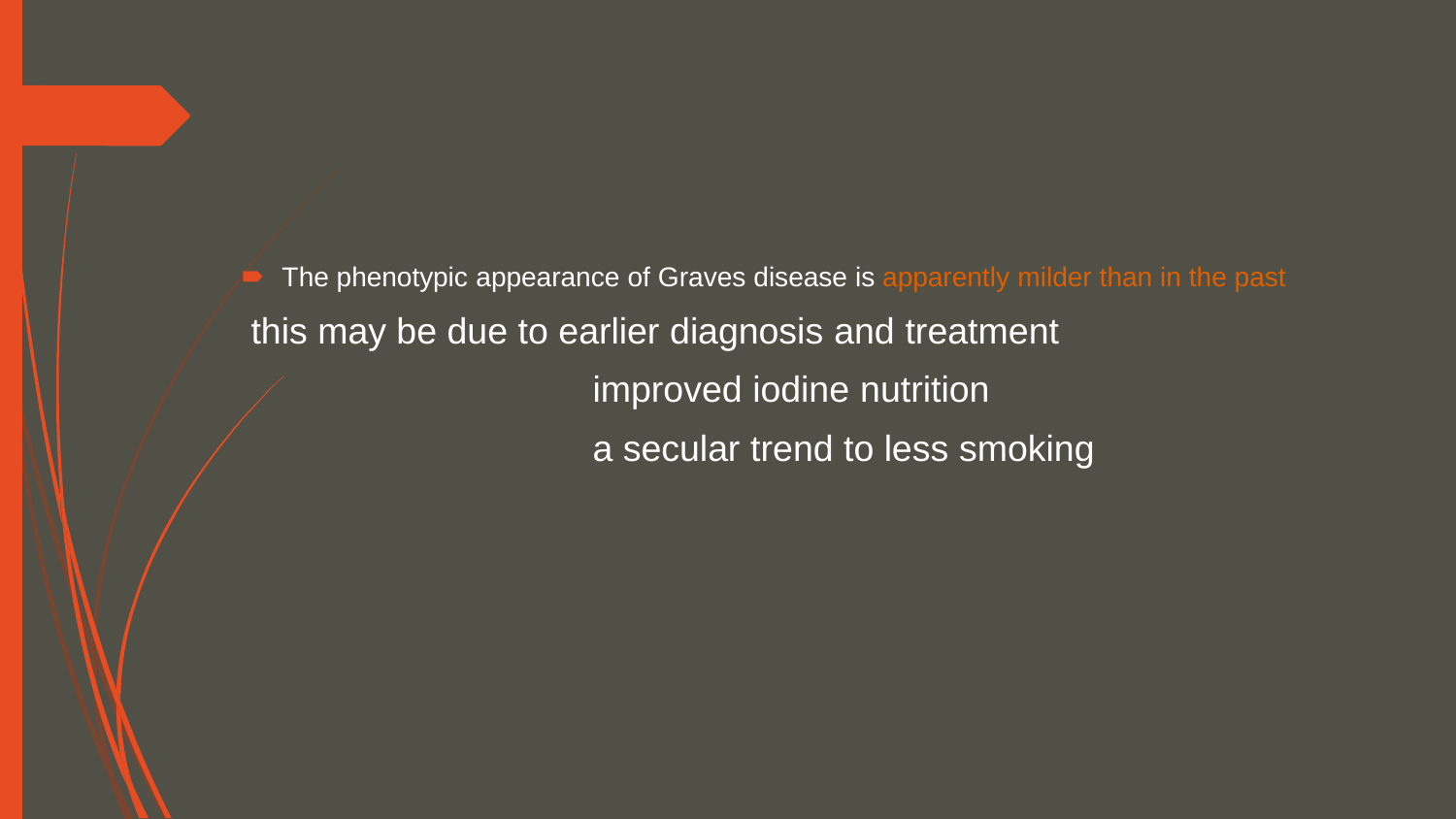All patients with known or suspected hyperthyroidism should undergo a comprehensive history and physical examination,

including measurement of pulse rate, blood pressure,respiratory rate, and body weight

Thyroid size, tenderness, symmetry, and nodularity should also be assessed along with pulmonary, cardiac, and neuromuscular function

and the presence or absence of peripheral edema, eye signs, or pretibial myxedema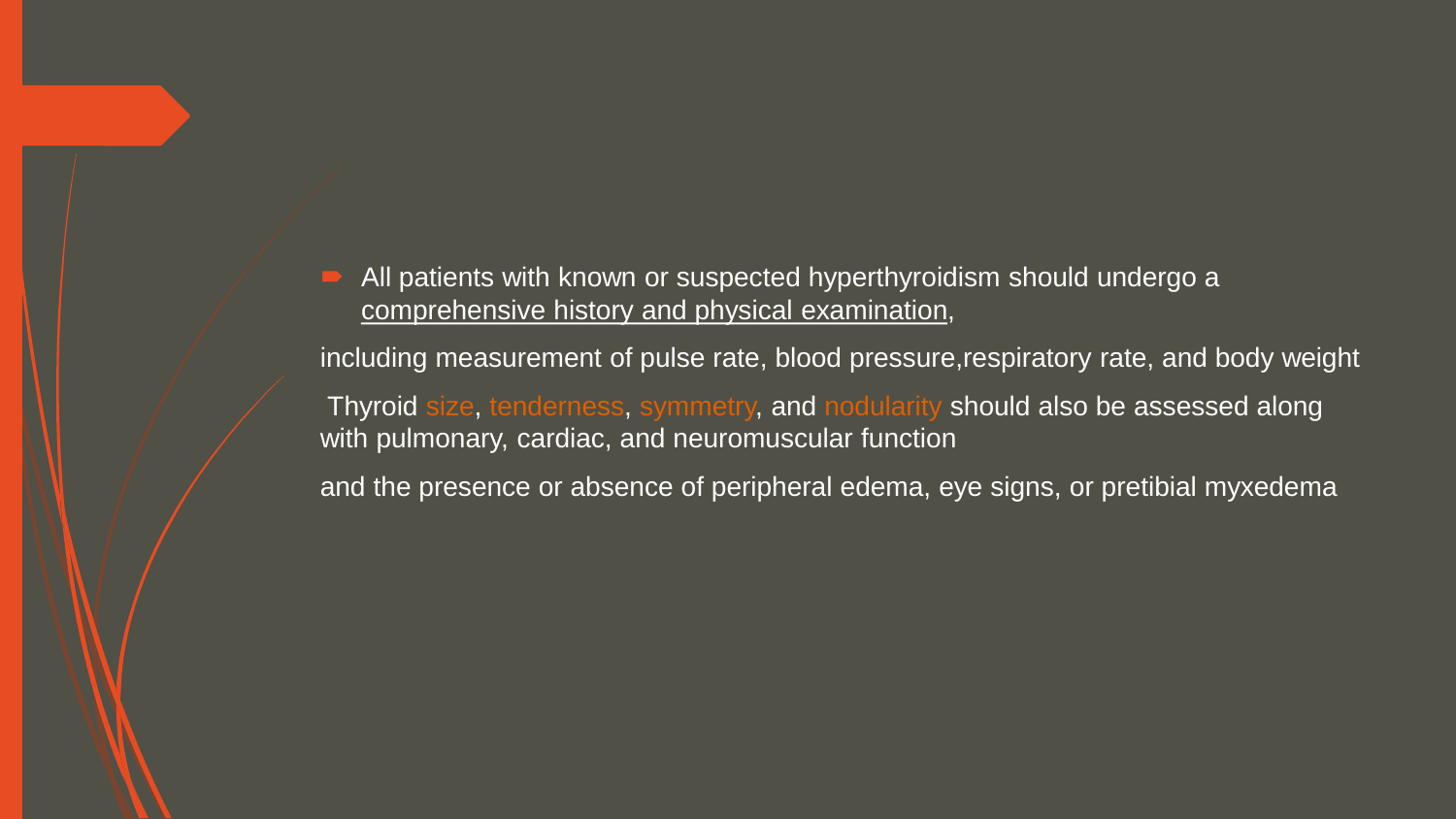# Biochemical evaluation

- Serum TSH measurement has the highest sensitivity and specificity of any single blood test used in the evaluation of suspected thyrotoxicosis and should be used as an initial screening test
- when thyrotoxicosis is strongly suspected, diagnostic accuracy improves when a serum TSH, free T4, and total T3 are assessed at the initial evaluation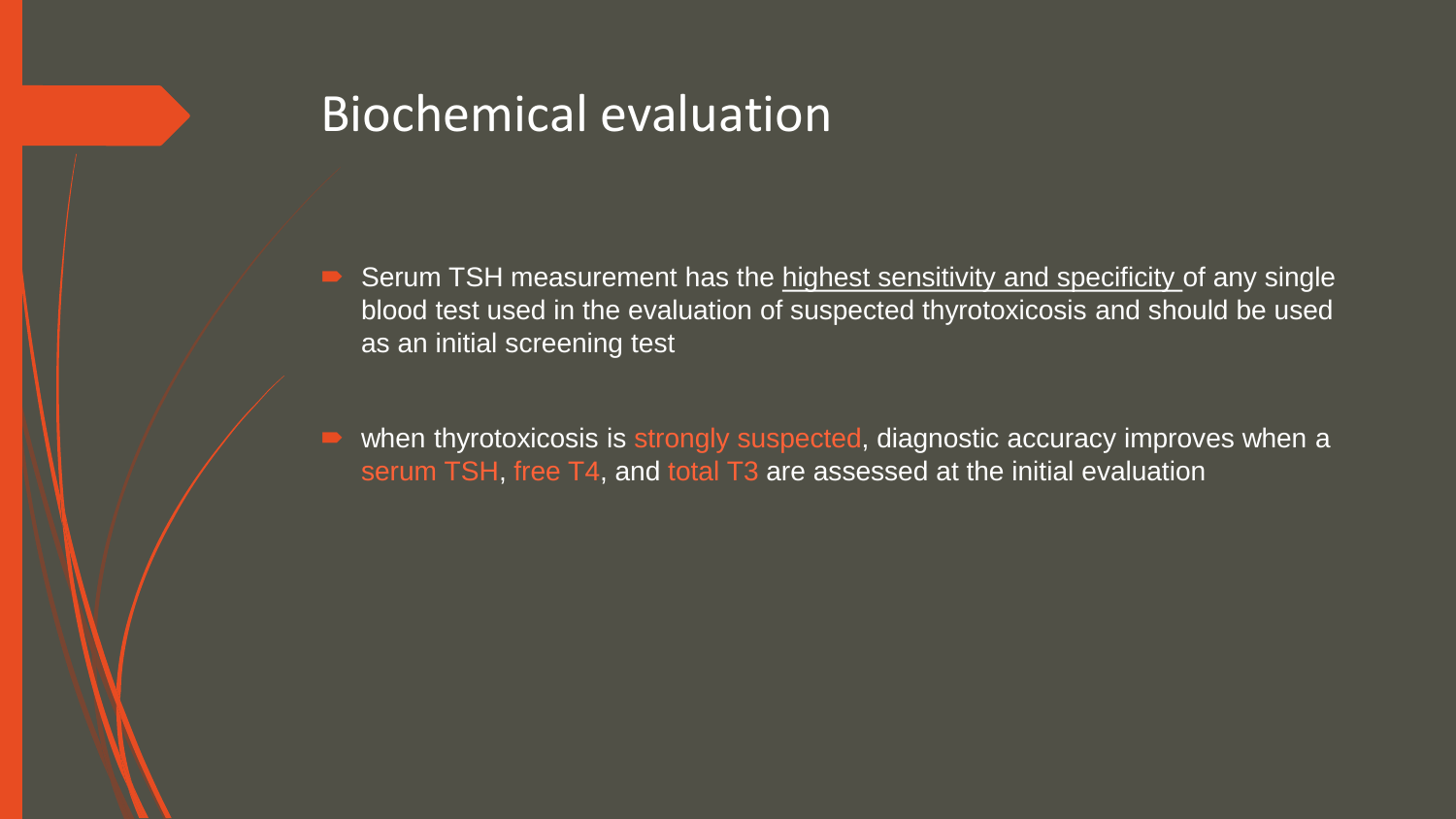In overt hyperthyroidism

serum free T4, T3, or both are elevated, and serum TSH is subnormal (usually <0.01mU/L in a thirdgeneration assay)

 In mild hyperthyroidism serum T4 and free T4 can be normal, only serum T3 may be elevated, and serum TSH will be low or undetectable These laboratory findings have been called "T3-toxicosis"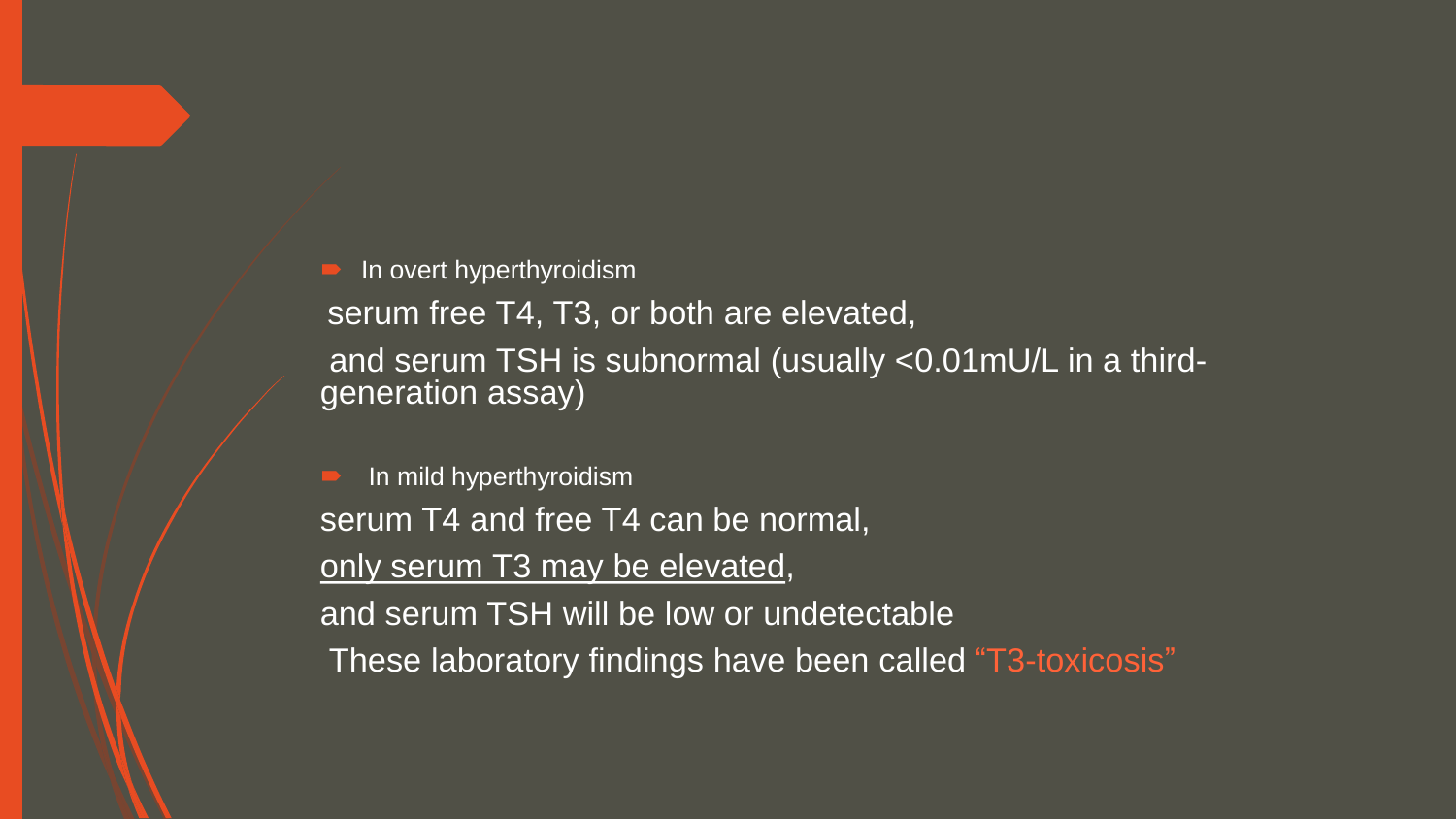# Determination of etiology

- RECOMMENDATION 1
- The etiology of thyrotoxicosis should be determined
- If the diagnosis is not apparent based on the clinical presentation and initial biochemical evaluation, diagnostic testing is indicated and can include, depending on available expertise and resources
- $(1)$  measurement of TRAb
- (2) determination of the radioactive iodine uptake (RAIU)
- (3)measurement of thyroidal blood flow on ultrasonography
- A 123 I or 99mTc pertechnetate scan should be obtained when the clinical presentation suggests a **TA or TMNG**

Strong recommendation, moderate-quality evidence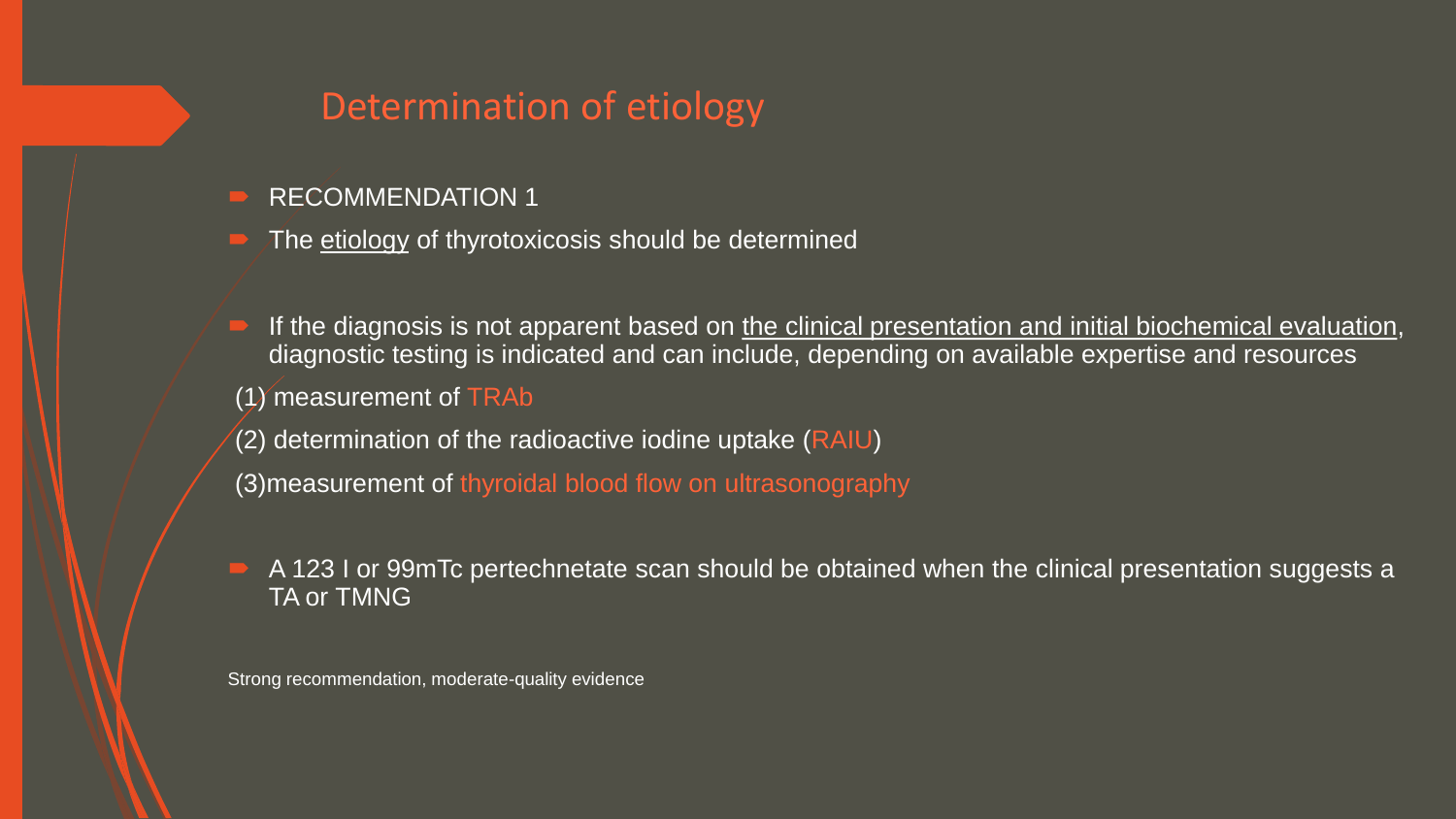• In a patient with a symmetrically enlarged thyroid, recent onset of orbitopathy, and moderate to severe hyperthyroidism, the diagnosis of GD is likely and further evaluation of hyperthyroidism causation is unnecessary.

■ In a thyrotoxic patient with a non nodular thyroid and no definite orbitopathy, measurement of TRAb or RAIU can be used to distinguish GD from other etiologies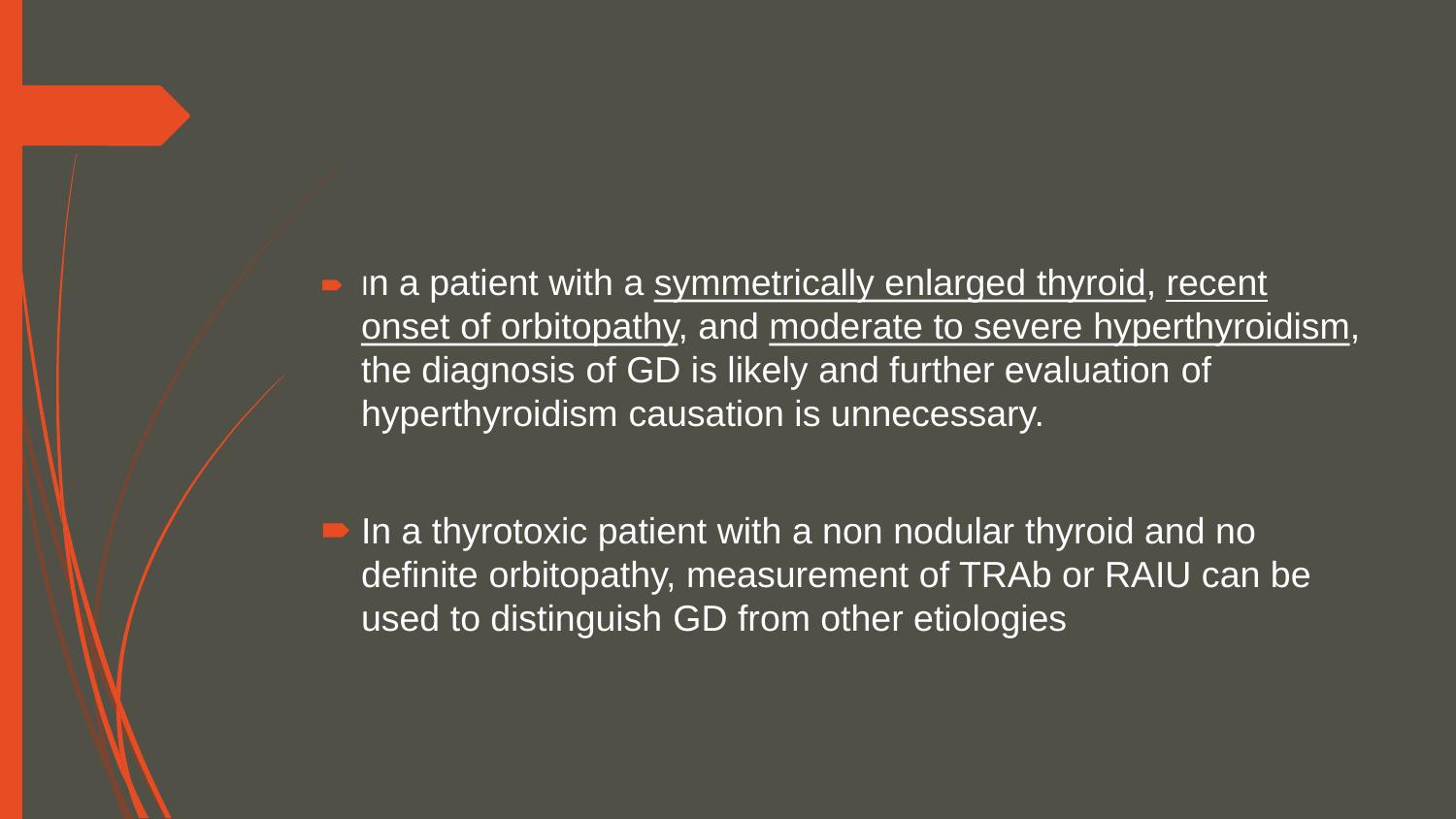The choice of initial diagnostic testing depends on cost, availability, and local expertise.

- $\blacksquare$  TRAb is cost effective because if it is positive it confirms the diagnosis of the most common cause of thyrotoxicosis.
- If negative it does not distinguish among other etiologies, however, and it can be negative in very mild GD

Diagnostic testing may be influenced by the choice of therapy

For example, measuring TRAb in a patient with GD who plans on taking methimazole (MMI) with the hope of achieving a remission will provide a baseline measurement for disease activity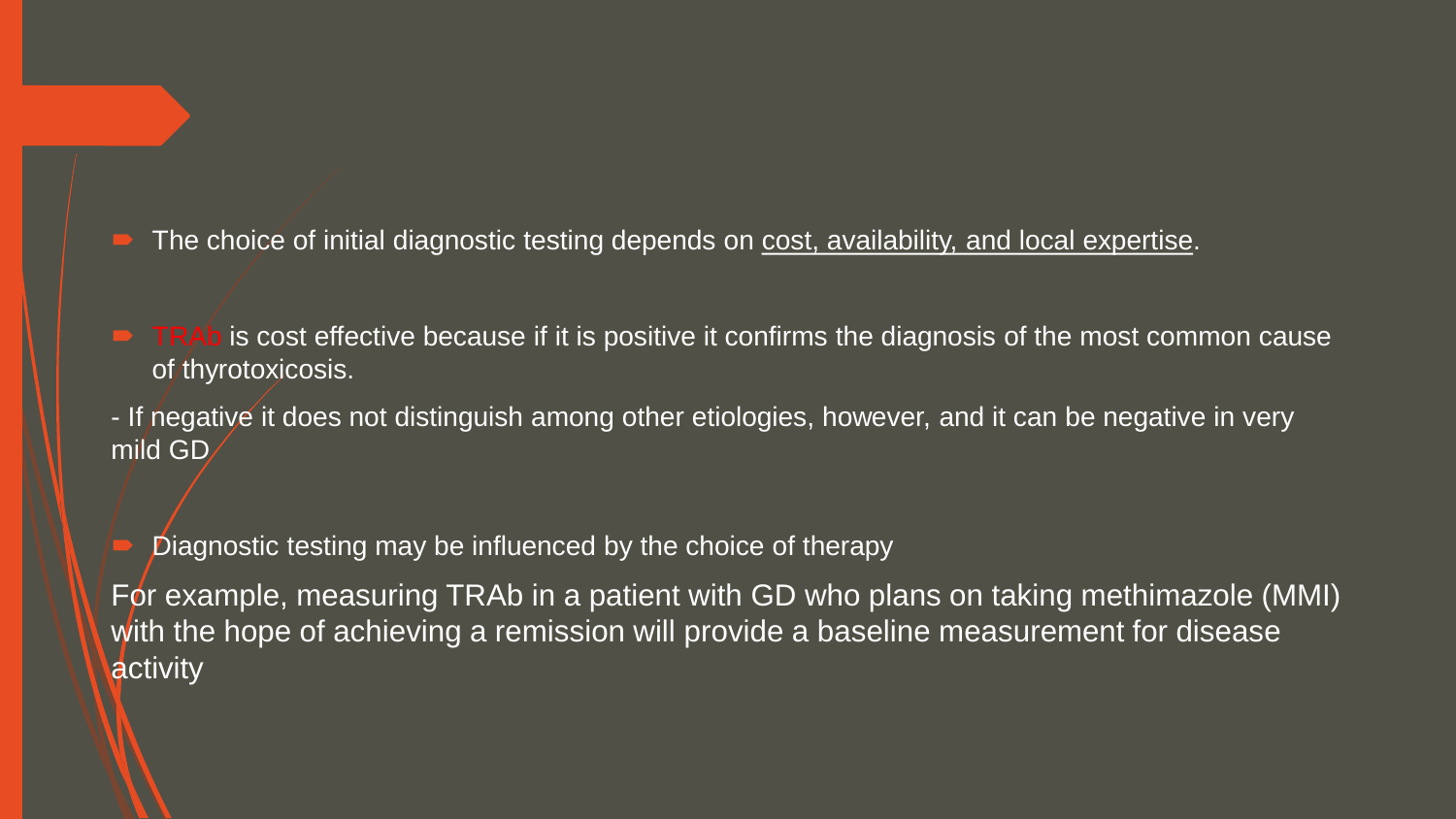# Symptomatic management

#### RECOMMENDATION 2

 Beta-adrenergic blockade is recommended in all patients with symptomatic thyrotoxicosis,

especially elderly patients and thyrotoxic patients with resting heart rates in excess of 90 beats per minute or coexistent

Strong recommendation, moderate-quality evidence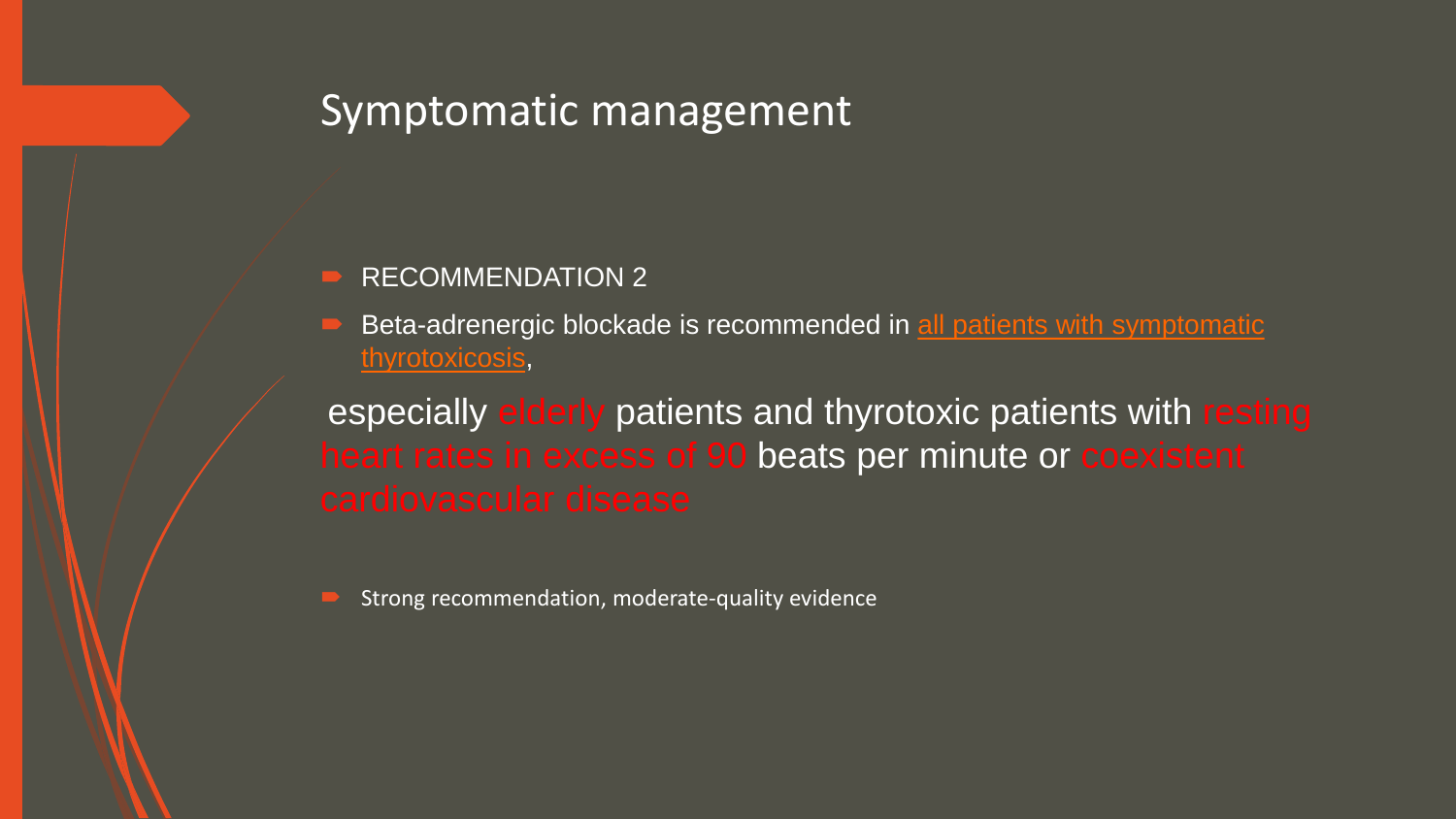- Thyroid hormone excess increases sensitivity of the sympathetic nervous system to catecholamines.
- Drugs that block the response to catecholamines at the receptor site (e.g., propranolol) ameliorate some of the manifestations of thyrotoxicosis and are often used as adjuncts in management.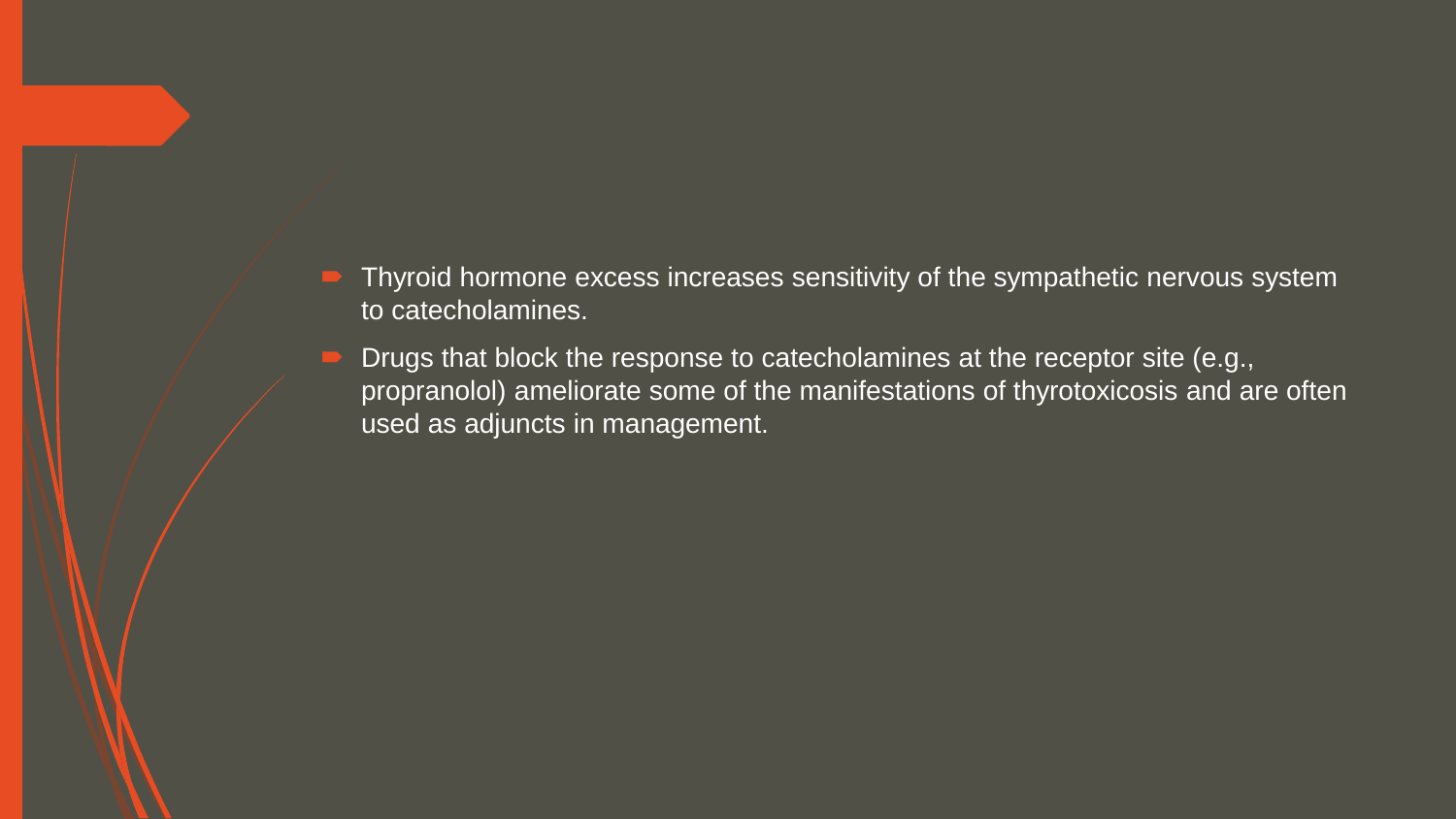|                         | TABLE T. DETA ADRENERUIU REUEFTUR DEUURADE IN THE TREATMENT UF THTRUTUAIUUSIS |                     |                                                                                                                                                                                   |  |  |  |
|-------------------------|-------------------------------------------------------------------------------|---------------------|-----------------------------------------------------------------------------------------------------------------------------------------------------------------------------------|--|--|--|
| $Drug^a$                | Dosage                                                                        | Frequency           | <b>Considerations</b>                                                                                                                                                             |  |  |  |
| Propanolol <sup>b</sup> | $10 - 40$ mg                                                                  | 3–4 times per day   | Nonselective $\beta$ -adrenergic receptor blockade<br>Longest experience<br>May block $T_4$ to $T_3$ conversion at high doses<br>Preferred agent for nursing and pregnant mothers |  |  |  |
| Atenolol                | $25 - 100$ mg                                                                 | $1-2$ times per day | Relative $\beta$ -1 selectivity<br>Increased compliance<br>Avoid during pregnancy                                                                                                 |  |  |  |
| Metoprolol <sup>b</sup> | $25 - 50$ mg                                                                  | $2-3$ times per day | Relative $\beta$ -1 selectivity                                                                                                                                                   |  |  |  |
| Nadolol                 | $40 - 160$ mg                                                                 | 1 time per day      | Nonselective $\beta$ -adrenergic receptor blockade<br>Once daily<br>Least experience to date<br>May block $T_4$ to $T_3$ conversion at high doses                                 |  |  |  |
| Esmolol                 | IV pump $50-100 \mu g/kg/min$                                                 |                     | In intensive care unit setting of severe<br>thyrotoxicosis or storm                                                                                                               |  |  |  |

TABLE 4 BETA-ADPENERGIC RECEPTOR BLOCKADE IN THE TREATMENT OF THYPOTOXICOSIS

<sup>a</sup>Each of these drugs has been approved for treatment of cardiovascular diseases, but to date none has been approved for the treatment of thyrotoxicosis.

<sup>b</sup>Also available in once daily preparations.

 $T_4$ , thyroxine.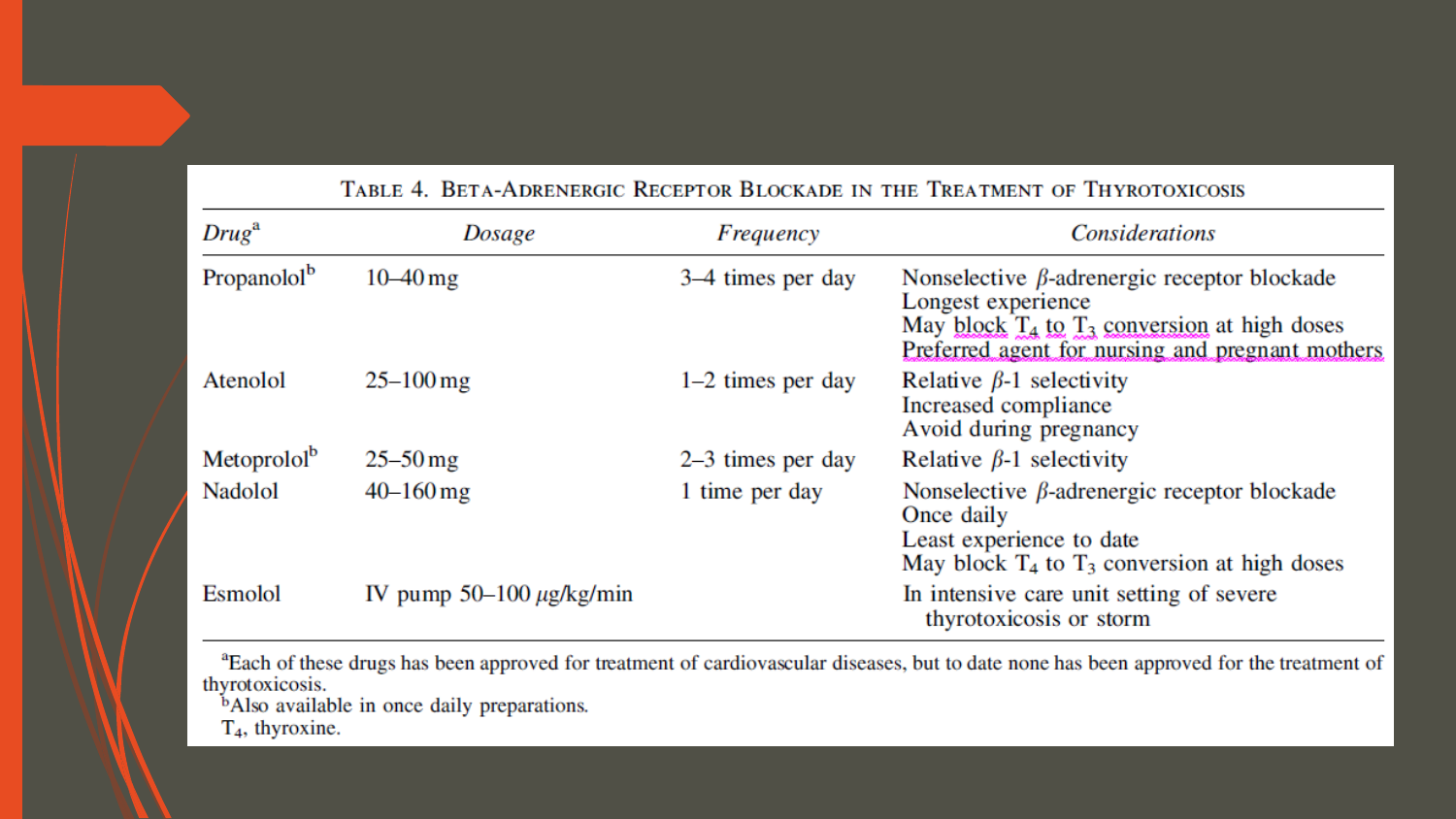How should overt hyperthyroidism due to GD be managed?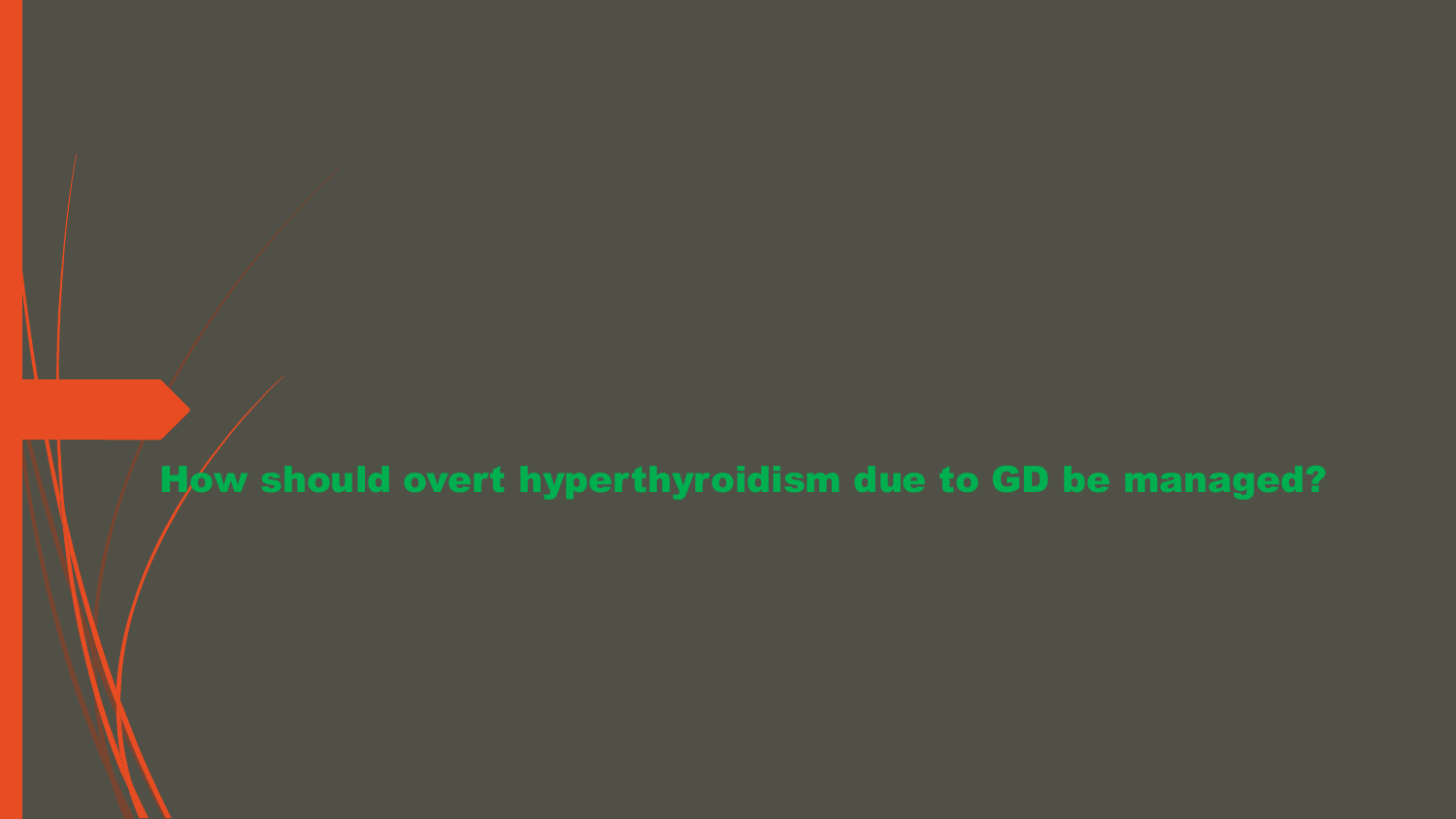# Natural History and Prognosis

- Case histories from the older literature
- -patients with Graves hyperthyroidism can be divided into three groups, each with a different natural history:

(1) patients who have a prolonged continuous episode of hyperthyroidism that never goes into remission (∼10%)

(2) patients who follow a relapsing and remitting course over many years (~50%)

(3) patients who have a single episode of hyperthyroidism followed by permanent remission (~40%).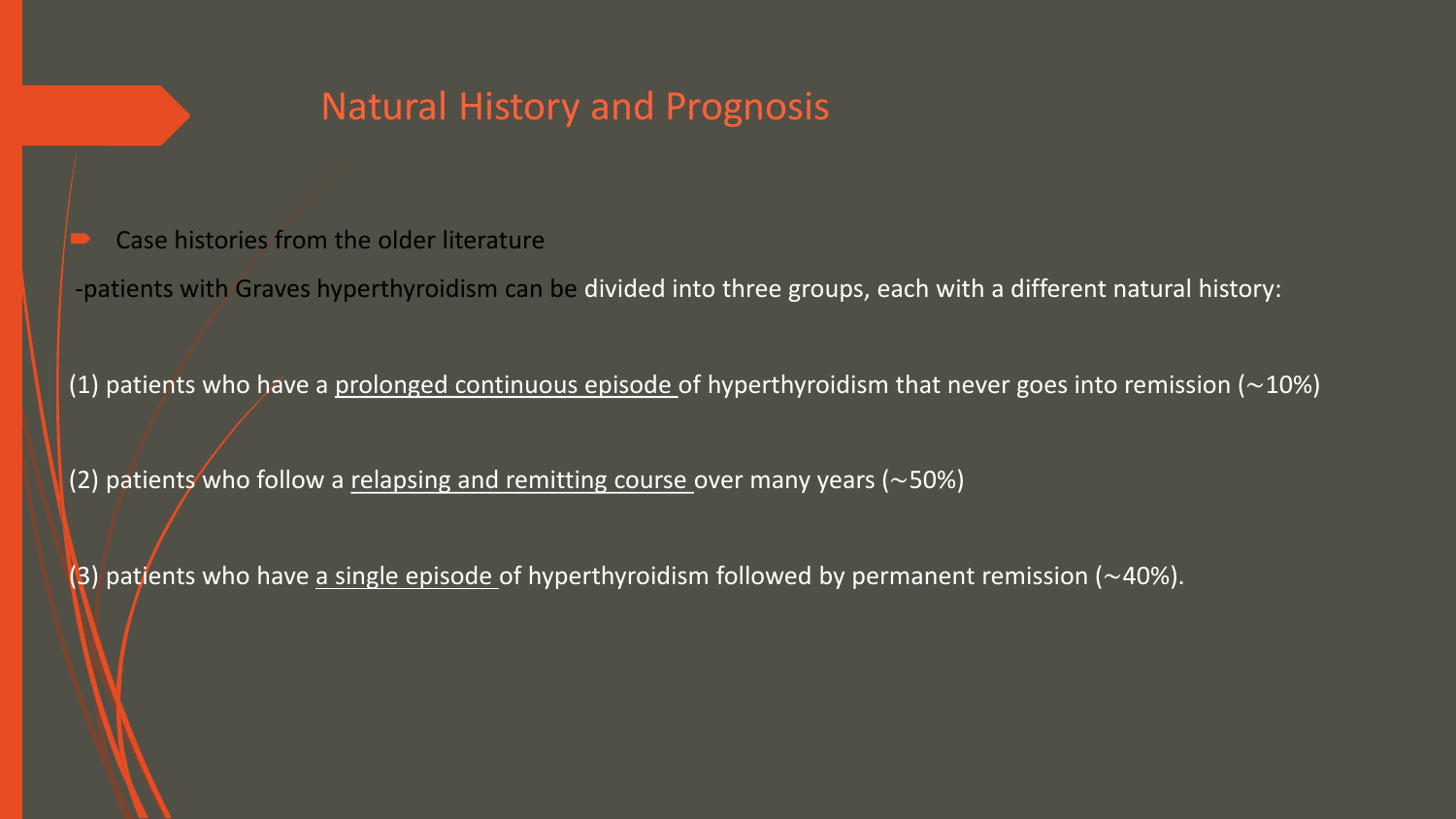Patients with overt Graves' hyperthyroidism should be treated with any of the following modalities:

> ATDs RAI therapy thyroidectomy

Strong recommendation, moderate-quality evidence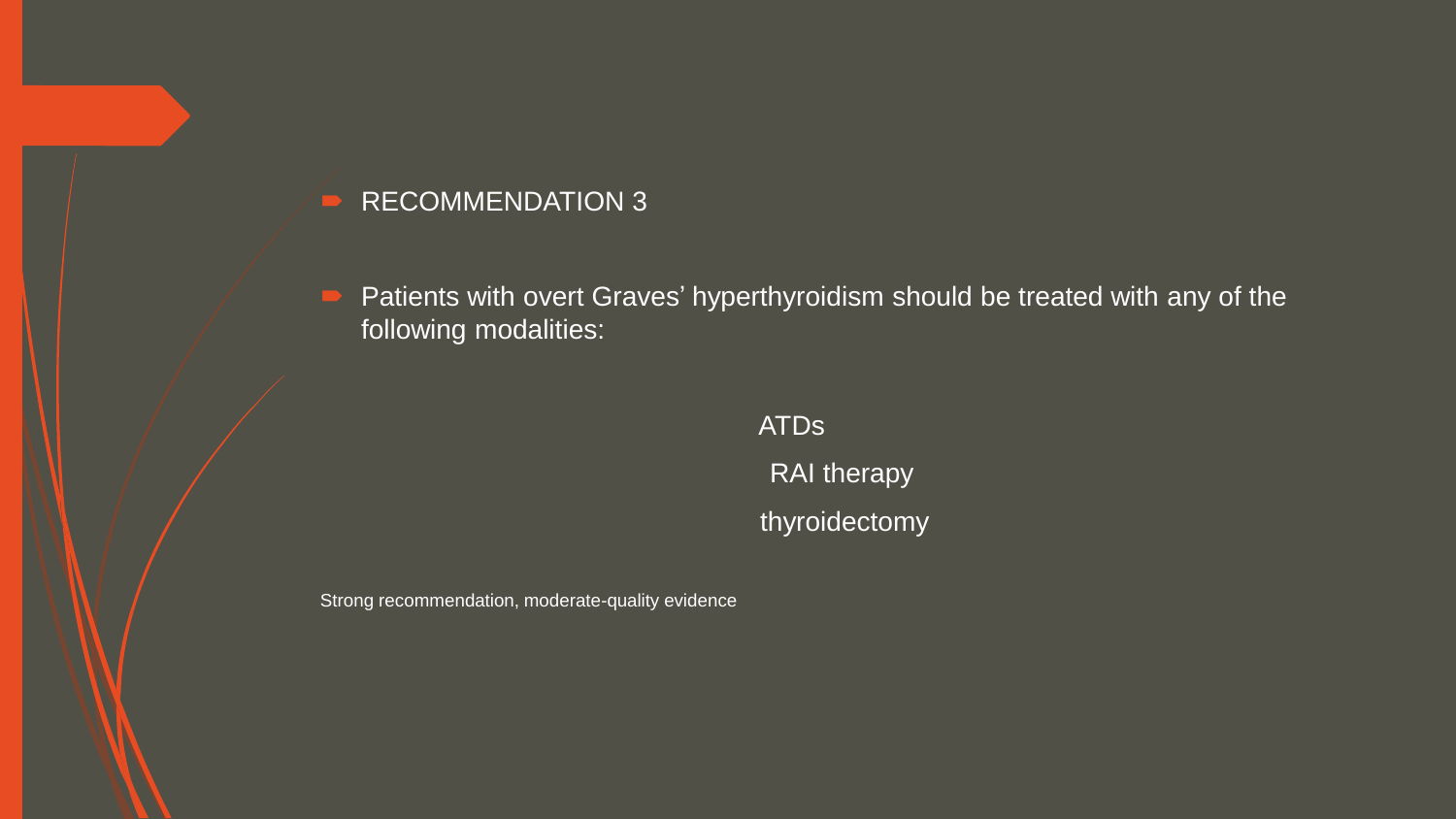- In the United States, RAI has been the therapy most preferred by physicians, but a trend has been present in recent years to increase use of ATDs and reduce the use of RAI
- In Europe, Latin America, and Japan, there has been a greater physician preference for ATDs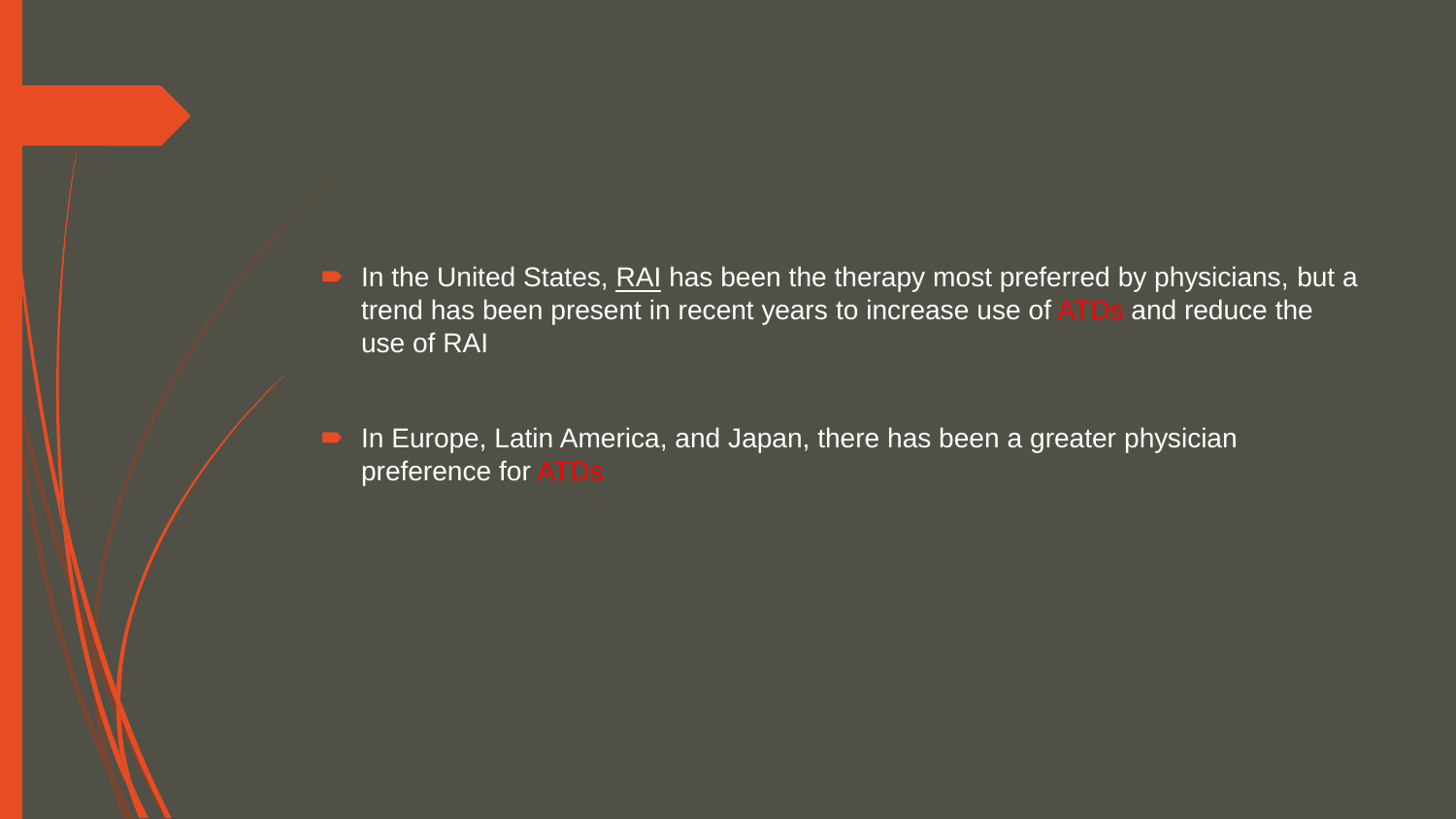Once the diagnosis has been made, the treating physician and patient should discuss each of the treatment options

including the <u>logistics</u>, benefits, expected speed of recovery, drawbacks, potential side effects, and Costs.

- Allow the final decision to incorporate the personal values and preferences of the
- The treatment selection should also take into account the local availability and the associated costs.
- Whenever surgery is selected as treatment one should consider the use of expert highvolume thyroid surgeons with on average lower risk of complications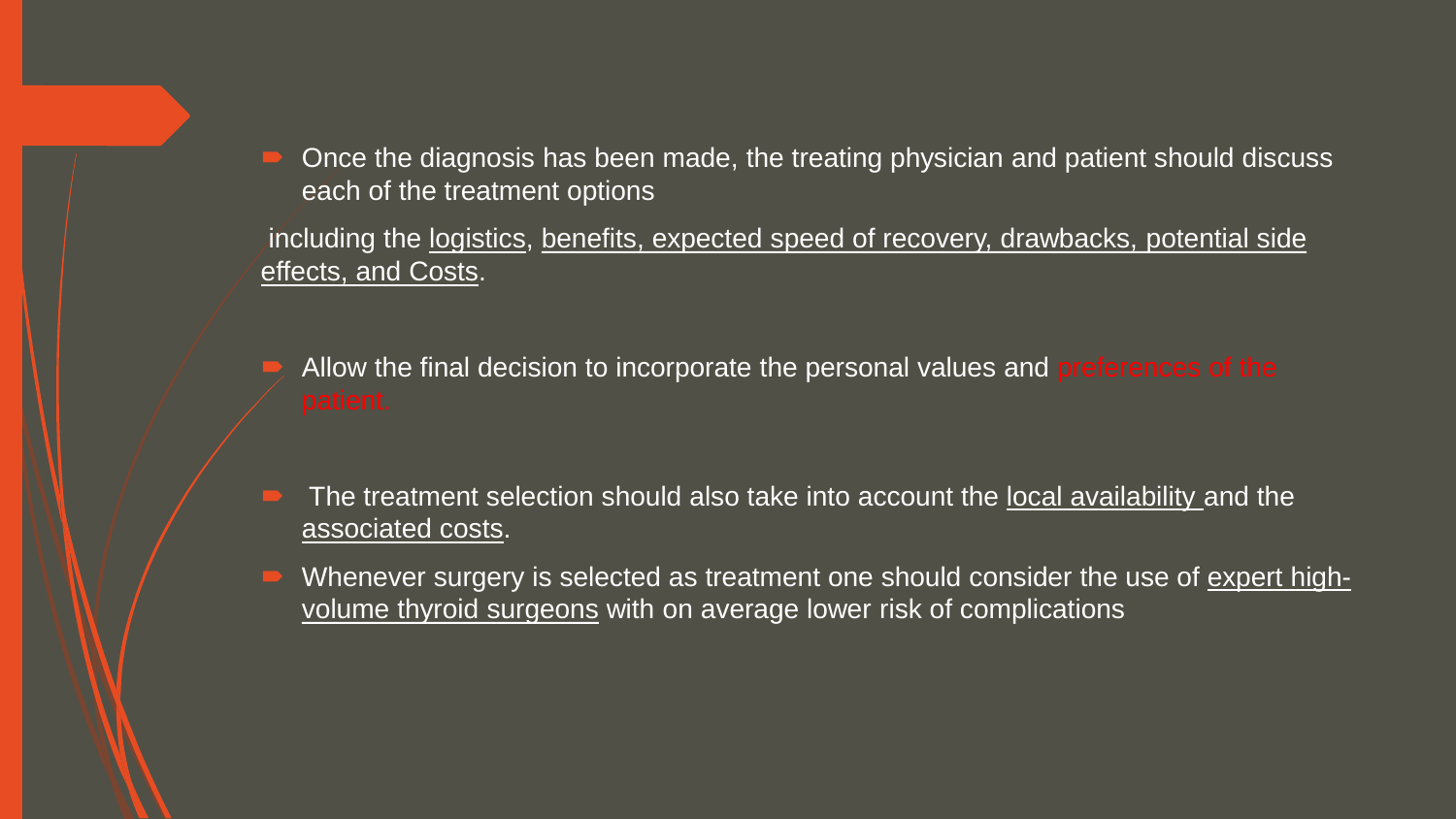| TABLE 5. CLINICAL SITUATIONS THAT FAVOR A PARTICULAR MODALITY AS TREATMENT<br>FOR GRAVES' HYPERTHYROIDISM                          |     |               |                |  |  |
|------------------------------------------------------------------------------------------------------------------------------------|-----|---------------|----------------|--|--|
| Clinical situations                                                                                                                | RAI | ATD           | <b>Surgery</b> |  |  |
| Pregnancy <sup>a</sup>                                                                                                             | х   | <u> VV Ll</u> |                |  |  |
| Comorbidities with increased surgical risk and/or limited<br>life expectancy                                                       |     |               |                |  |  |
| <b>Inactive GO</b>                                                                                                                 |     |               |                |  |  |
| Active GO                                                                                                                          |     |               |                |  |  |
| Liver disease                                                                                                                      |     |               |                |  |  |
| Major adverse reactions to ATDs                                                                                                    |     |               |                |  |  |
| Patients with previously operated or externally irradiated necks                                                                   |     |               |                |  |  |
| Lack of access to a high-volume thyroid surgeon                                                                                    |     |               |                |  |  |
| Patients with high likelihood of remission (especially women,<br>with mild disease, small goiters, and negative or low-titer TRAb) |     |               |                |  |  |
| Patients with periodic paralysis                                                                                                   |     |               |                |  |  |
| Patients with right pulmonary hypertension, or congestive heart failure                                                            |     |               |                |  |  |
| Elderly with comorbidities                                                                                                         |     |               |                |  |  |
| Thyroid malignancy confirmed or suspected                                                                                          |     |               |                |  |  |
| One of more large thyroid nodules                                                                                                  |     |               |                |  |  |
| Coexisting primary hyperparathyroidism requiring surgery                                                                           |     |               |                |  |  |

 $\sqrt{\sqrt{\ }}$  = preferred therapy;  $\sqrt{\ }$  = acceptable therapy; ! = cautious use; - = not first-line therapy but may be acceptable depending on the clinical circumstances; X = contraindication.

<sup>a</sup>For women considering a pregnancy within 6 months, see discussion in Section [T2].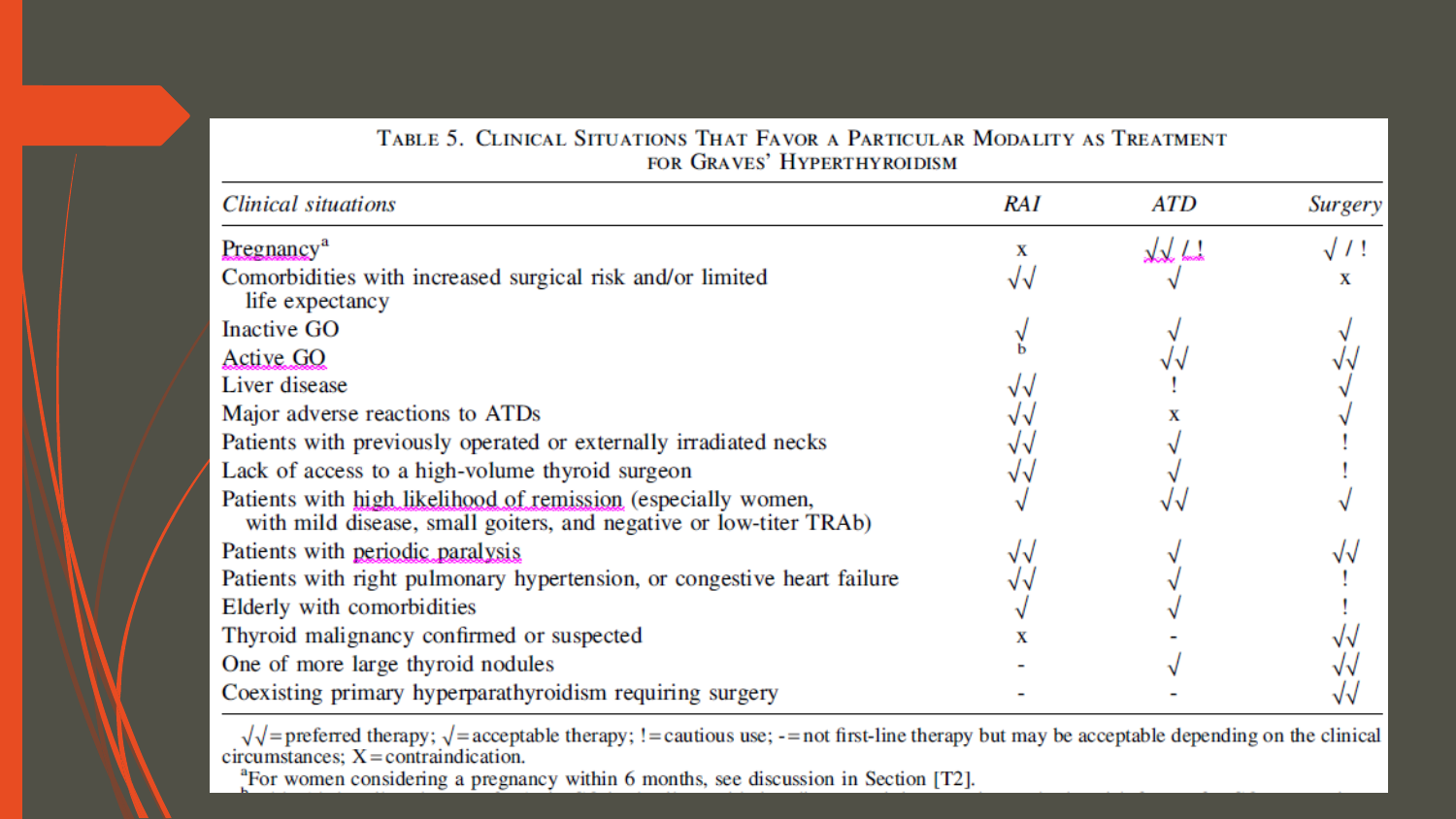### **ATDs:**

- Patients with high likelihood of remission (patients, especially women, with mild disease, small goiters, and negative or low-titer TRAb)

- -pregnancy
- the elderly or others with comorbidities increasing surgical risk or with limited life expectancy
- -individuals in nursing homes or other care facilities who may have limited longevity and are unable to follow radiation safety regulations
- patients with previously operated or irradiated necks
- patients with lack of access to a high-volume thyroid surgeon
- patients with moderate to severe active GO
- patients who need more rapid biochemical disease control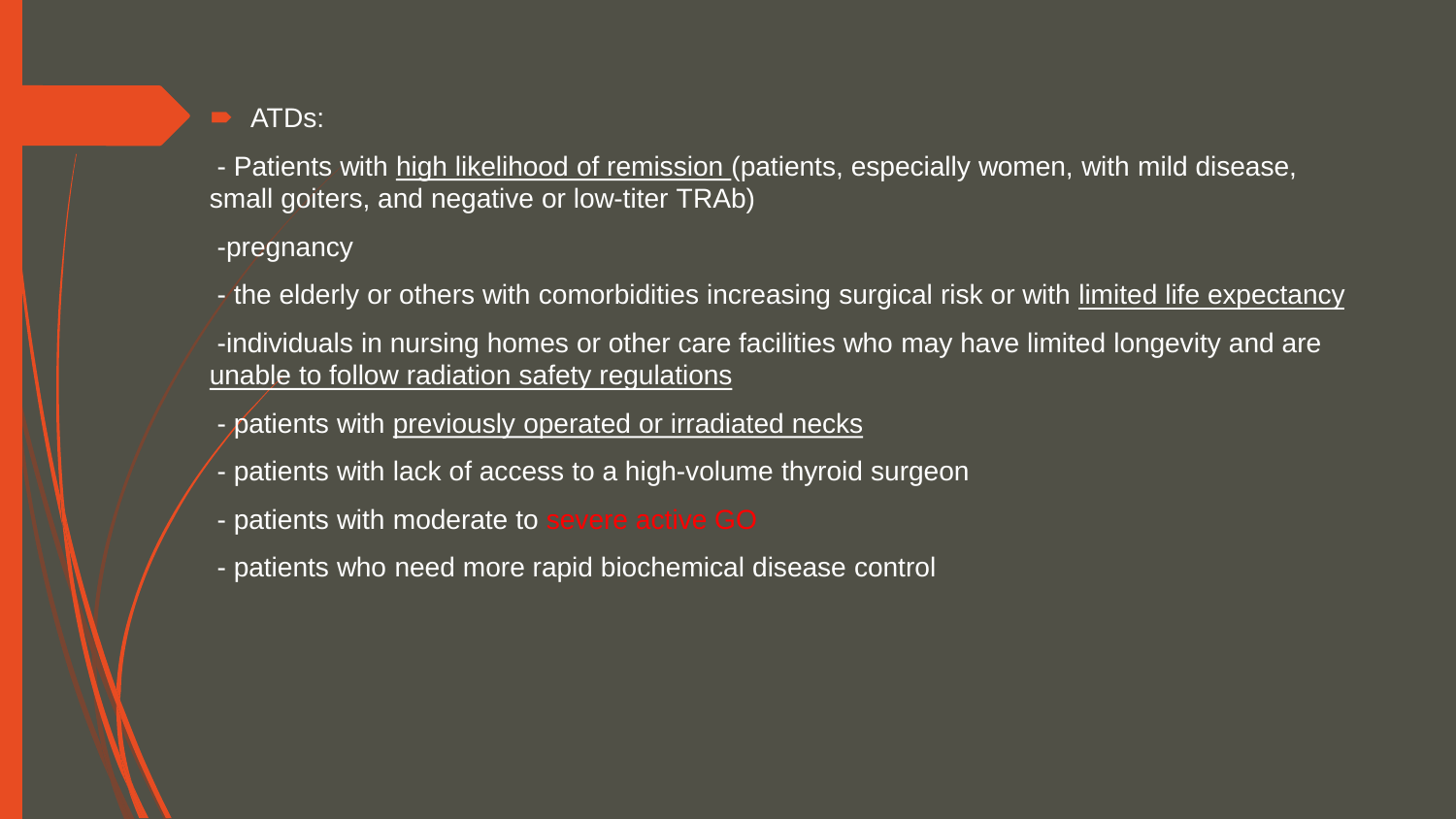to a particular modality as treatment for Graves' hyperthyroidism:

#### RAI therapy:

-Definite contraindications include pregnancy, lactation, coexisting thyroid cancer, or suspicion of thyroid cancer, individuals unable to comply with radiation safety guidelines -used with informed caution in women planning a pregnancy within 4–6 months.

#### ATDs:

- Definite contraindications to ATD therapy include previous known major adverse reactions to ATDs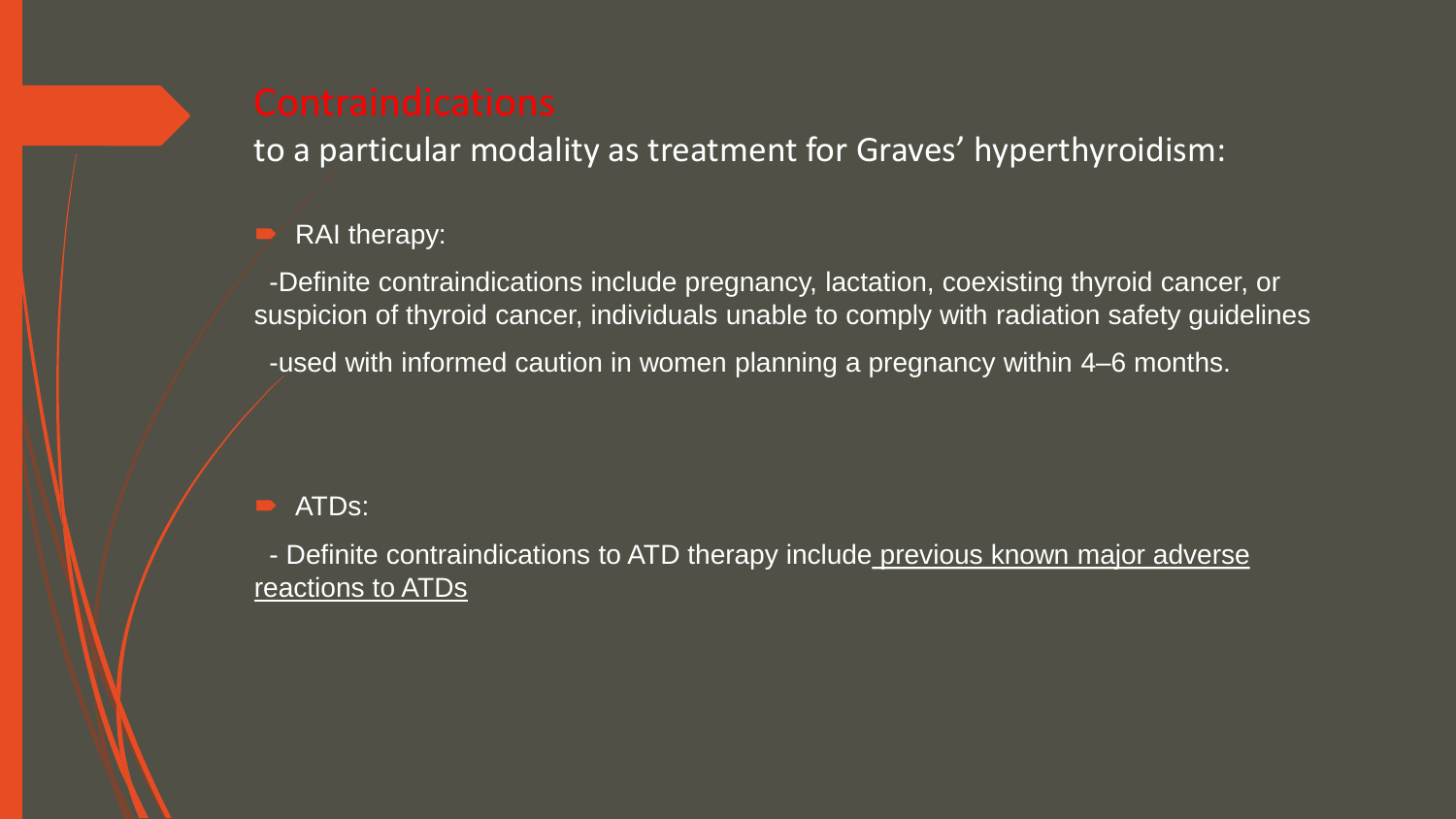to a particular modality as treatment for Graves' hyperthyroidism:

#### Surgery:

- comorbidity such as cardiopulmonary disease, end-stage cancer, or other debilitating disorders, or lack of access to a high-volume thyroid surgeon

### Pregnancy is a relative contraindication

and surgery should only be used in the circumstance when rapid control of hyperthyroidism is required and antithyroid medications cannot be used

 Thyroidectomy is best avoided in the first and third trimesters of pregnancy because of teratogenic effects associated with anesthetic agents and increased risk of fetal loss in the first trimester and increased risk of preterm labor in the third

Optimally, thyroidectomy is performed in the second trimester;

 however, although it is the safest time, it is not without risk (4.5%–5.5% risk of preterm labor)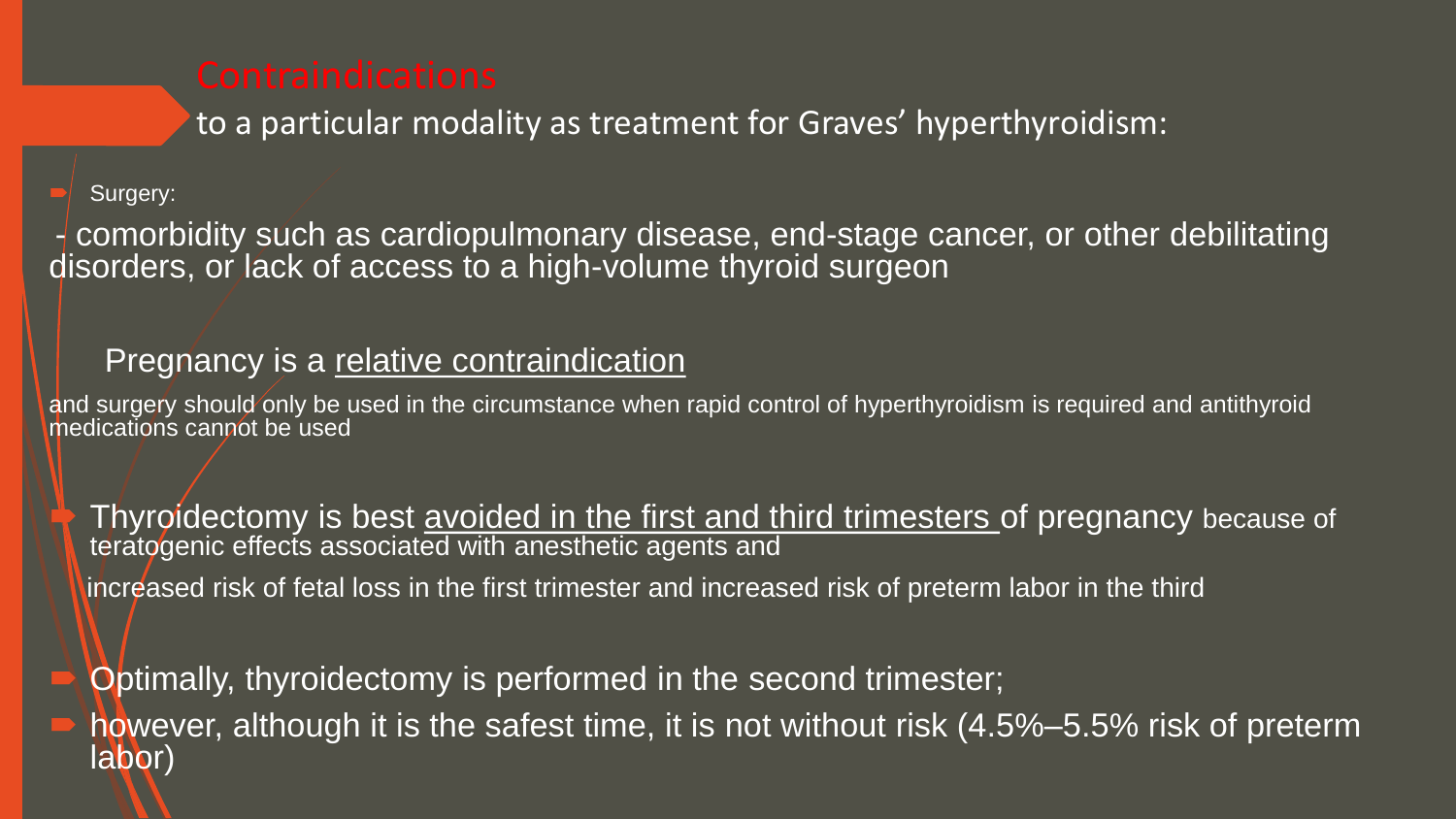# Preparation of patients with GD for RAI therapy

#### RECOMMENDATION 4

 Because RAI treatment of GD can cause a transient exacerbation of hyperthyroidism, b-adrenergic blockade should be considered

even in asymptomatic patients who are at increased risk for complications due to worsening of hyperthyroidism (i.e., elderly patients and patients with comorbidities).

Weak recommendation, low-quality evidence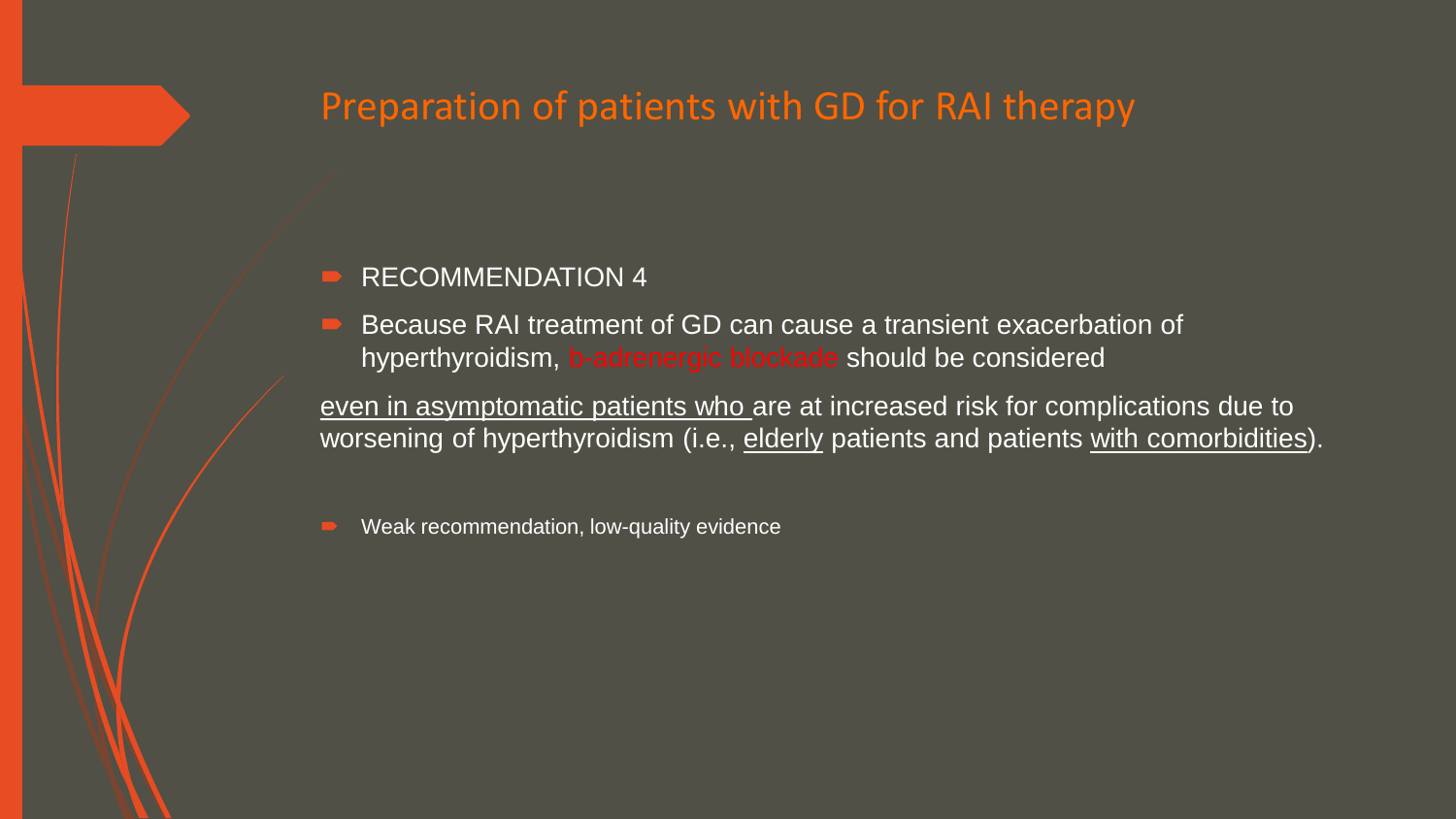# Preparation of patients with GD for RAI therapy

#### RECOMMENDATION 5

- In addition to b-adrenergic blockade ,pretreatment with MMI prior to RAI therapy for GD should be considered in patients who are at increased risk for complications due to worsening of hyperthyroidism.
- MMI should be discontinued 2–3 days prior to RAI.
- Weak recommendation, moderate-quality evidence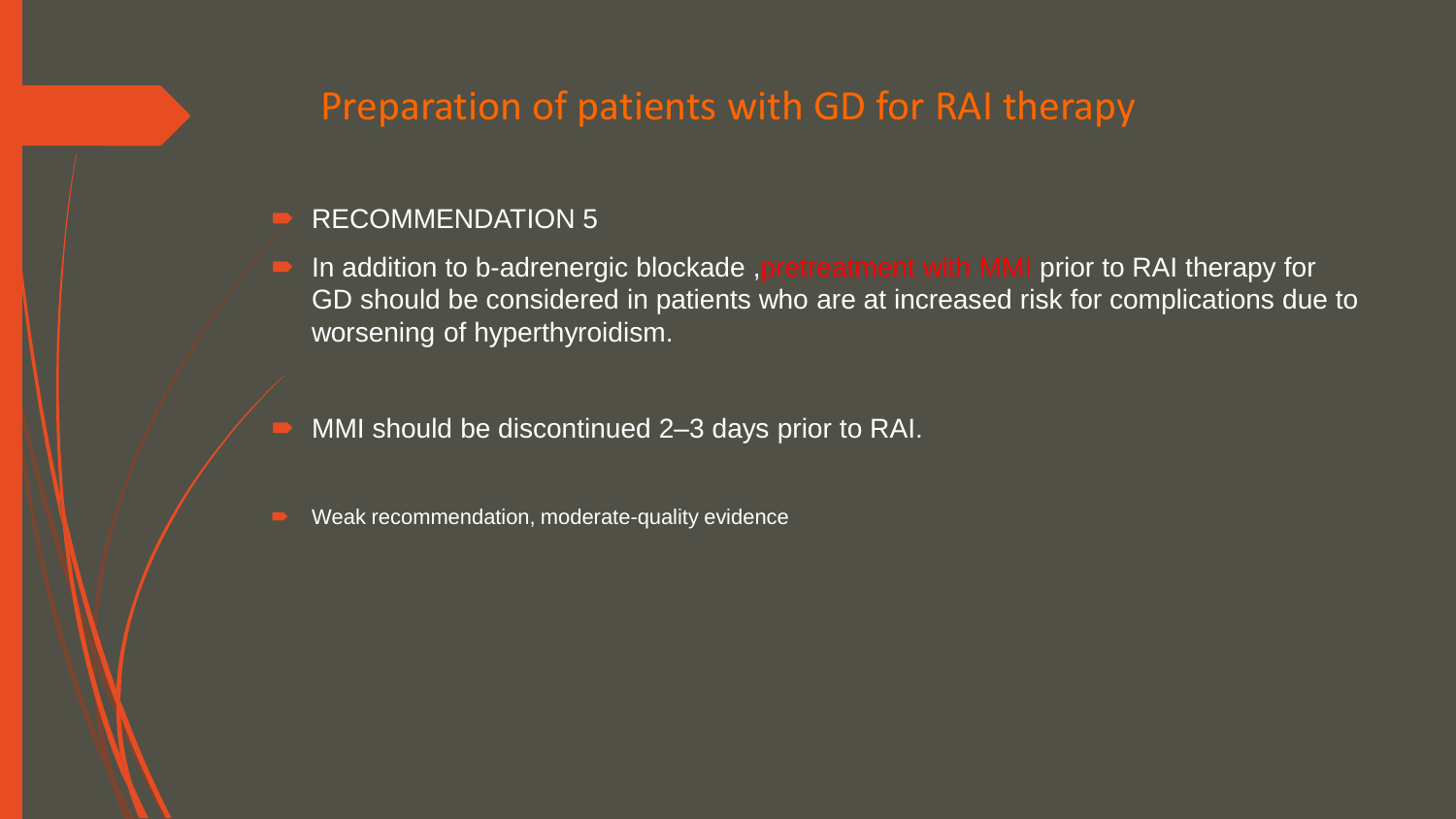In patients who are at increased risk for complications due to worsening of hyperthyroidism, resuming MMI 3–7 days RAI administration should be considered

Weak recommendation, low-quality evidence

 patients with severe hyperthyroidism, the elderly, and individuals with substantial comorbidity that puts them at greater risk for complications of worsening thyrotoxicosis .

patients with cardiovascular complications such as atrial fibrillation, heart failure, or pulmonary hypertension and those with renal failure, infection, trauma, poorly controlled diabetes mellitus, and cerebrovascular or pulmonary disease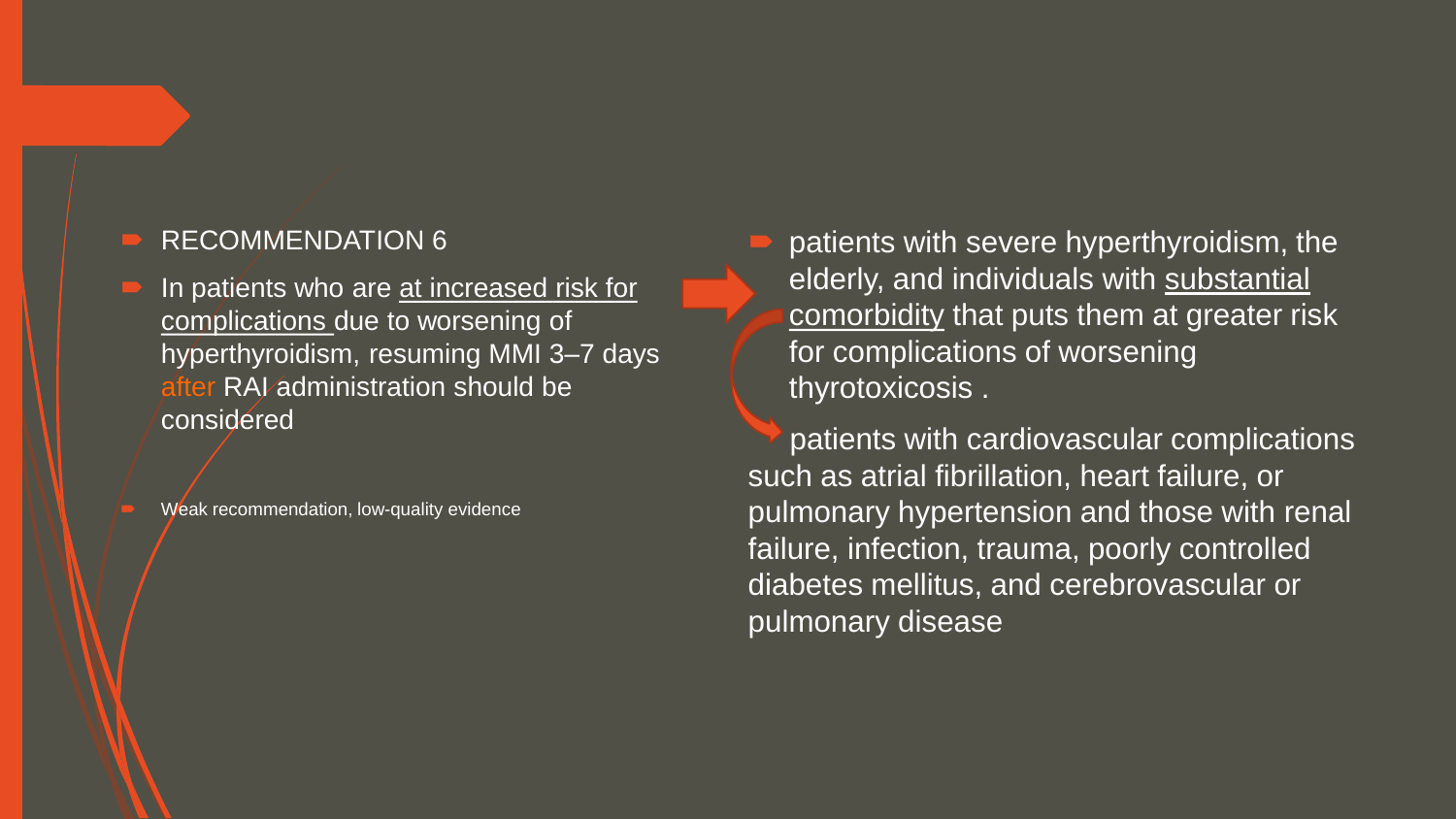$\blacktriangleright$  Sufficient activity of RAI should be administered in a single application, typically a mean dose of  $10-15$  mCi to render the patient with GD hypothyroid.

Strong recommendation, moderate-quality evidence.

#### RECOMMENDATION 9

 $\blacktriangleright$  A pregnancy test should be obtained within 48 hours prior to treatment in any woman with childbearing potential who is to be treated with RAI.

The treating physician should obtain this test and verify a negative result prior to administering RAI

Strong recommendation, low-quality evidence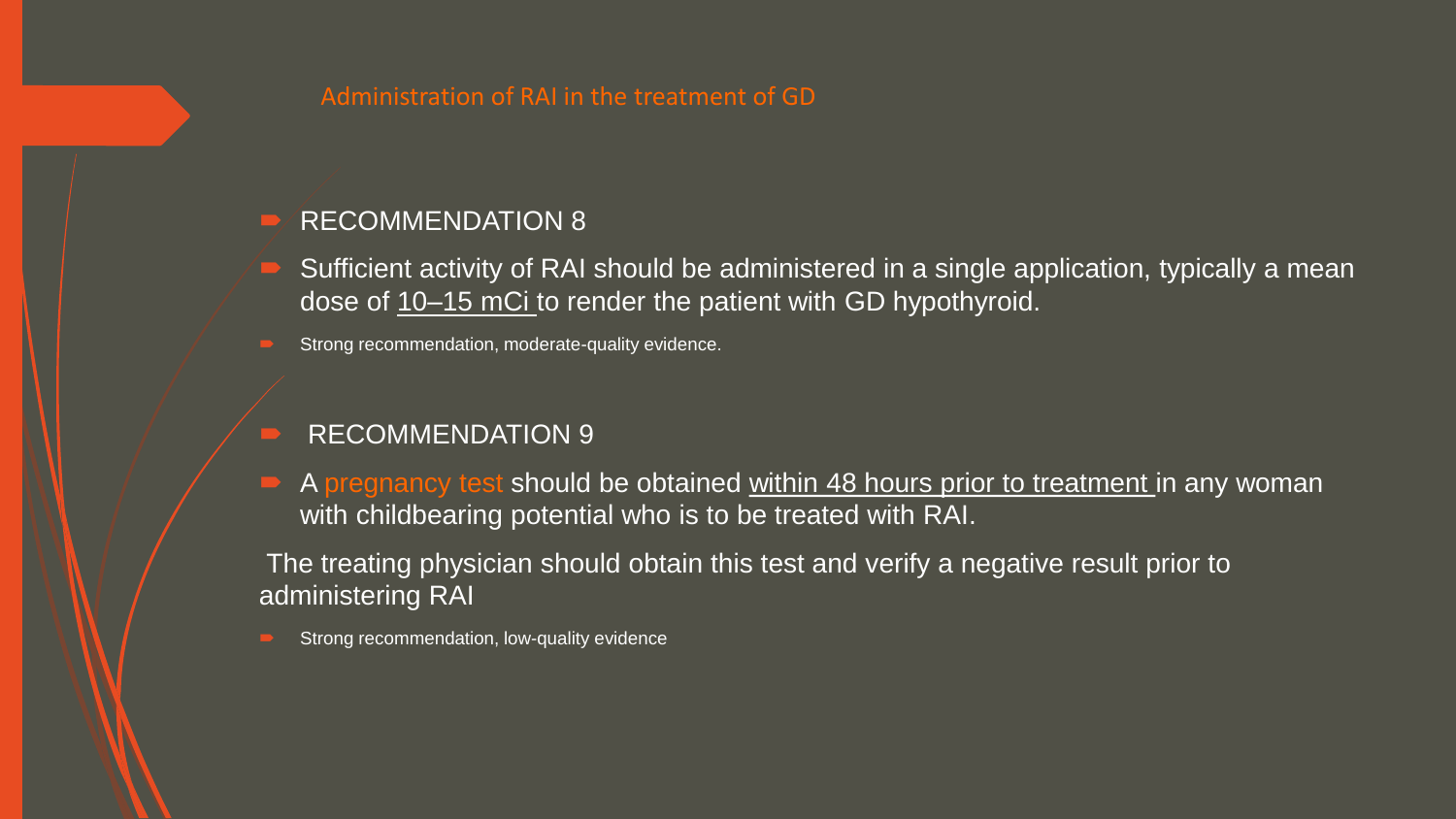Follow-up within the first 1–2 months after RAI therapy for GD should include

an assessment of free T4, total T3, and TSH

Biochemical monitoring should be continued at 4- to 6-week intervals for 6 months, or until the patient becomes hypothyroid and is stable on thyroid hormone replacement

Strong recommendation, low-quality evidence.

Since **TSH levels may remain suppressed** for a month or longer after hyperthyroidism resolves, the levels should be interpreted cautiously and only in concert with free T4 and total T3.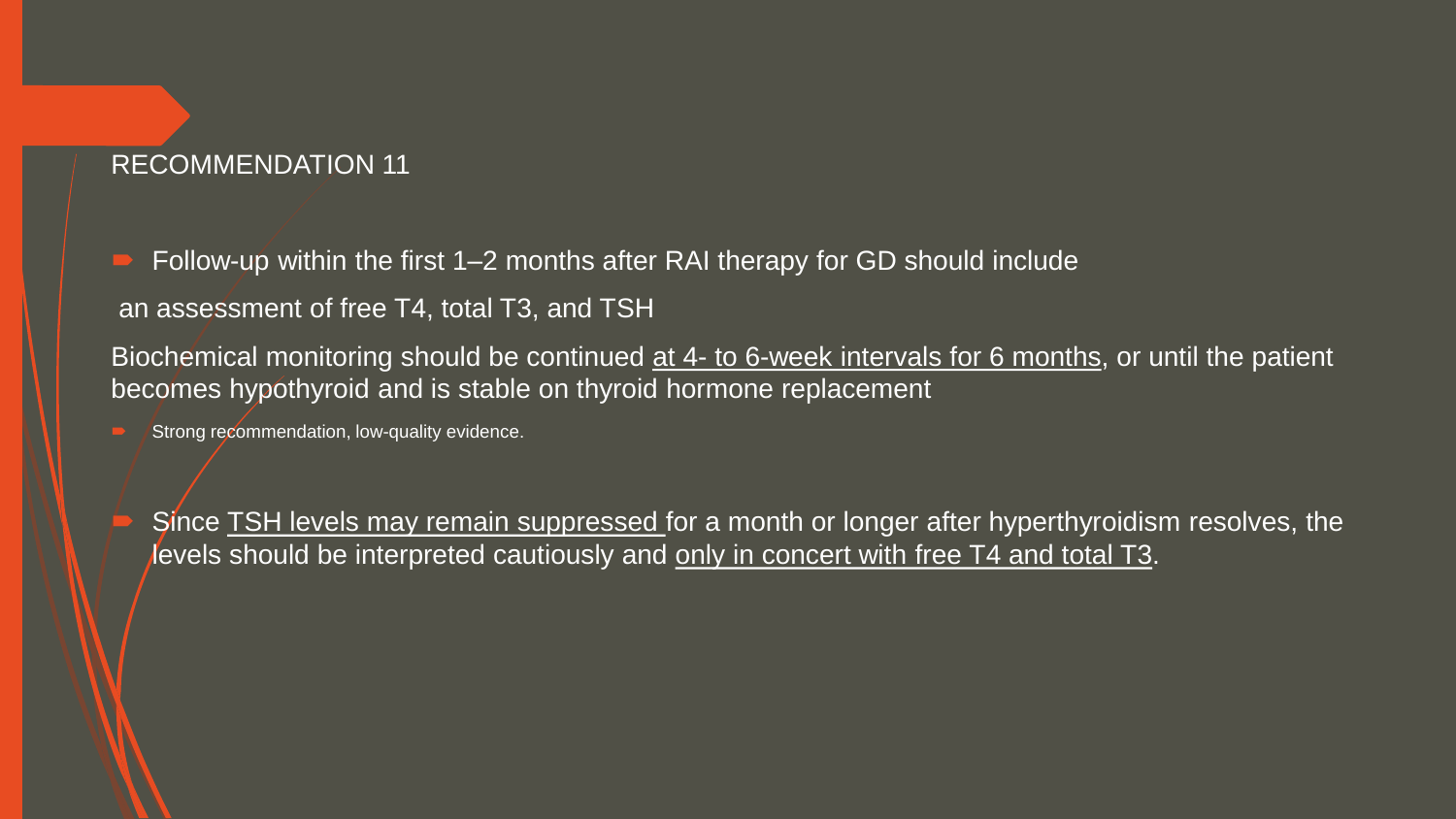# If ATDs are chosen as initial management of GD, how should the therapy be managed?

Table 1. Mechanism of action of antithyroid drugs

Intrathyroidal inhibition of: Iodine oxidation/organification Iodotyrosine coupling Thyroglobulin biosynthesis Follicular cell growth Extrathyroidal inhibition of T4/T3 conversion (PTU)

when given in adequate doses, they are very effective in controlling the hyperthyroidism.

- When they fail to achieve euthyroidism, the usual cause is nonadherence
- The treatment itself might have a beneficial immunosuppressive role
- In fact, the rate of remission with ATD therapy is much higher than the historical rates of spontaneous remission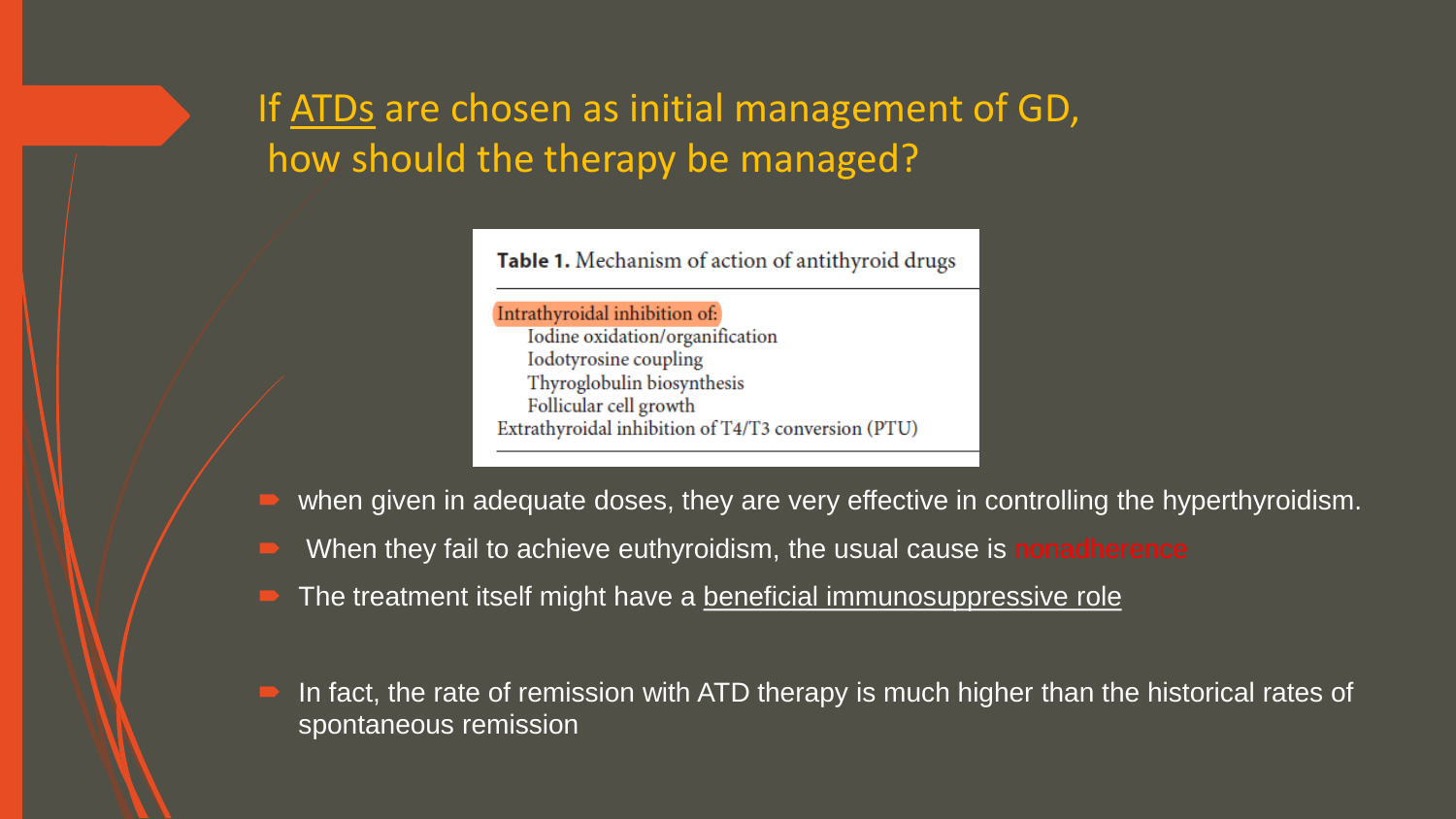should be used in virtually every patient who chooses ATD therapy for GD, except during the first trimester of pregnancy when PTU is preferred, in the treatment of thyroid storm, in patients with minor reactions to MMI who refuse RAI therapy or surgery

Strong recommendation, moderate-quality evidence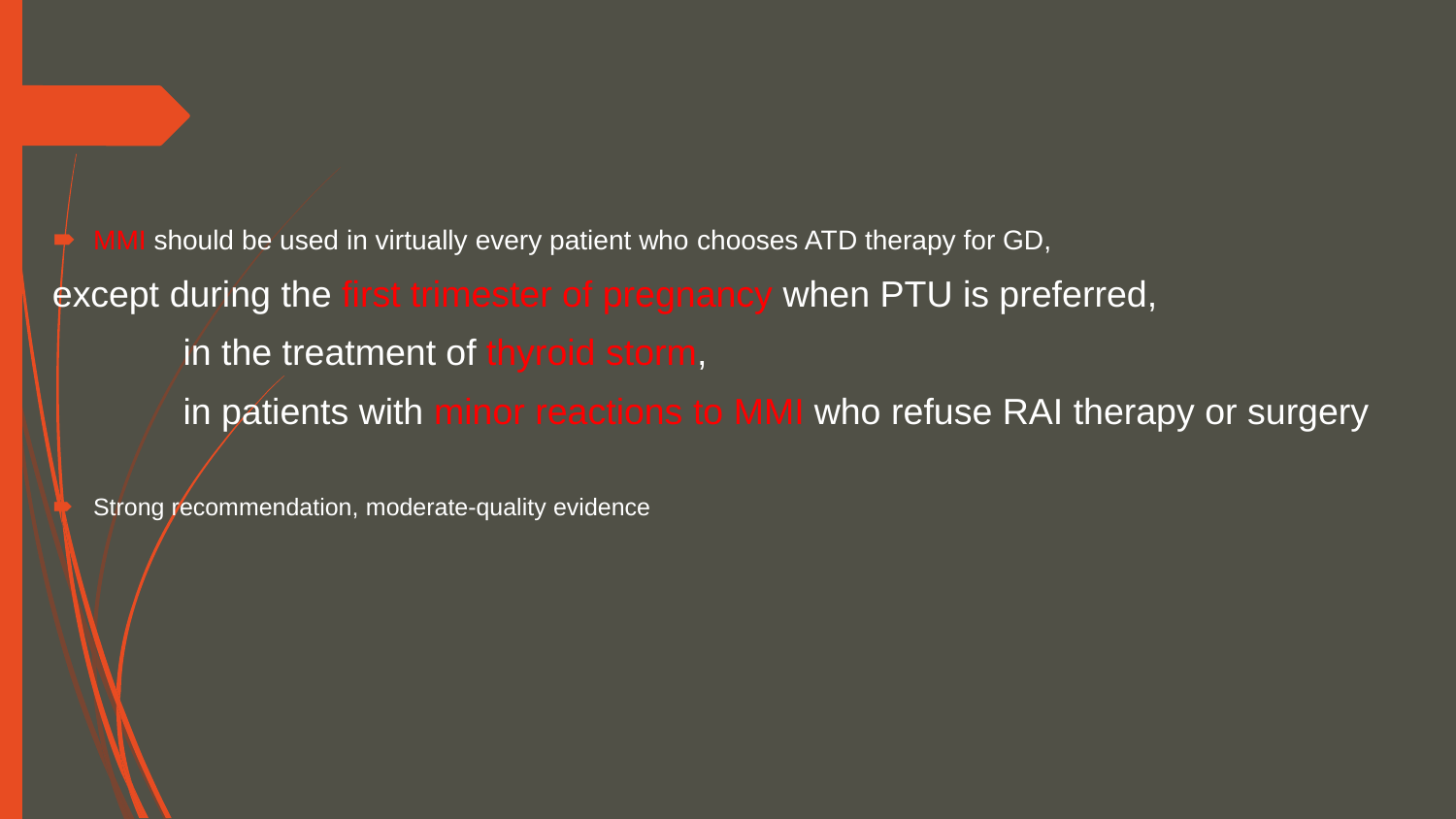## At the start of MMI therapy,

- initial doses of 10–30 mg daily are used to restore euthyroidism
- $\Box$  and the dose can then be titrated down to a maintenance level (generally 5–10 mg daily)

 The dose of MMI should be targeted to the degree of thyroid dysfunction because too low a dose will not restore a euthyroid state in patients with severe disease and an excessive dose can cause iatrogenic hypothyroidism in patients with mild disease

adverse drug reactions are more frequent with higher MMI doses.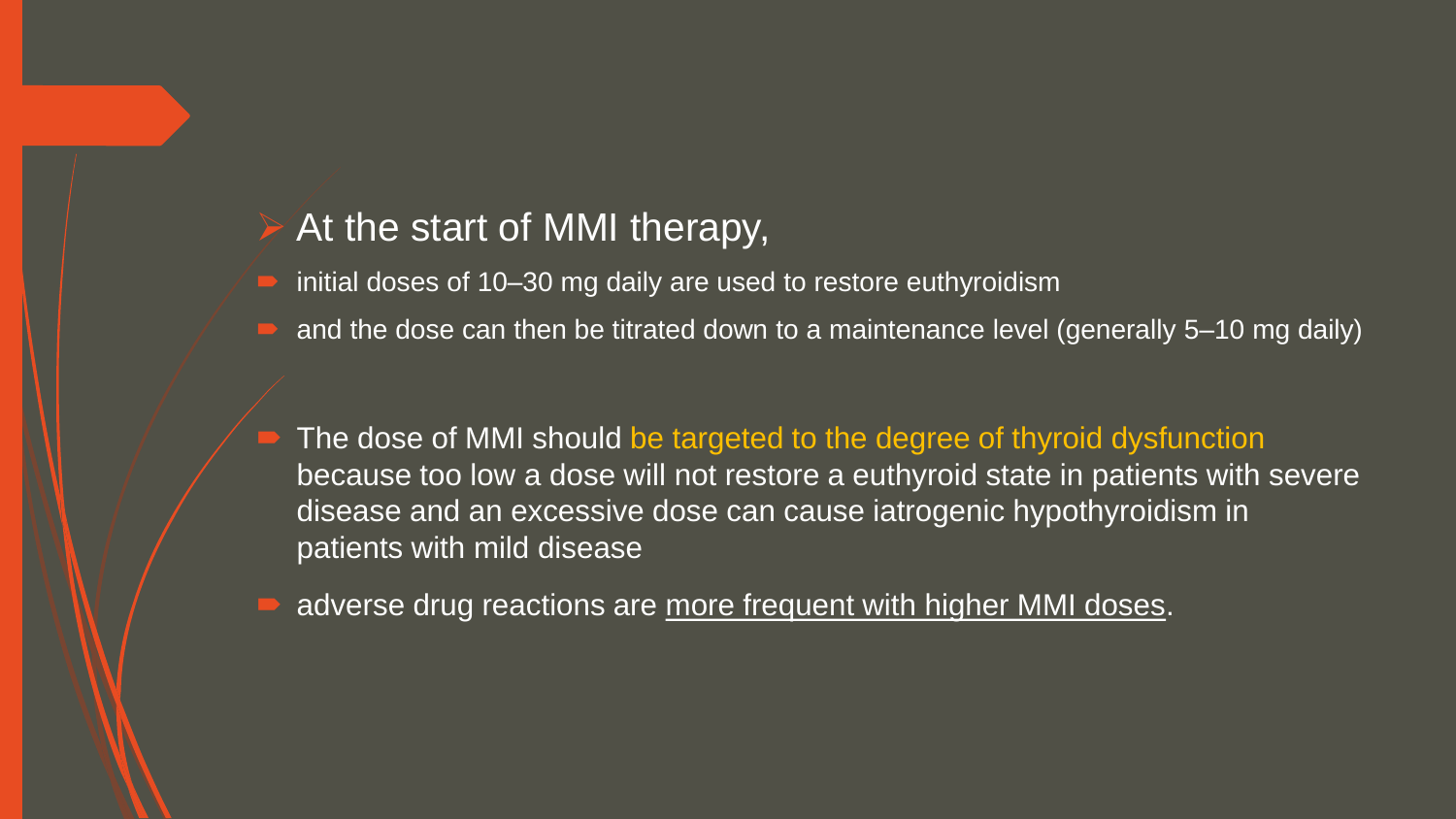- $\blacksquare$  The task force suggests the following as a rough guide to
- $\blacksquare$  initial MMI daily dosing:
- 5–10 mg if free T4 is 1–1.5 times the upper limit of normal;
- 10–20 mg for free T4 1.5–2 times the upper limit of normal;
- 30–40 mg for free T4 2–3 times the upper limit of normal

 These rough guidelines should be tailored to the individual patient, incorporating additional information on symptoms, gland size, and total T3 levels where relevant.

 Serum T3 levels are important to monitor initially because some patients normalize their free T4 levels with MMI but have persistently elevated serum T3, indicating continuing thyrotoxicosis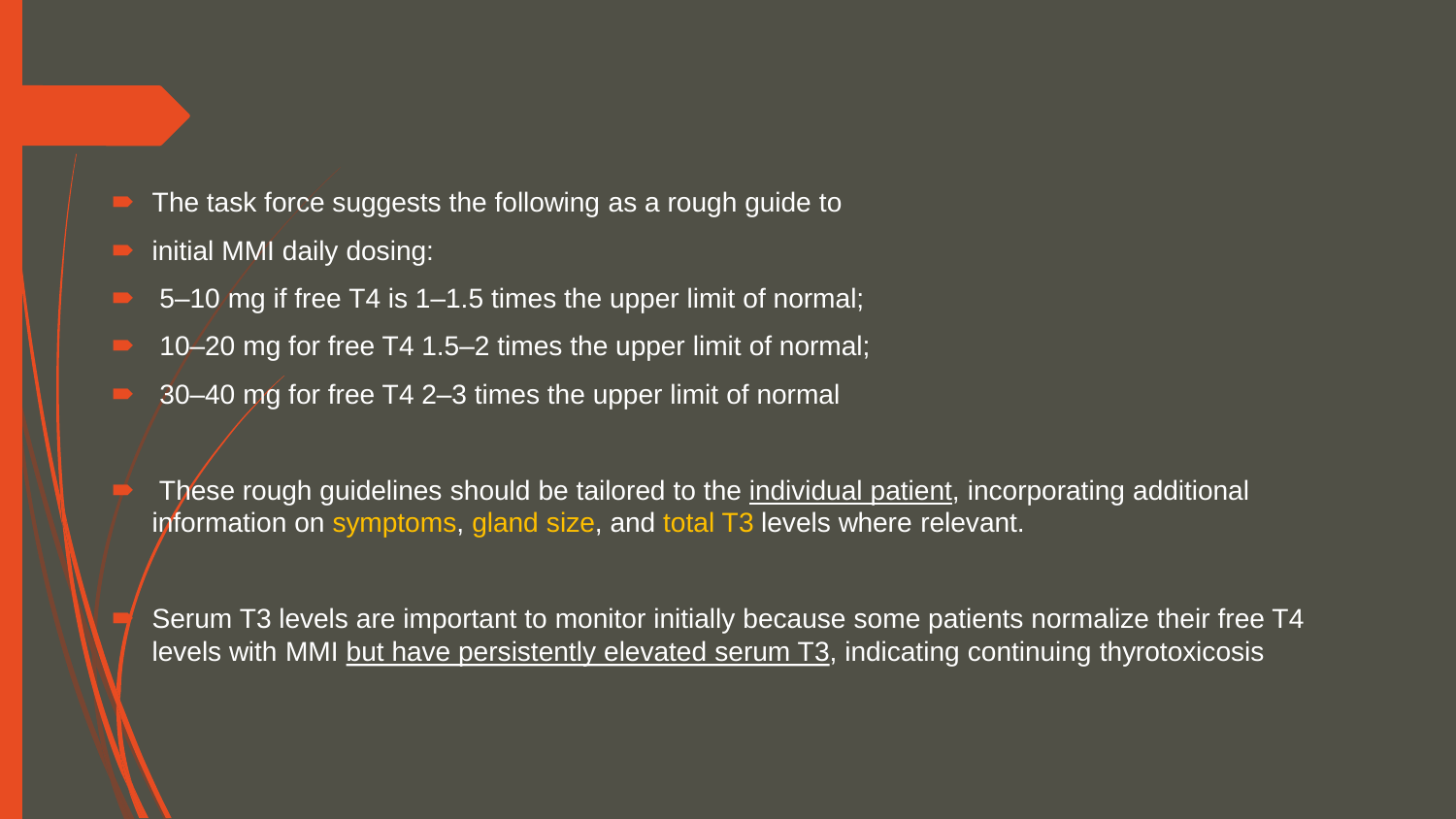MMI has the benefit of once-a-day administration and a reduced risk of major side effects compared to PTU.

- $\blacksquare$  PTU has a shorter duration of action and is usually administered two or three times daily, starting with 50–150 mg three times daily, depending on the severity of the hyperthyroidism.
- As the clinical findings and thyroid function tests return to normal, reduction to a maintenance PTU dose of 50 mg two or three times daily is usually possible.

When more rapid biochemical control is needed in patients with severe thyrotoxicosis, an initial split dose of MMI (e.g., 15 or 20 mg twice a day) may be more effective than a single daily dose because the duration of action of MMI may be less than 24 hours

 Higher doses of antithyroid medication are sometimes administered continuously and combined with L-thyroxine in doses to maintain euthyroid levels (so-called block and replace therapy).

this approach is not generally recommended

because it has been shown to result in a higher rate of ATD side effects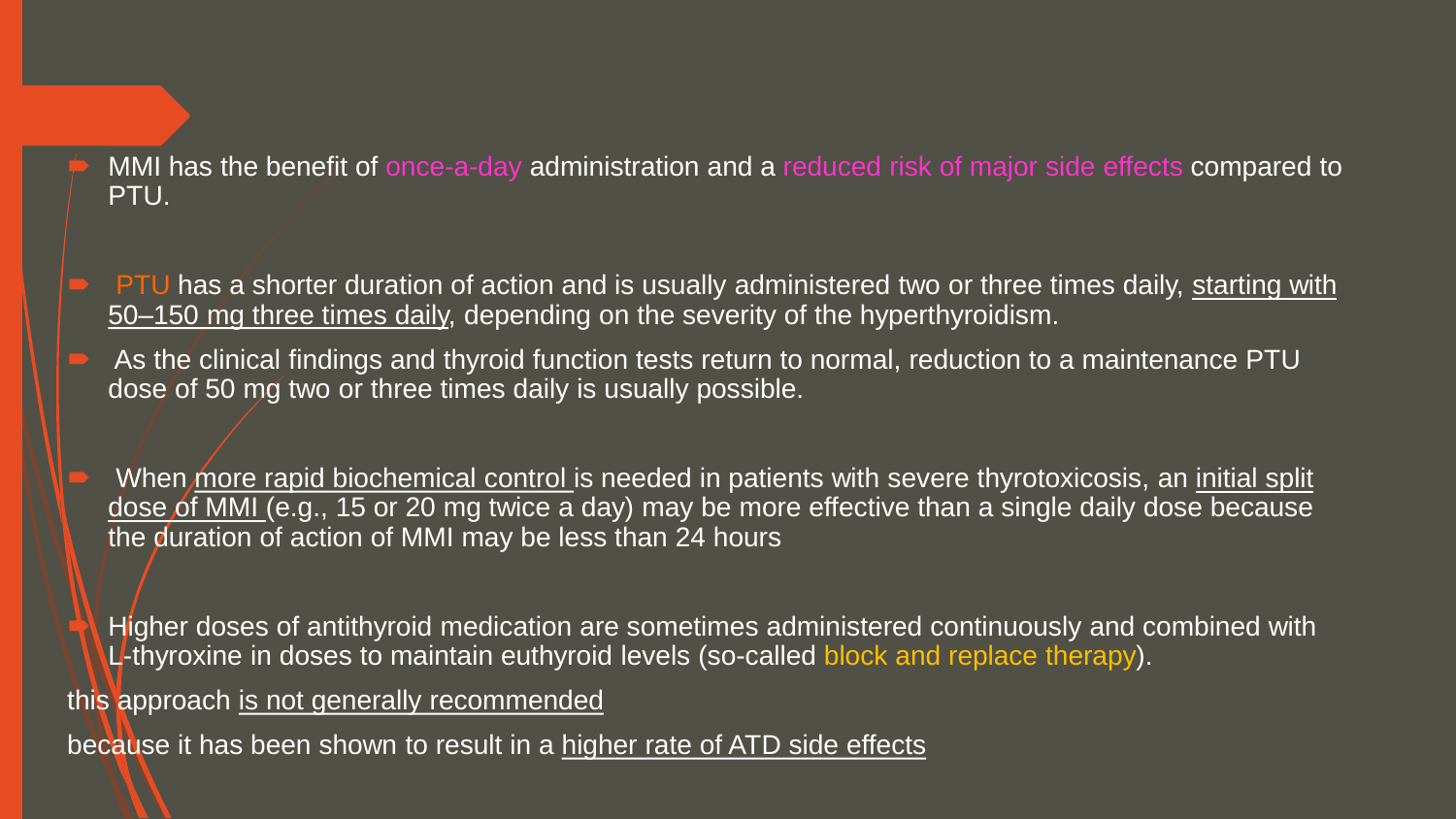- Patients should be informed of side effects of ATDs and the necessity of informing the physician promptly if they should develop pruritic rash, jaundice, acolic stools or dark urine, arthralgias, abdominal pain, nausea, fatigue, fever, or pharyngitis.
- Preferably, this information should be in writing.
- Before starting ATDs and at each subsequent visit, the patient should be alerted to stop the medication immediately and call their physician if there are symptoms suggestive of agranulocytosis or hepatic injury.
- Strong recommendation, low-quality evidence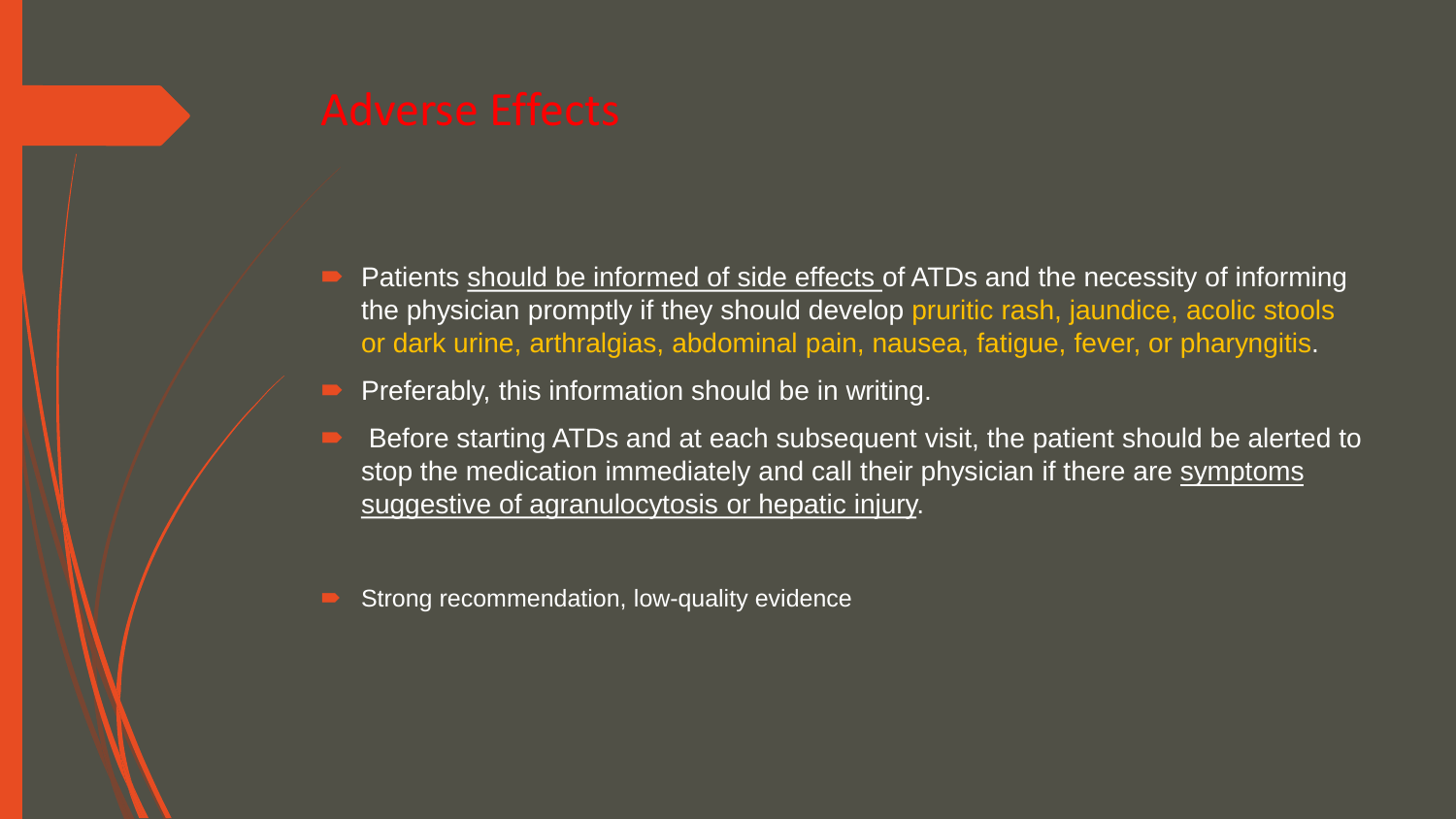### **Prior to initiating ATD therapy for GD,**

we suggest that patients have a baseline CBC, including white blood cell (WBC) count with differential, and a liver profile including bilirubin and transaminases

Weak recommendation, low-quality evidence.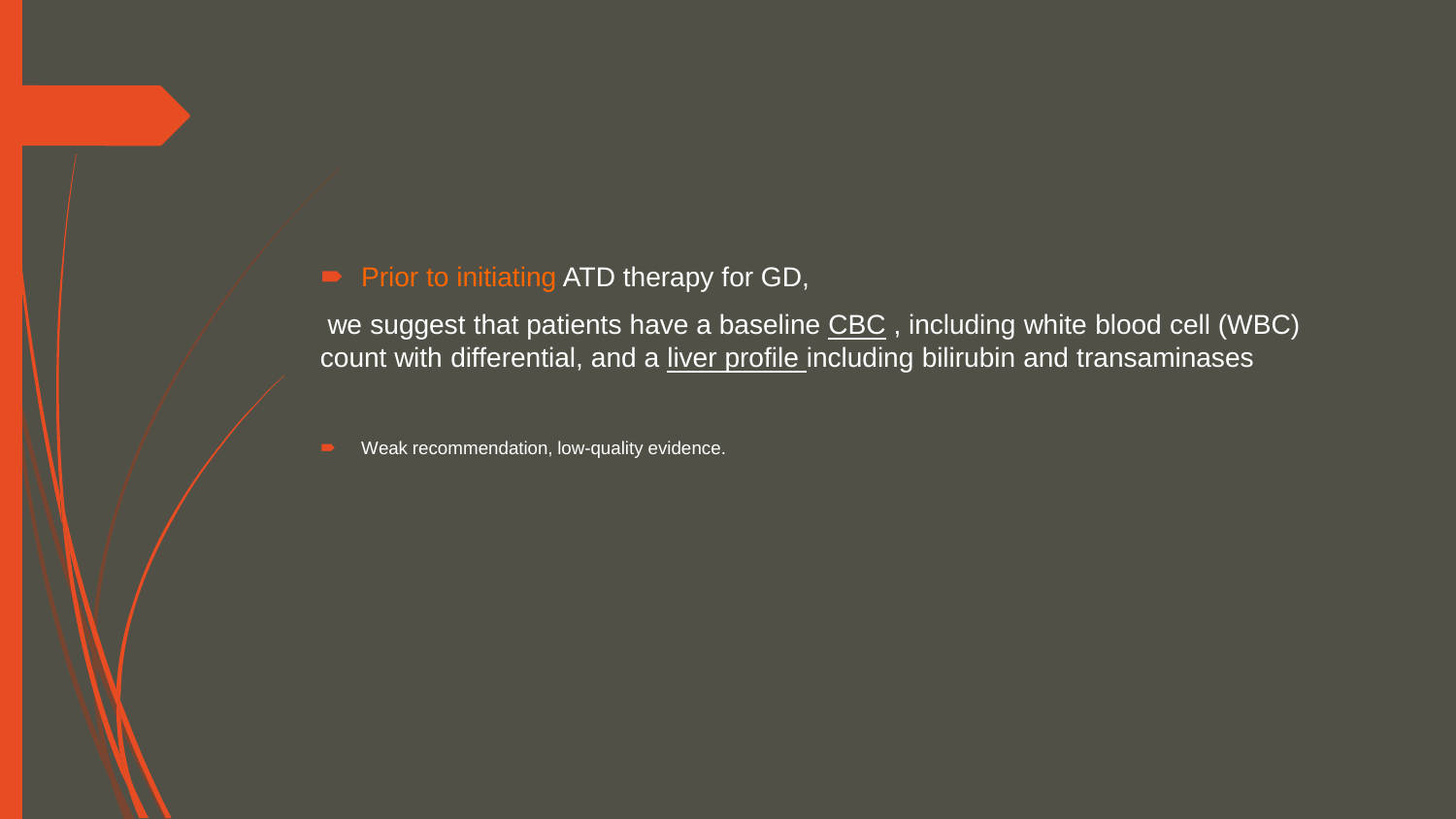Minor cutaneous reactions such as skin rash and urticaria usually can be managed by antihistamine therapy without stopping the drug.

The lesions may resolve spontaneously or after switching to another ATD.

- Persistent symptomatic minor side effects of antithyroid medication should be managed by cessation of the medication
- Prescribing the alternative drug is not recommended in the case of serious allergic reactions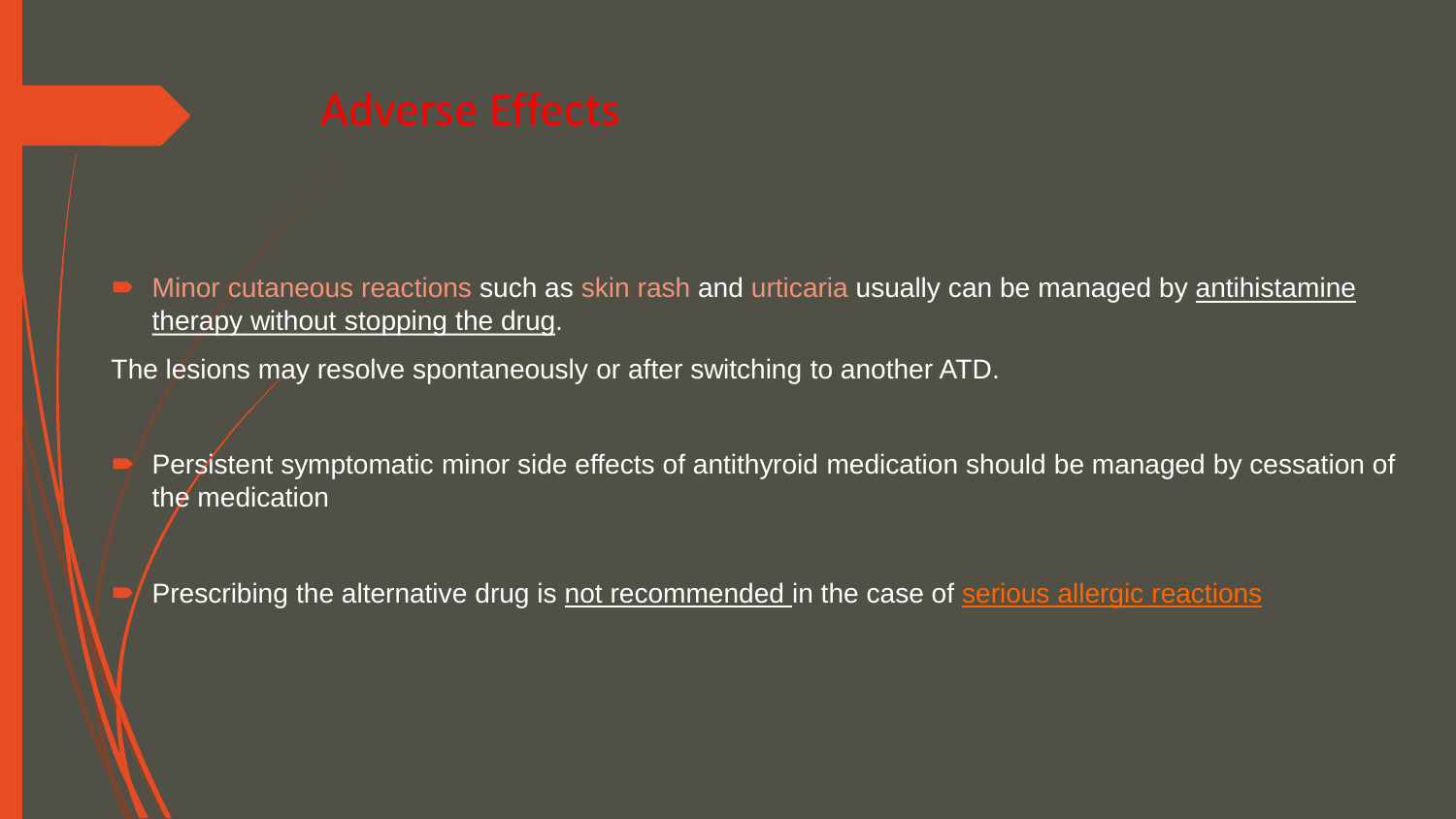- granulocytosis (<500 neutrophils/mm3) is a serious side effect, with an incidence of 0.28% in the first 3 months of therapy
- Risk factors are older age, higher doses of ATD, and the presence of particular HLA-B and HLA-DRB1 alleles or rare NOX3 genetic variants.
- The onset of agranulocytosis is rather abrupt, accompanied by fever and sore throat.
- When therapy with ATD is begun, the patient should be instructed to discontinue the drug and to notify the physician immediately should these symptoms develop.

This precaution is more important than the frequent measurement of white blood cell counts because agranulocytosis may develop within 1 to 2 days.

- Neither the ATA nor the ETA recommend routine monitoring of white blood cells during ATD therapy. If agranulocytosis occurs, the drug should be discontinued immediately and the patient treated with antibiotics as appropriate.
- GCSF may speed the recovery that invariably takes place.
- thionamides should not be given again.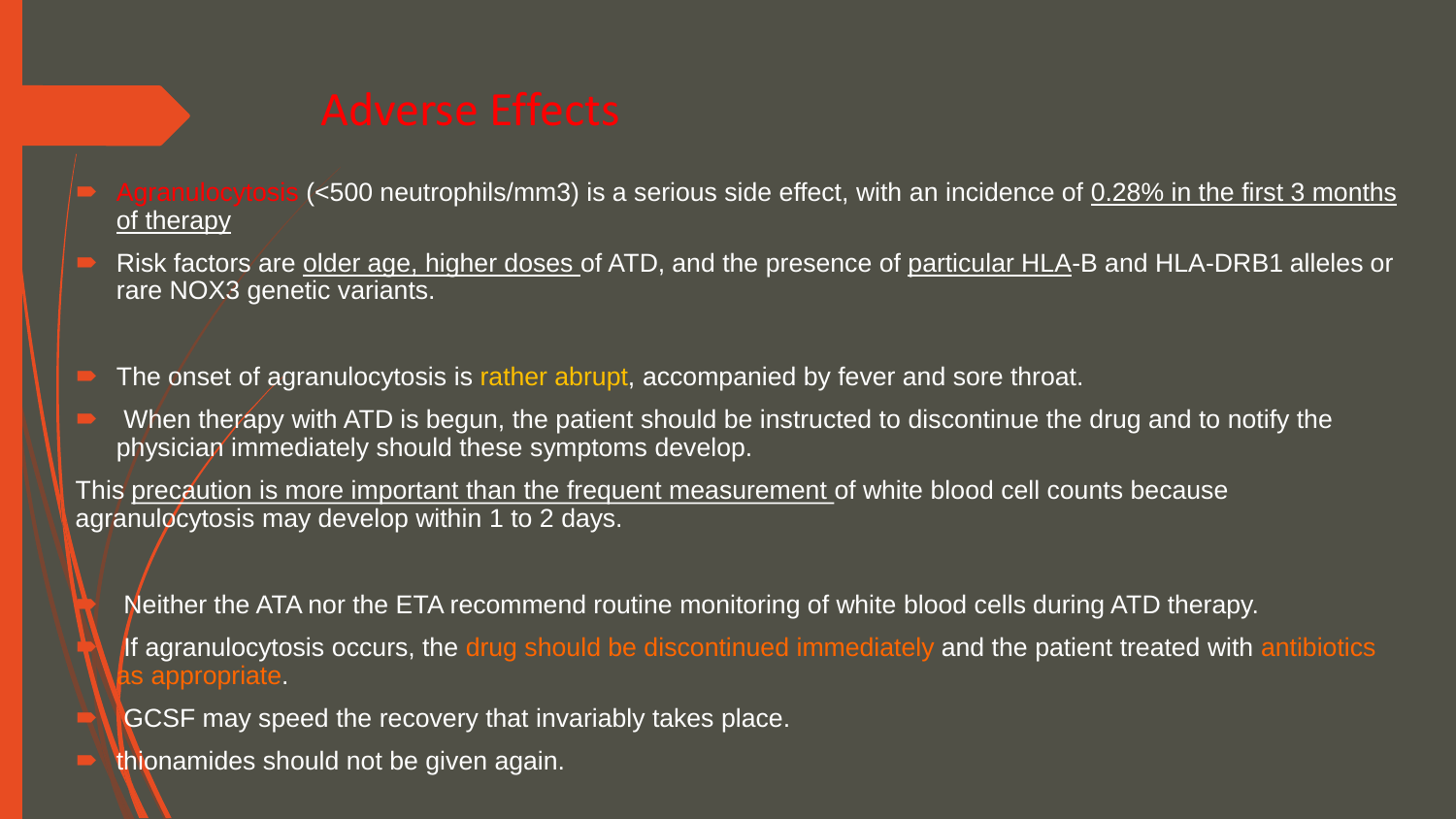Although rare, PTU has been associated with fulminant hepatic necrosis, and it is the third most common cause of drug related liver failure, accounting for 10% of all drug-related liver transplants.

Children are at a higher risk than adults.

Fortunately, stopping PTU results in recovery in most cases.

This PTU-associated liver failure may occur at any time during therapy,

so routine monitoring of liver function may not be helpful

 in June 2009 the FDA issued an advisory that PTU should not be used as a first-line agent in hyperthyroidism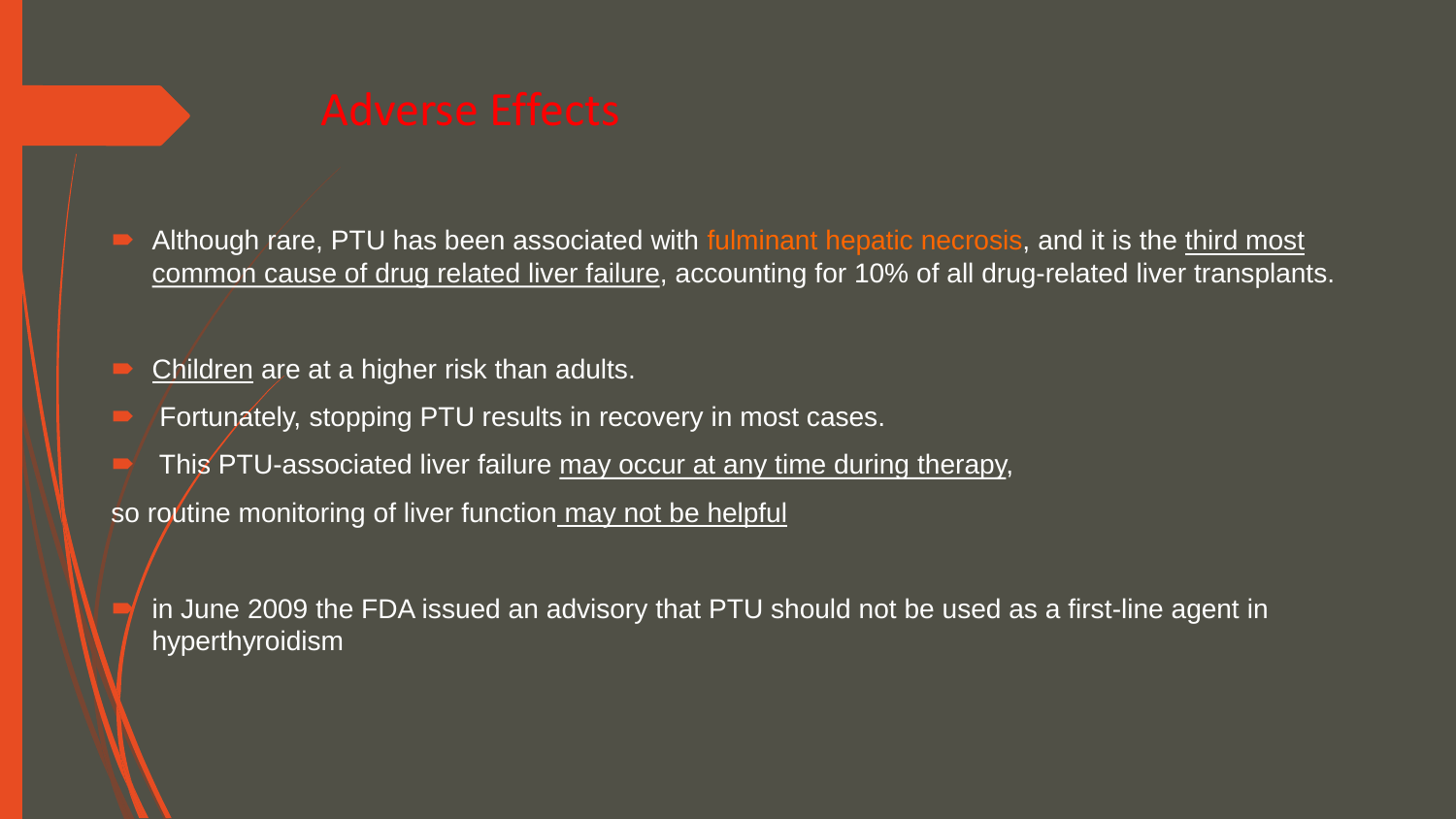The use of PTU should be restricted to the first trimester of pregnancy ,to thyroid storm, and to patients who experience minor side effects of MMI and are unable or unwilling to undergo 131I therapy or thyroidectomy.

MMI is associated in a dose-dependent manner with an increased risk for hepatitis and cholestasis.

• There are no reported cases of liver transplantation attributed to MMI toxicity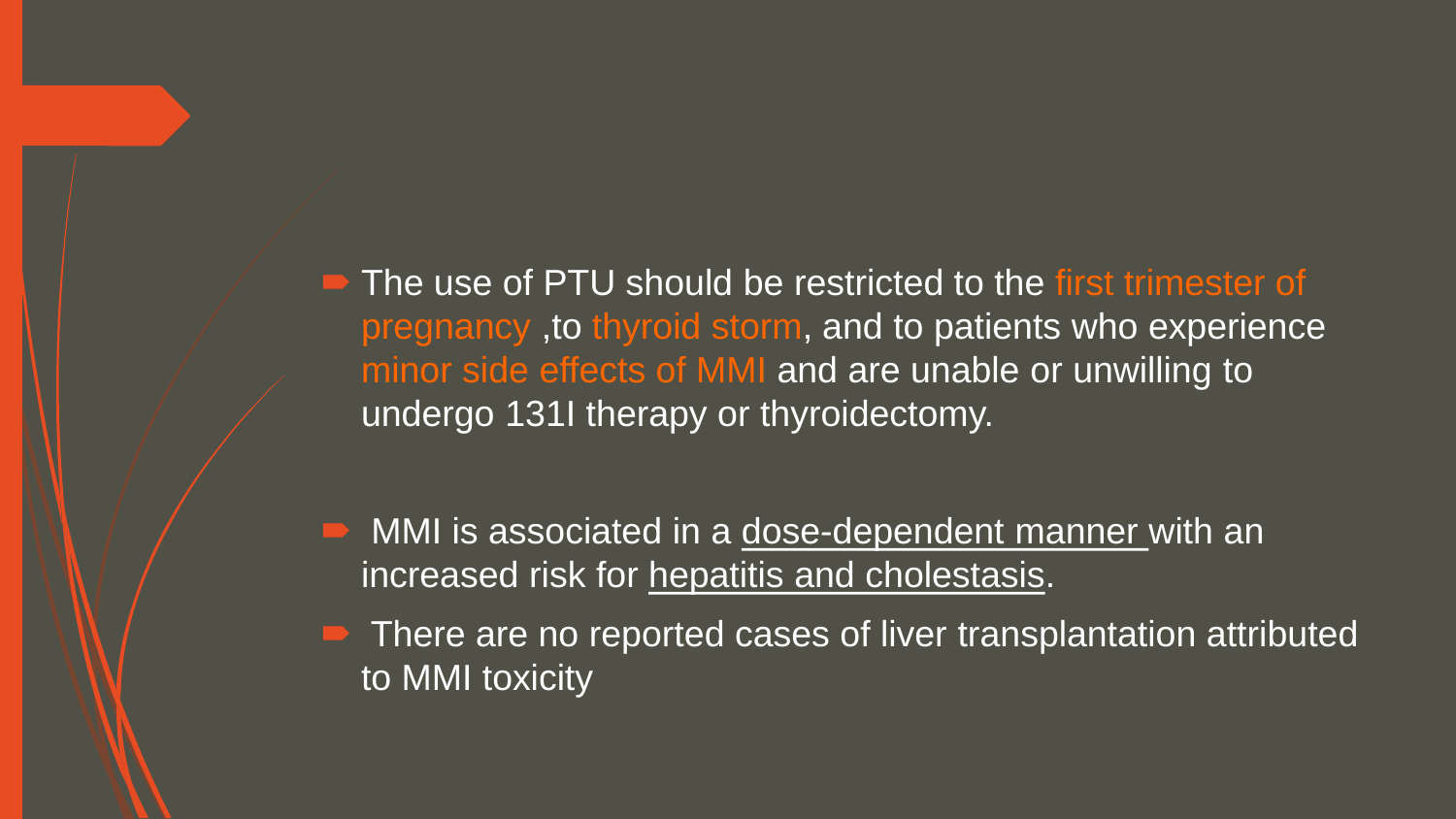| <b>TABLE 12.4</b>                 | Adverse Events of Antithyroid Drugs                                                                                                                                                                           |
|-----------------------------------|---------------------------------------------------------------------------------------------------------------------------------------------------------------------------------------------------------------|
| Common (1-5%)                     | Skin rash<br>Urticaria<br>Arthralgia, polyarthritis<br>Transient mild leukopenia                                                                                                                              |
| Rare (0.2–1%)                     | Gastrointestinal<br>Abnormal smell and taste<br>Agranulocytosis                                                                                                                                               |
| Very rare $\left( <0.1\% \right)$ | Aplastic anemia (PTU, CBZ)<br>Thrombocytopenia (PTU, CBZ)<br>Vasculitis, Iupus-like, ANCA+ve (PTU)<br>Hepatitis (PTU)<br>Hypoglycemia (anti-insulin antibod-<br>ies) (PTU)<br>Cholestatic jaundice (CBZ, MMI) |
| uracil; MMI, methimazole.         | ANCA+ve, Antineutrophil cytoplasmic antibody positive; CBZ, carbimazole; PTU, propylthio-<br>Adapted from Striader TC, Drummal ME Tijegan, IC, et al. Rick factors for and prevalence of                      |

Adapted from Strieder 1G, Prummel MF, Hijssen JG, et al. Risk factors for and prevalence of thyroid disorders in a cross-sectional study among healthy female relatives of patients with autoimmune thyroid disease. Clin Endocrinol. 2003;59:396-401.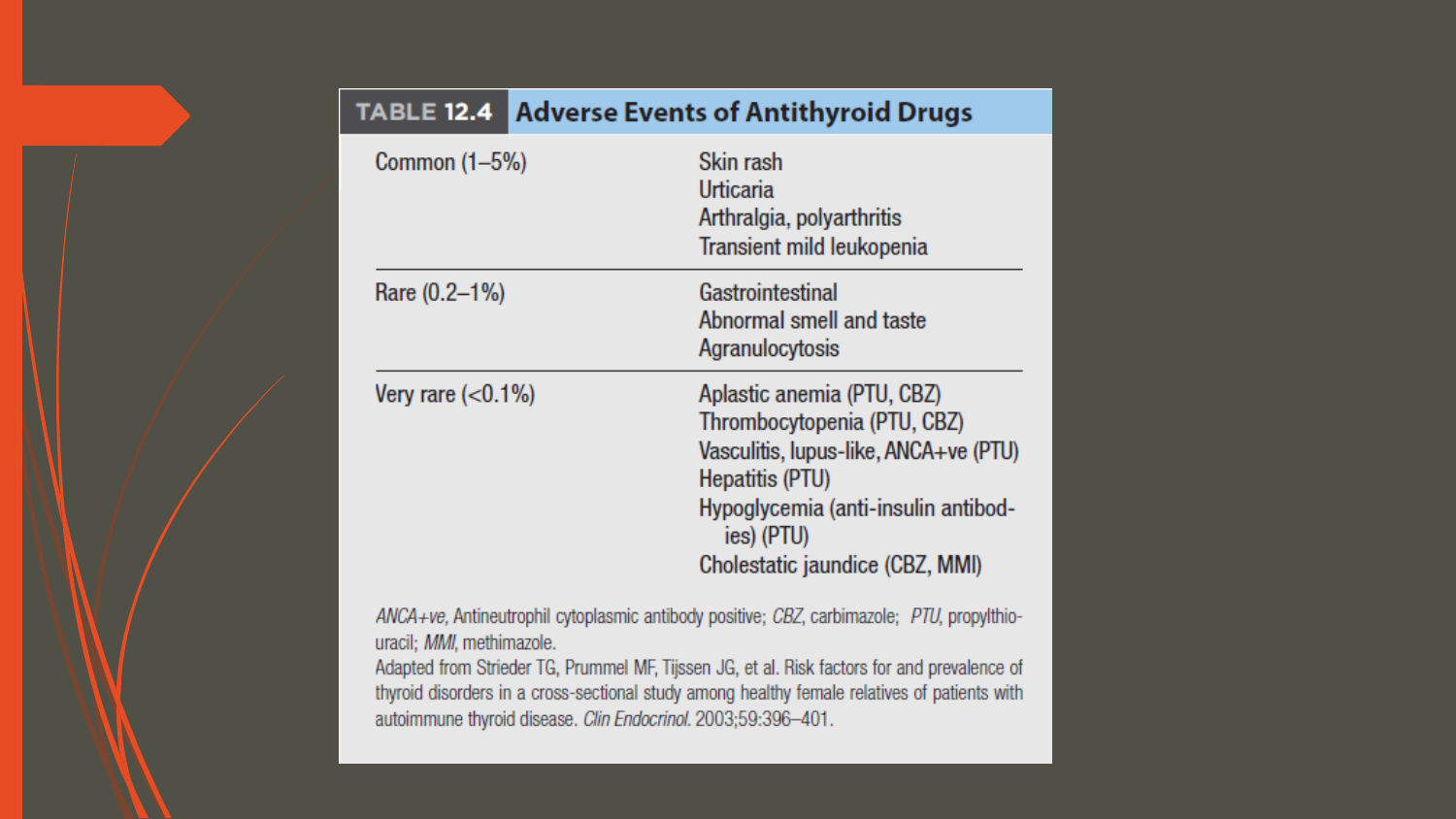## Monitoring of patients taking ATDs

■ Periodic clinical and biochemical evaluation of thyroid status in patients taking ATDs is necessary, and it is essential that patients understand its importance.

An assessment of serum free T4 and total T3

should be obtained about 2–6 weeks after initiation of therapy,

depending on the severity of the thyrotoxicosis, and the dose of medication should be adjusted accordingly.

Serum T3 should be monitored because the serum free T4 levels may normalize despite persistent elevation of serum total T3.

Serum TSH may remain suppressed for several months after starting therapy, and it is therefore not a good parameter for monitoring therapy early in the course.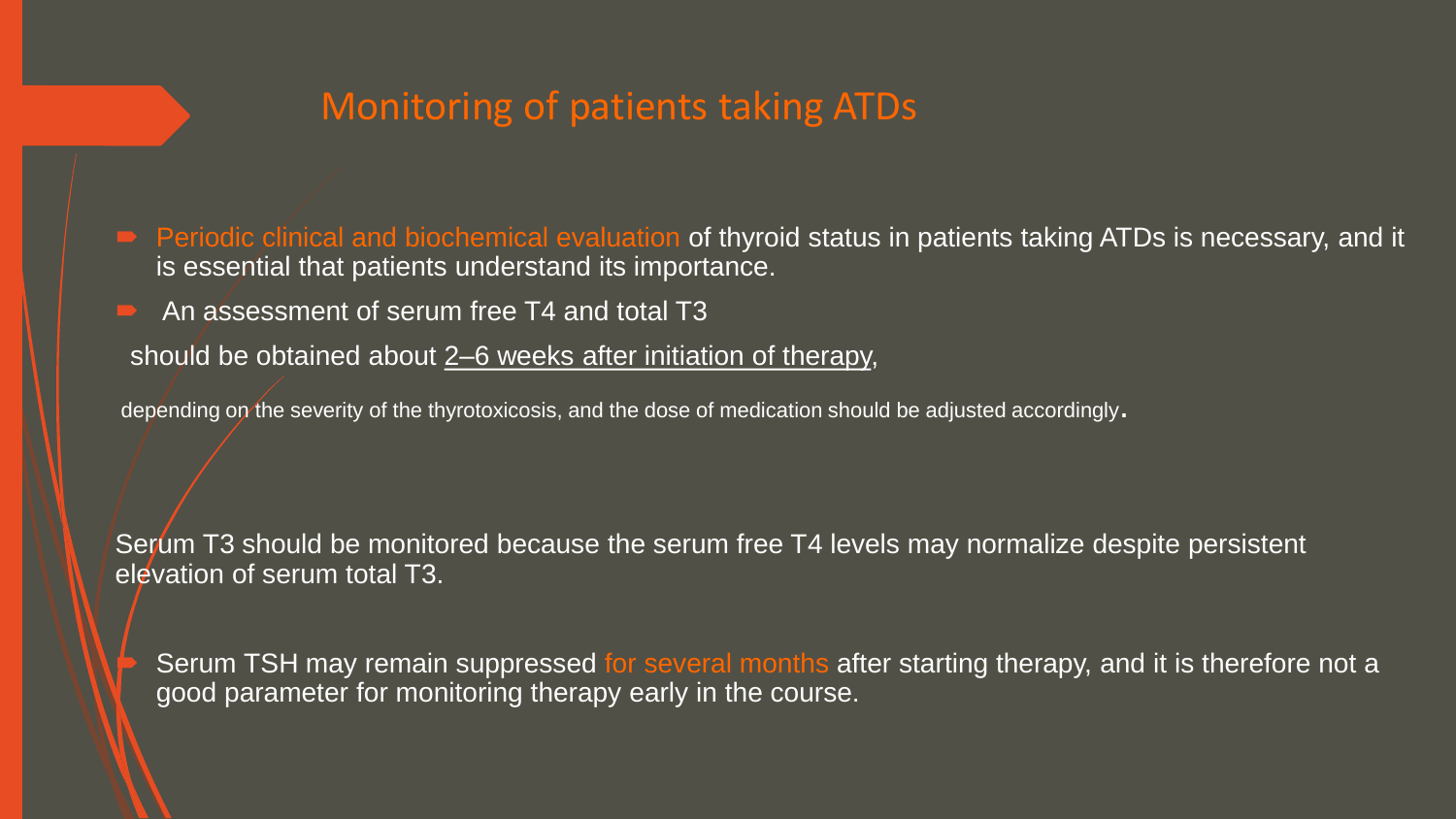Once the patient is euthyroid, the dose of MMI can usually be decreased by 30%–50%, and biochemical testing repeated in 4–6 weeks.

Once euthyroid levels are achieved with the minimal dose of medication, clinical and laboratory evaluation can be undertaken at intervals of 2–3 months.

If a patient is receiving long-term MMI (>18 months), this interval can be increased to 6 months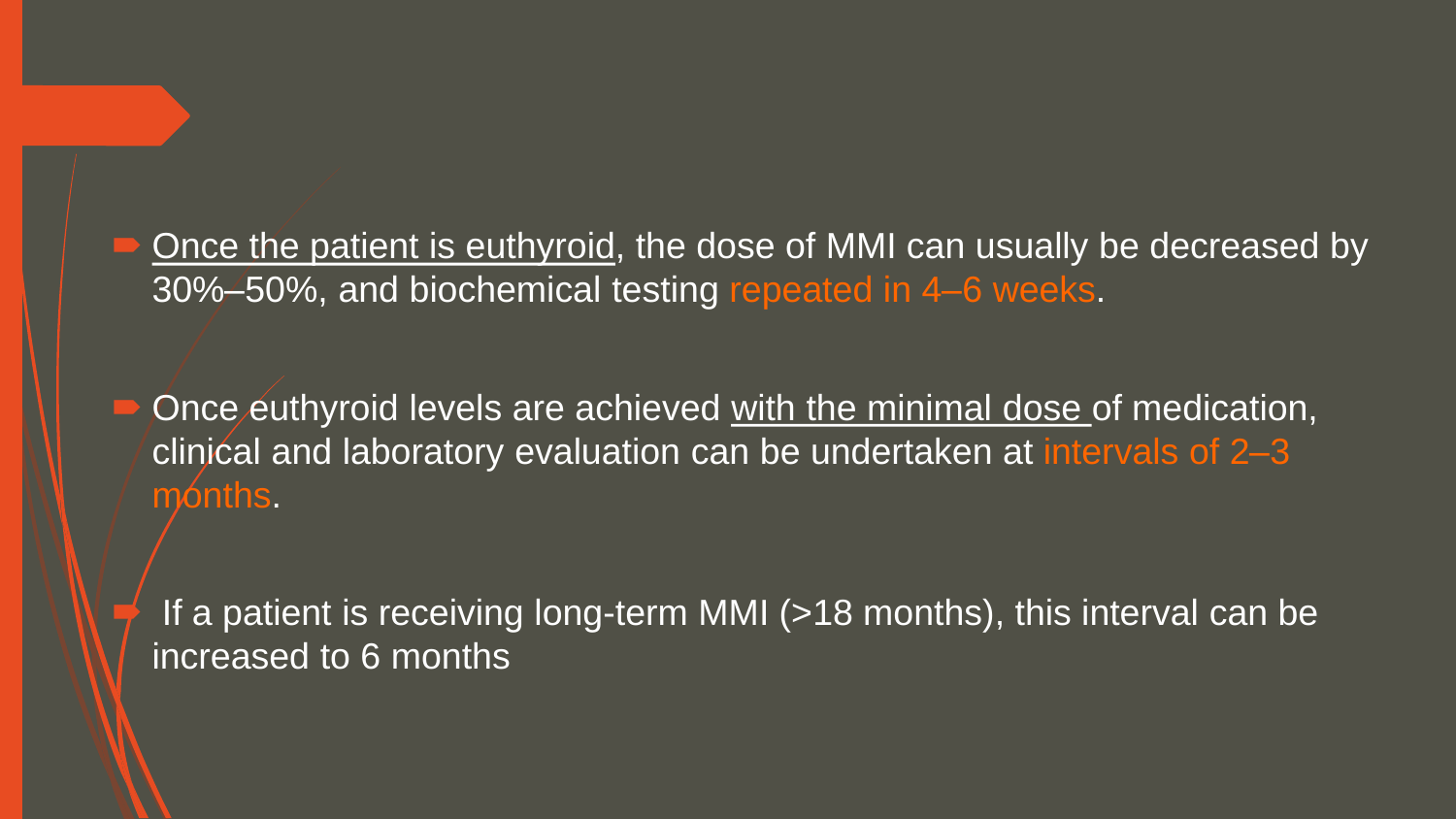#### A differential WBC count

should be obtained during febrile illness and at the onset of pharyngitis in all patients taking antithyroid medication.

Strong recommendation, low-quality evidence.

- There is insufficient evidence to recommend for or against routine monitoring of WBC counts in patients taking ATDs.
- No recommendation; insufficient evidence to assess benefits and risks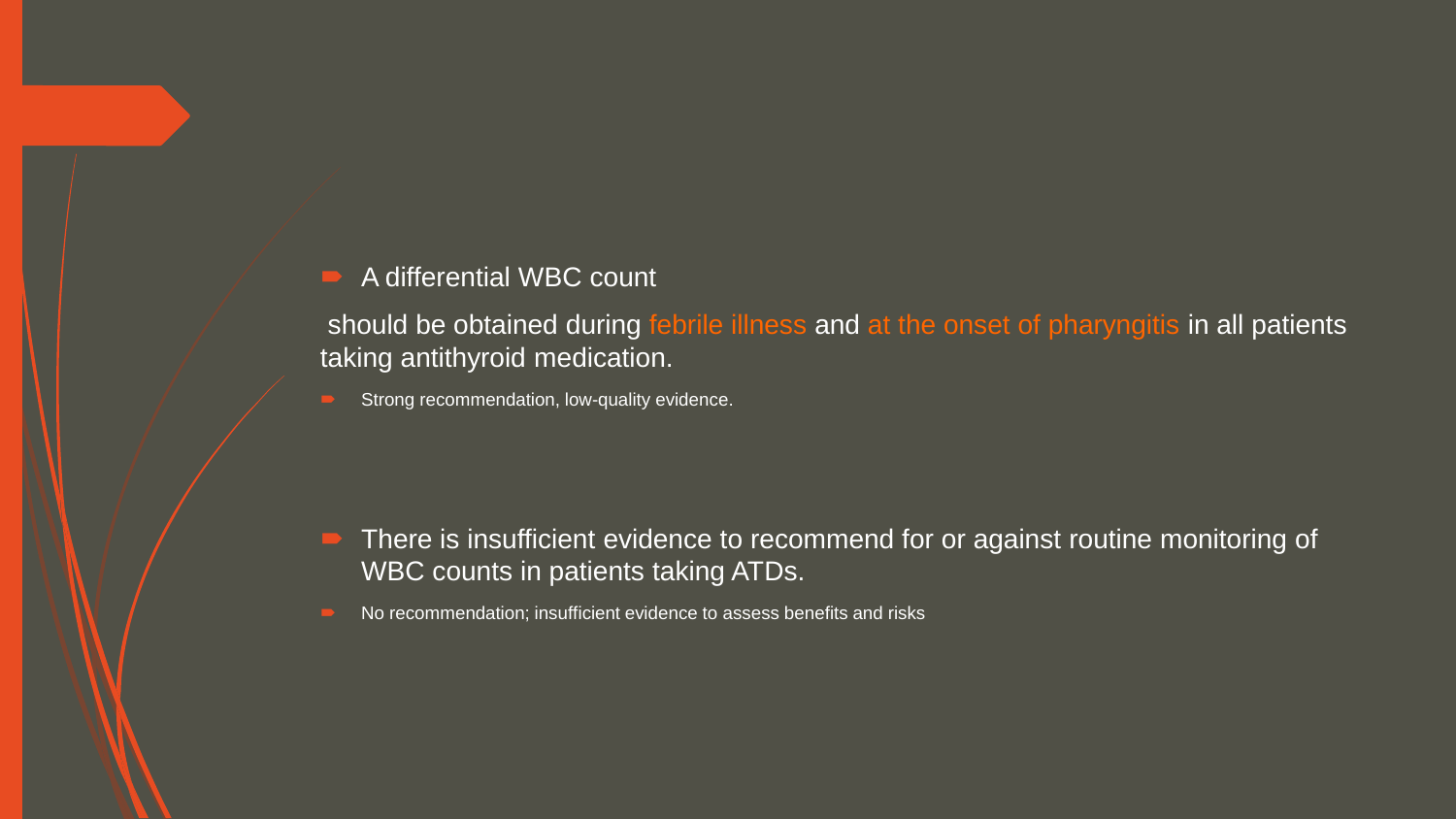Liver function and hepatocellular integrity should be assessed in patients taking MMI or PTU who experience pruritic rash, jaundice, light-colored stool or dark urine, joint pain, abdominal pain or bloating, anorexia, nausea, or fatigue.

Strong recommendation, low-quality evidence

Hyperthyroidism can itself cause mildly abnormal liver function tests in up to 30% of patients

Routine monitoring of liver function in all patients taking ATDs has not been found to prevent severe hepatotoxicity.

If monitoring is employed, the maximum benefit would be for the first 120 days of therapy, when the vast majority of instances of hepatotoxicity occur.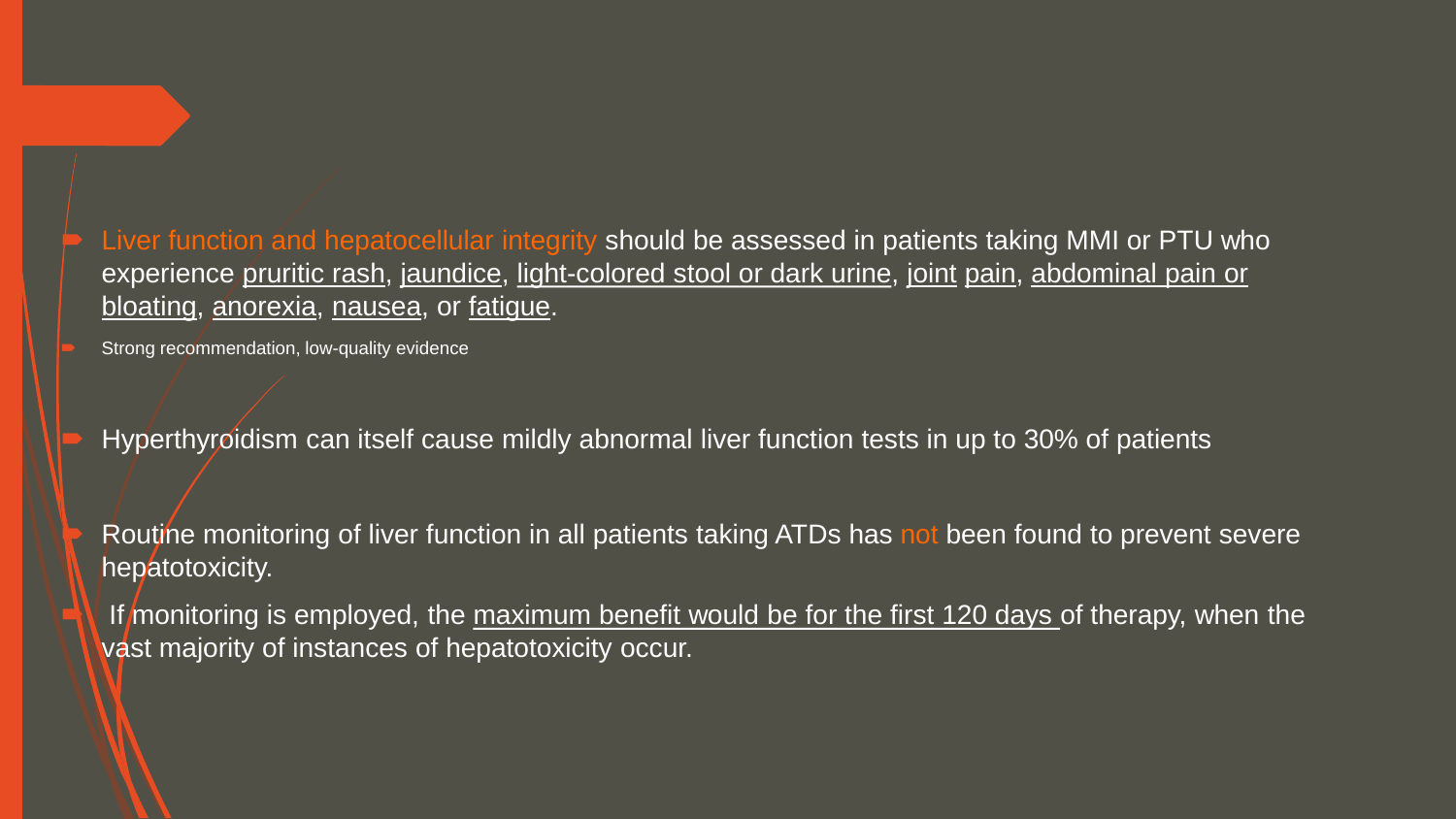- **PTU** should be discontinued if transaminase levels (found incidentally or measured as clinically indicated) reach >3 times the upper limit of normal or if levels elevated at the onset of therapy increase further.
- After discontinuing the drug, liver function tests should be monitored weekly until there is evidence of resolution.
- If resolution is not evident, prompt referral to a gastroenterologist or hepatologist for specialty care is warranted
- Except in cases of severe PTU-induced hepatotoxicity, MMI can be used to control the thyrotoxicosis without ill effect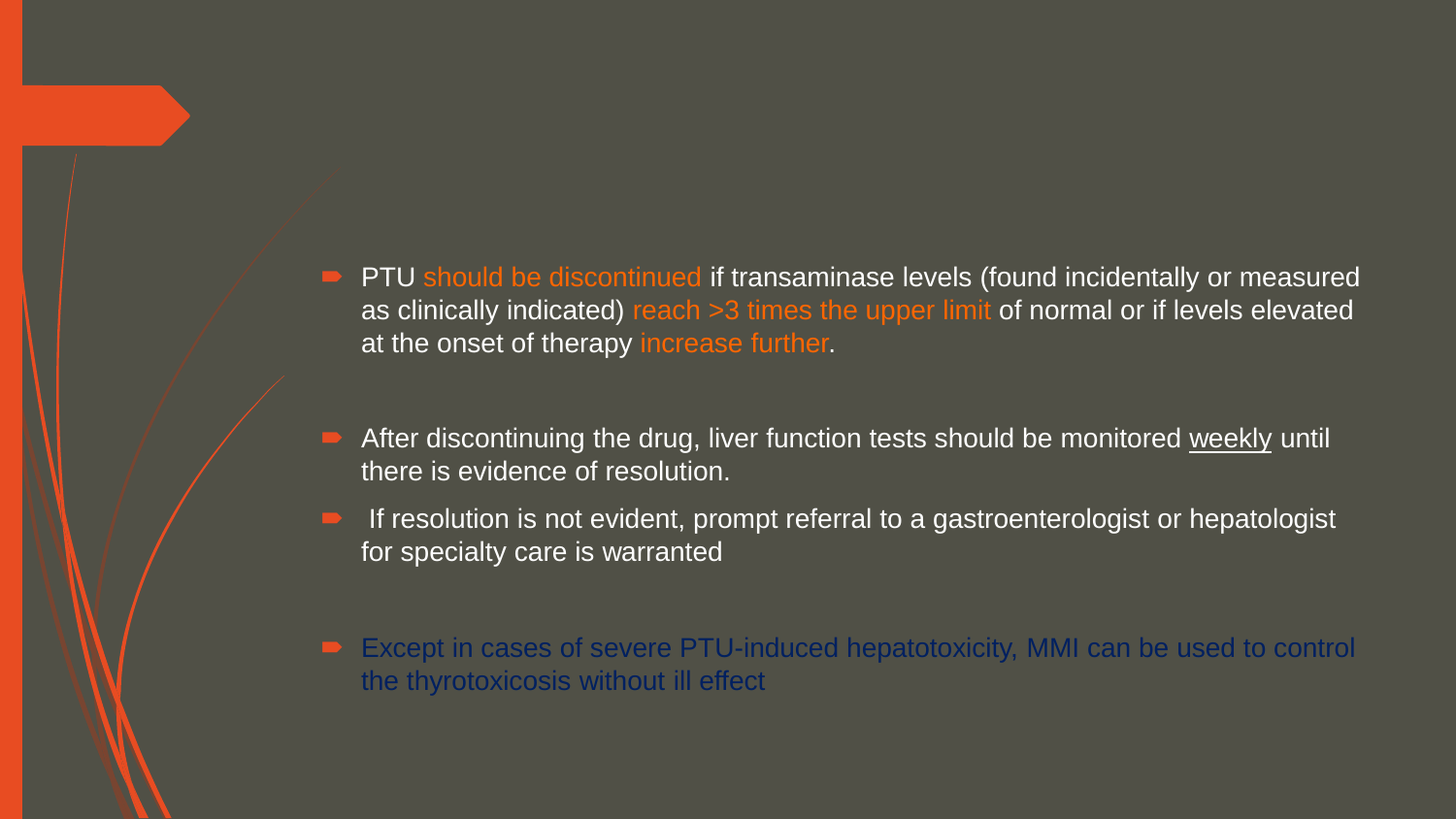# Duration of ATD therapy for GD

- If MMI is chosen as the primary therapy for GD, the medication should be continued for approximately 12–18 months, then discontinued if the TSH and TRAb levels are normal at that time.
- Strong recommendation, high-quality evidence

 Measurement of TRAb levels prior to stopping ATD therapy is suggested because it aids in predicting which patients can be weaned from the medication, with normal levels indicating greater chance for remission.

Strong recommendation, moderate-quality evidence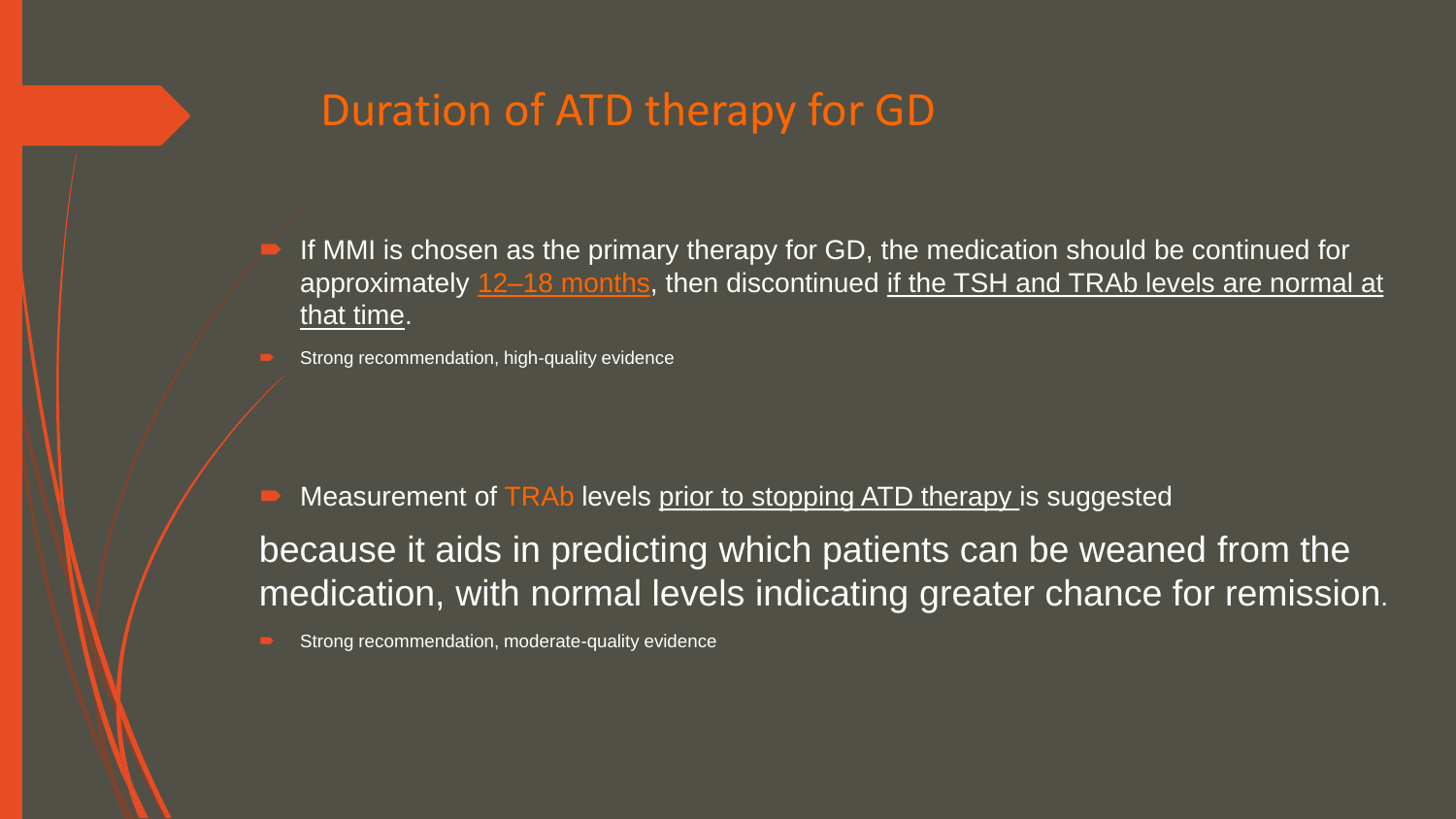- If a patient with GD becomes hyperthyroid after completing a course of MMI, consideration should be given to treatment with RAI or thyroidectomy.
- Continued low-dose MMI treatment for longer than 12-18 months may be considered in patients not in remission who prefer this approach.

Weak recommendation, low-quality evidence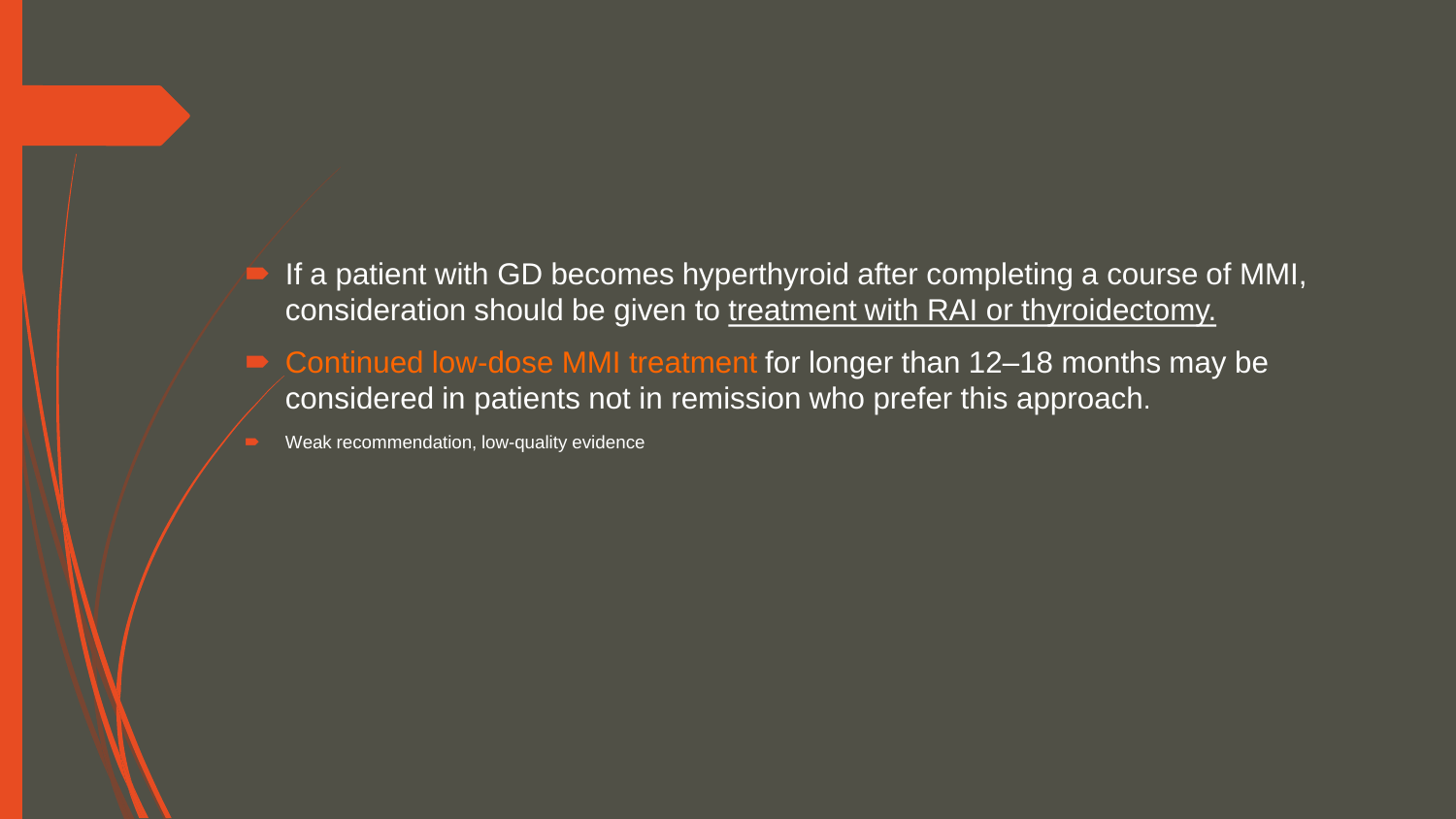# Other Drugs Used in Hyperthyroidism

#### **Beta-Adrenoceptor Blocking Agents**

- ameliorate some of the manifestations of thyrotoxicosis and are often used as adjuncts in management.
- are recommended in all patients with symptomatic thyrotoxicosis, especially in elderly patients and patients with resting heart rates in excess of 90 beats per minute or coexistent cardiovascular disease.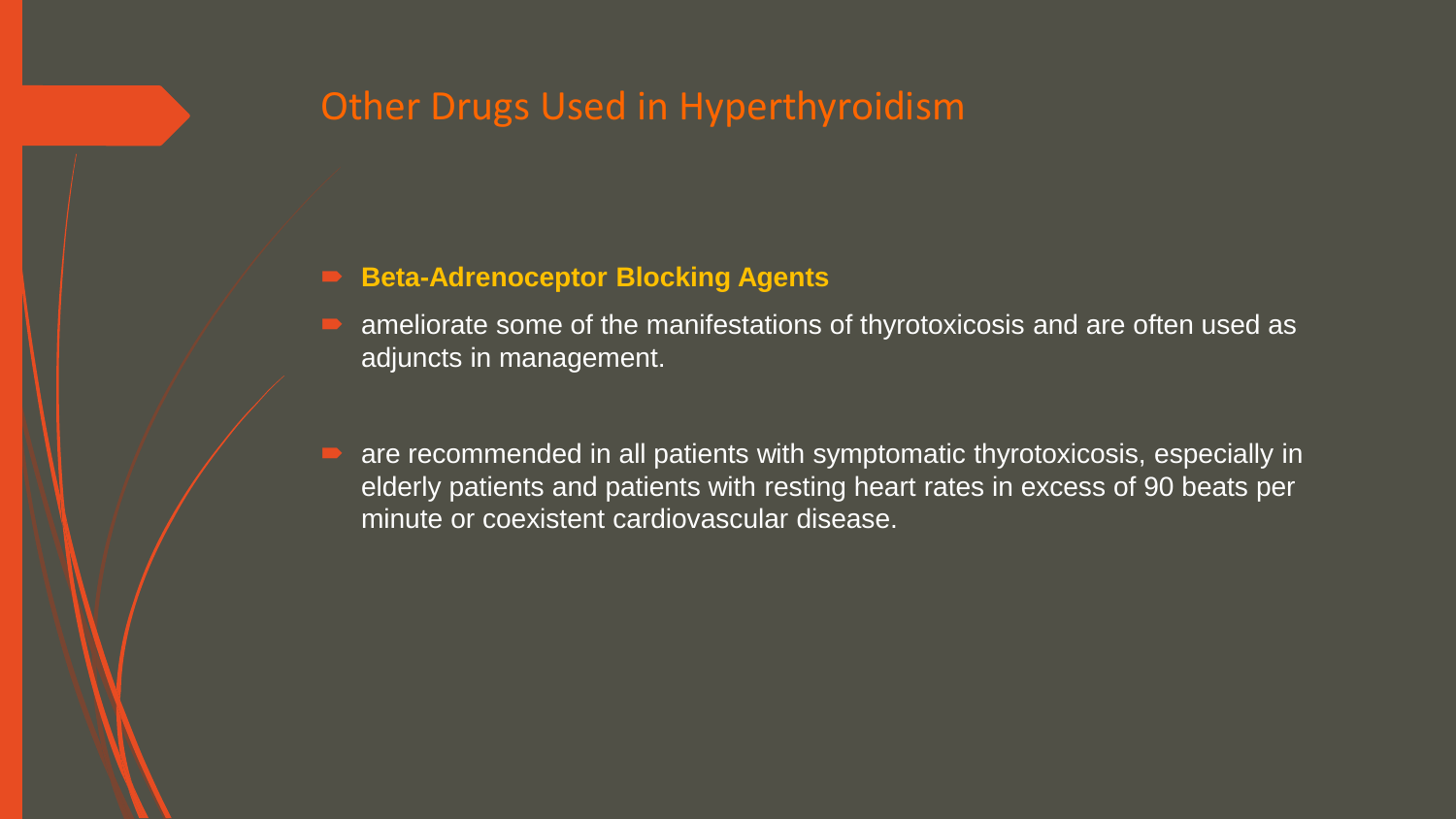#### **Iodine**

- the major action of iodine is to inhibit hormone release
- aside from its use in preparation for thyroid surgery, iodine is useful mainly in patients with actual or impending thyrotoxic crisis, severe thyrocardiac disease, or acute surgical emergencies.
- If iodine is used in these circumstances, it should be administered with large doses of a thionamide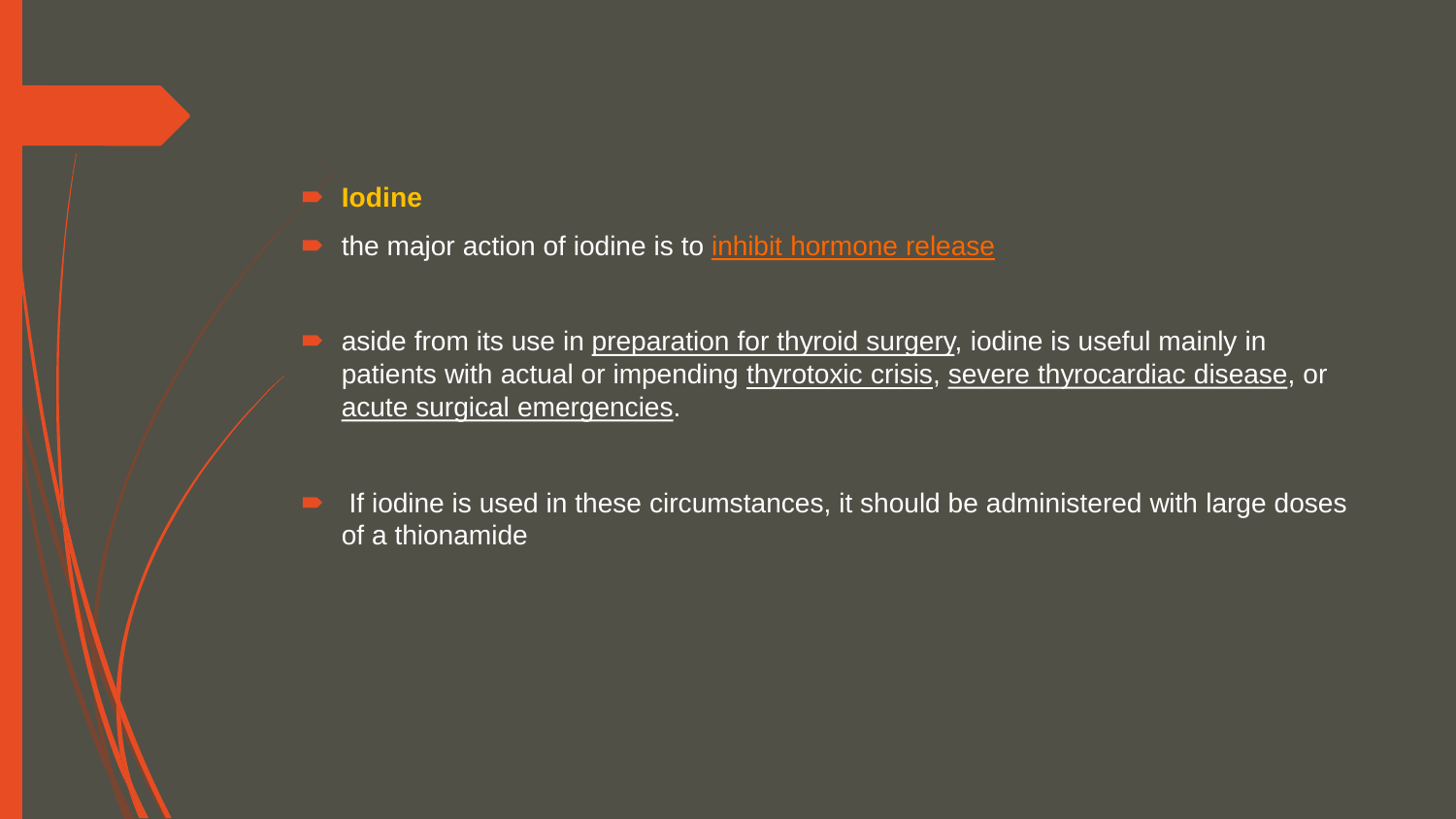### $\blacktriangleright$  KI can be given as

5–7 drops (0.25 – 0.35 mL) of Lugol's solution (8 mg iodide/drop)

or

1–2 drops (0.05–0.1 mL) of SSKI (50 mg iodide/drop) three times daily mixed in water or juice for 10 days before surgery.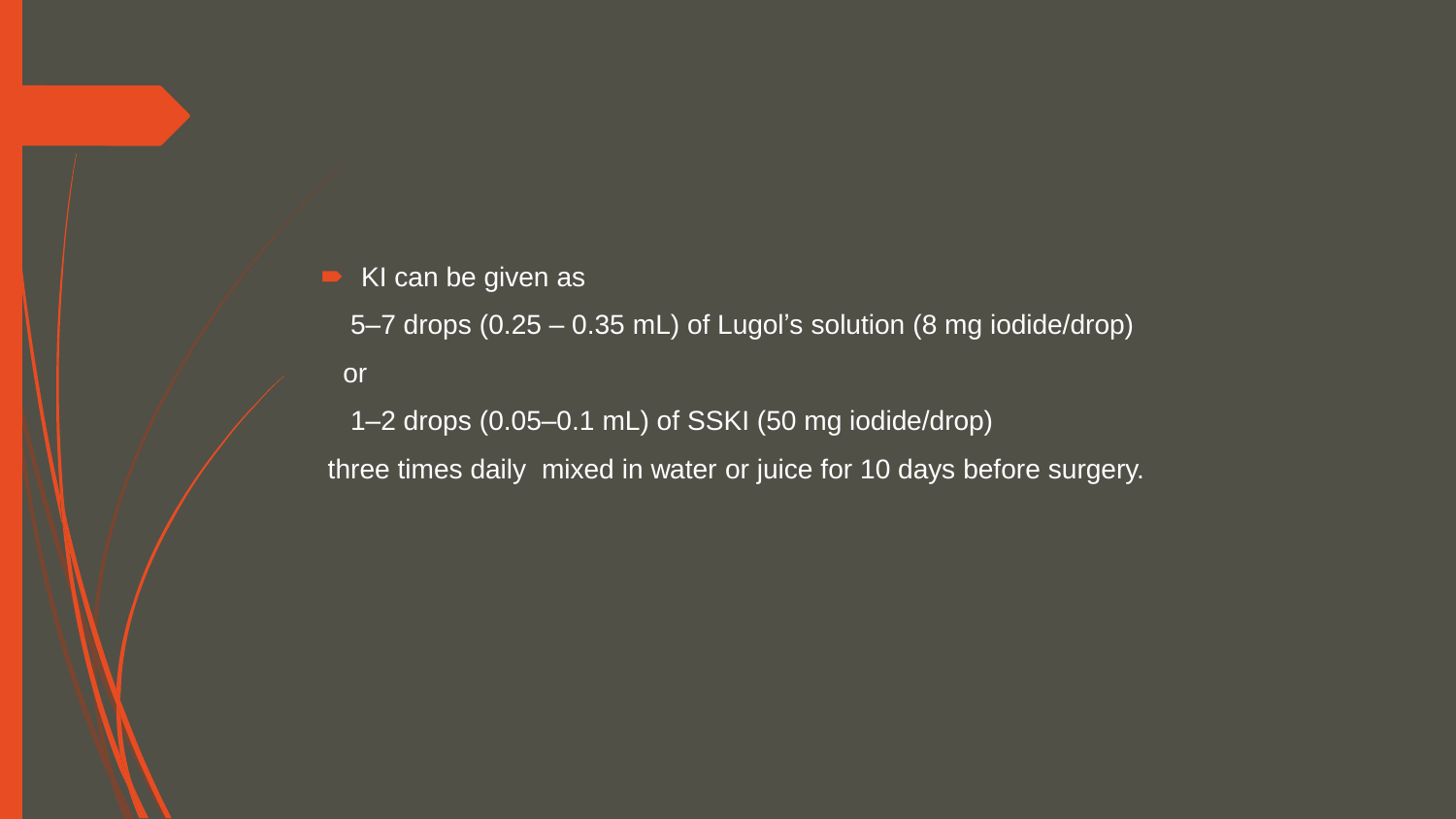## **Lithium**

**E** Lithium carbonate inhibits thyroid hormone secretion,

Lithium, 300 to 450 mg every 8 hours, is used only to provide temporary control of thyrotoxicosis in patients who are allergic to both thionamides and iodide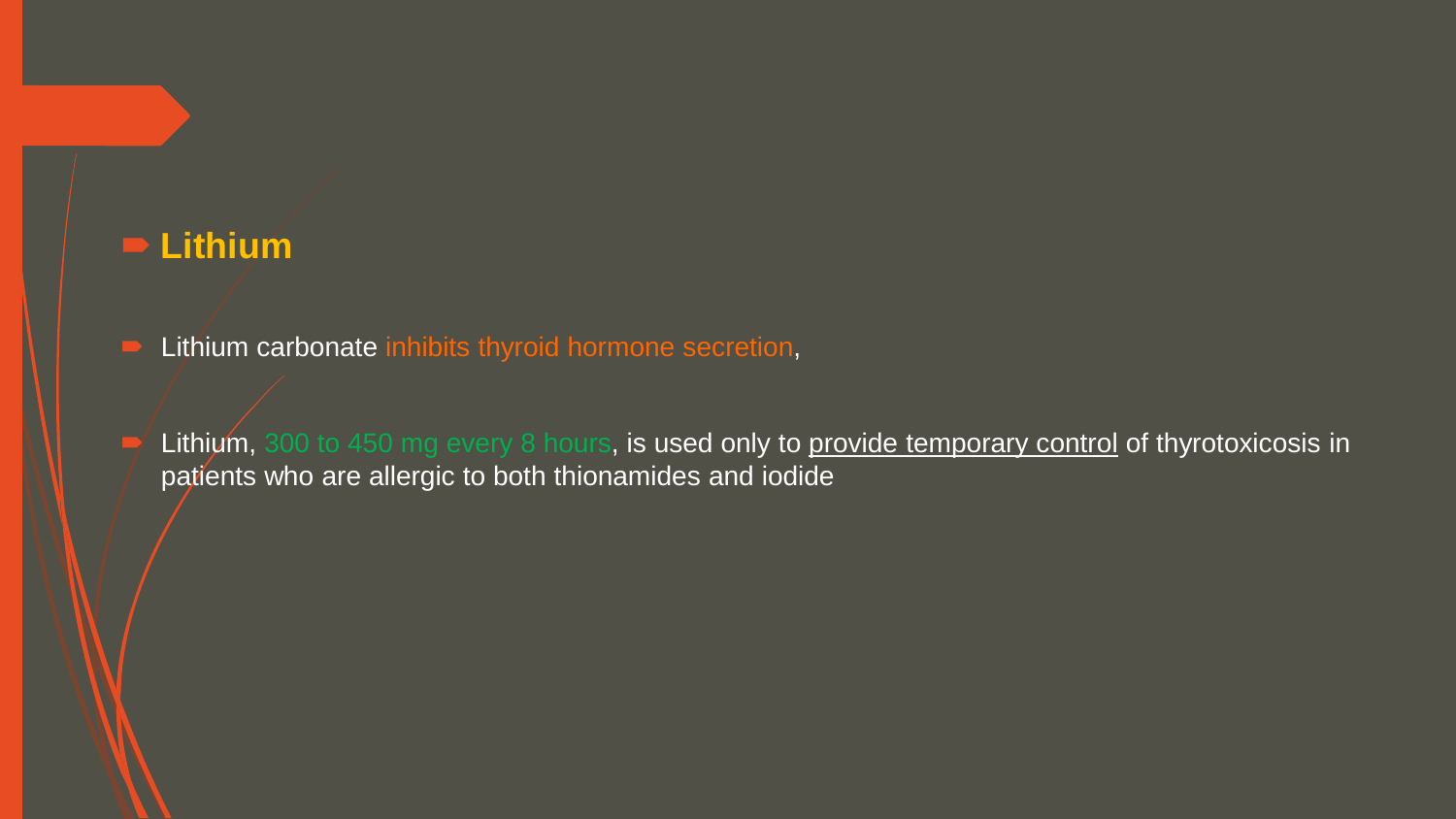## **Selenium.**

- Selenium levels were higher in patients in remission and correlated inversely to TSHRAb
- $\blacksquare$  Therefore it was hypothesized that selenium supplementation might increase remission rate
- Addition of 300 μg sodium selenite daily to methimazole did not, however, increase remission rate in a placebo-controlled trial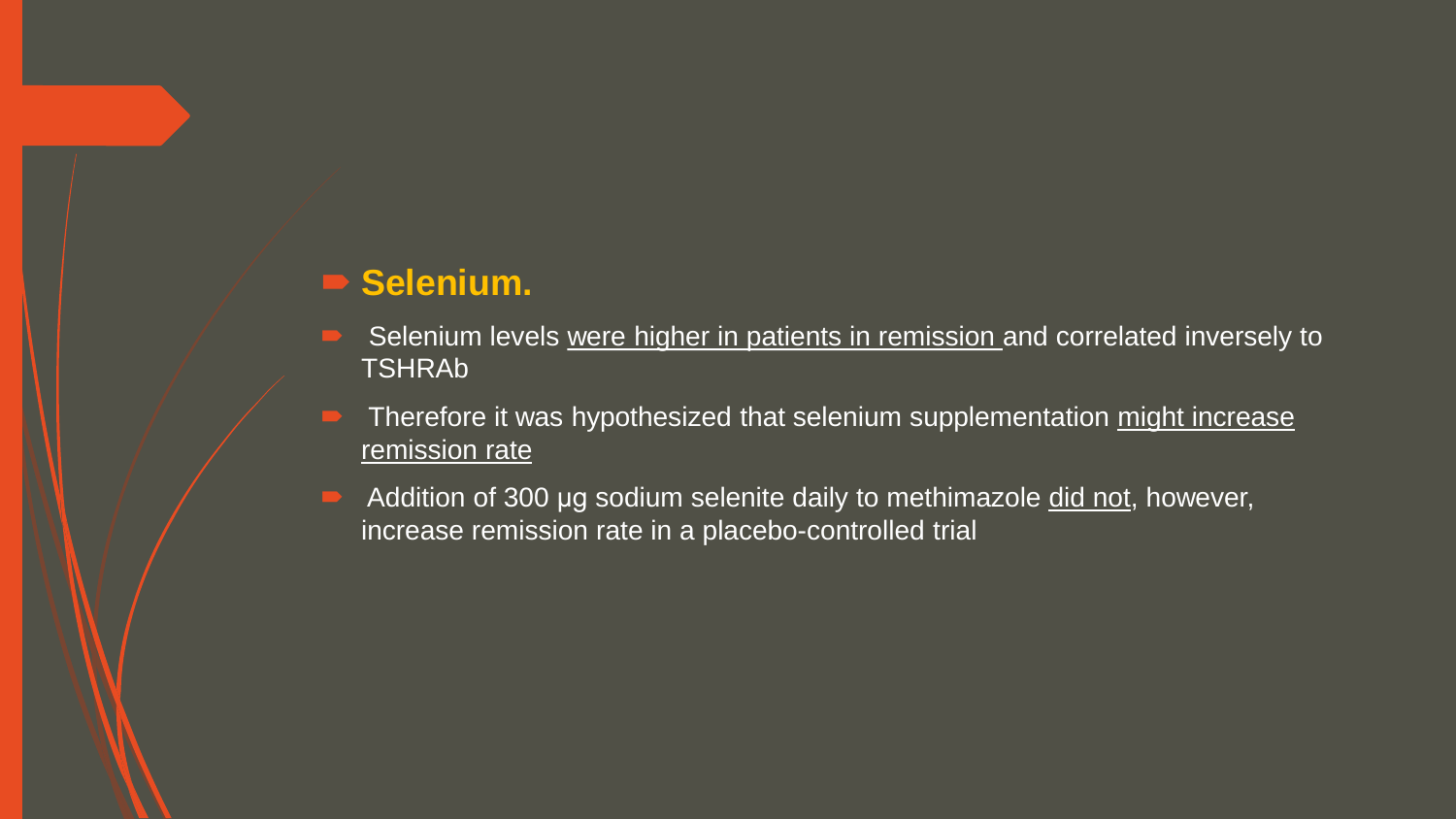# If thyroidectomy is chosen for treatment of GD, how should it be accomplished?

 $\blacktriangleright$  Preparation of patients with GD for thyroidectomy

patients should be rendered euthyroid prior to the procedure with ATD pretreatment, with or without b-adrenergic blockade.

A KI containing preparation should be given in the immediate preoperative period.

Strong recommendation, low-quality evidence

 Calcium and 25-hydroxy vitamin D should be assessed preoperatively and repleted if necessary, or given prophylactically.

 Calcitriol supplementation should be considered preoperatively in patients at increased risk for transient or permanent hypoparathyroidism.

Strong recommendation, low-quality evidence.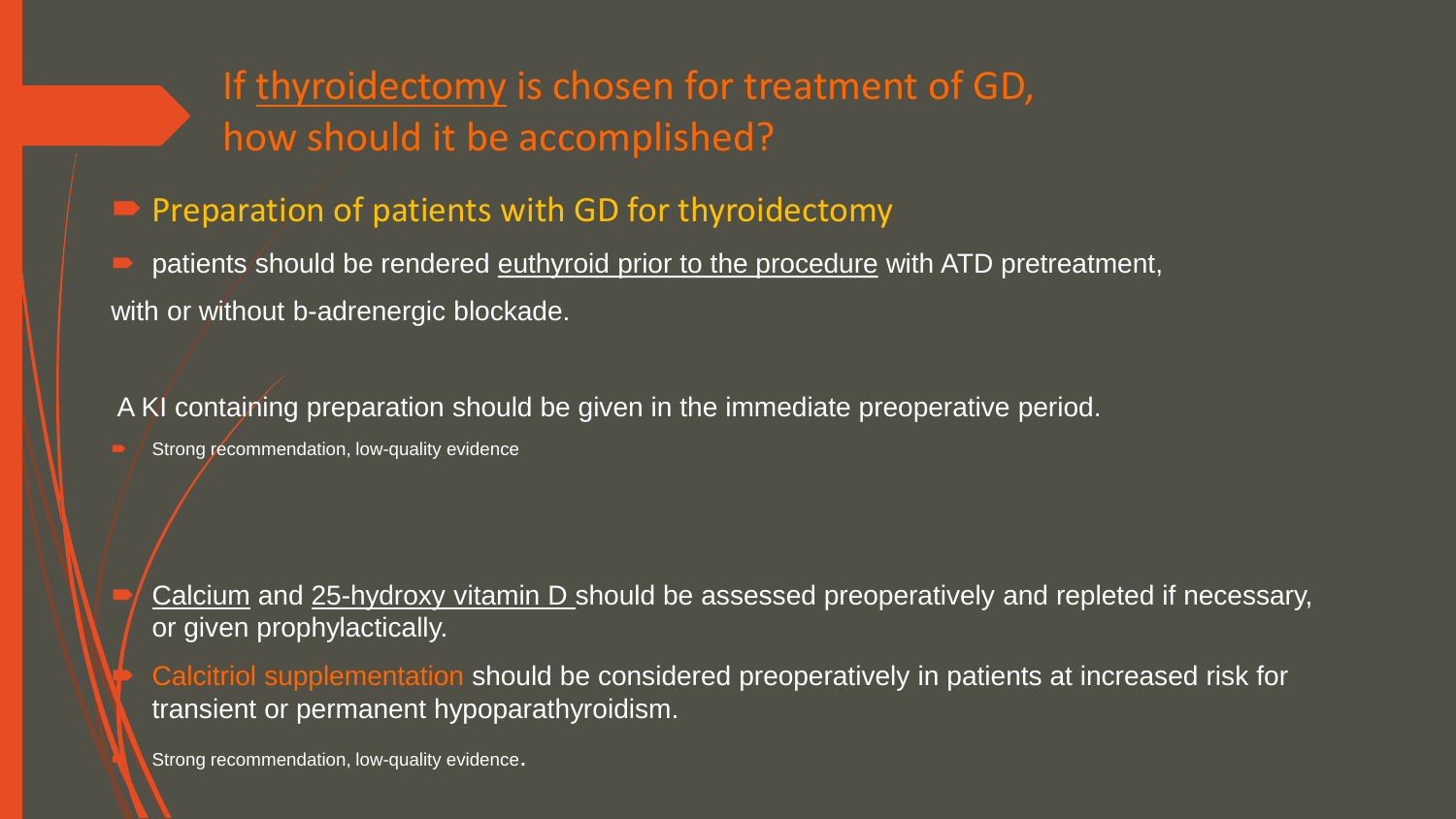- If surgery is chosen as the primary therapy for GD, near total or total thyroidectomy is the procedure of choice.
- Strong recommendation, moderate-quality evidence
- If surgery is chosen as the primary therapy for GD, the patient should be referred to a high-volume thyroid surgeon.
- Strong recommendation, moderate-quality evidence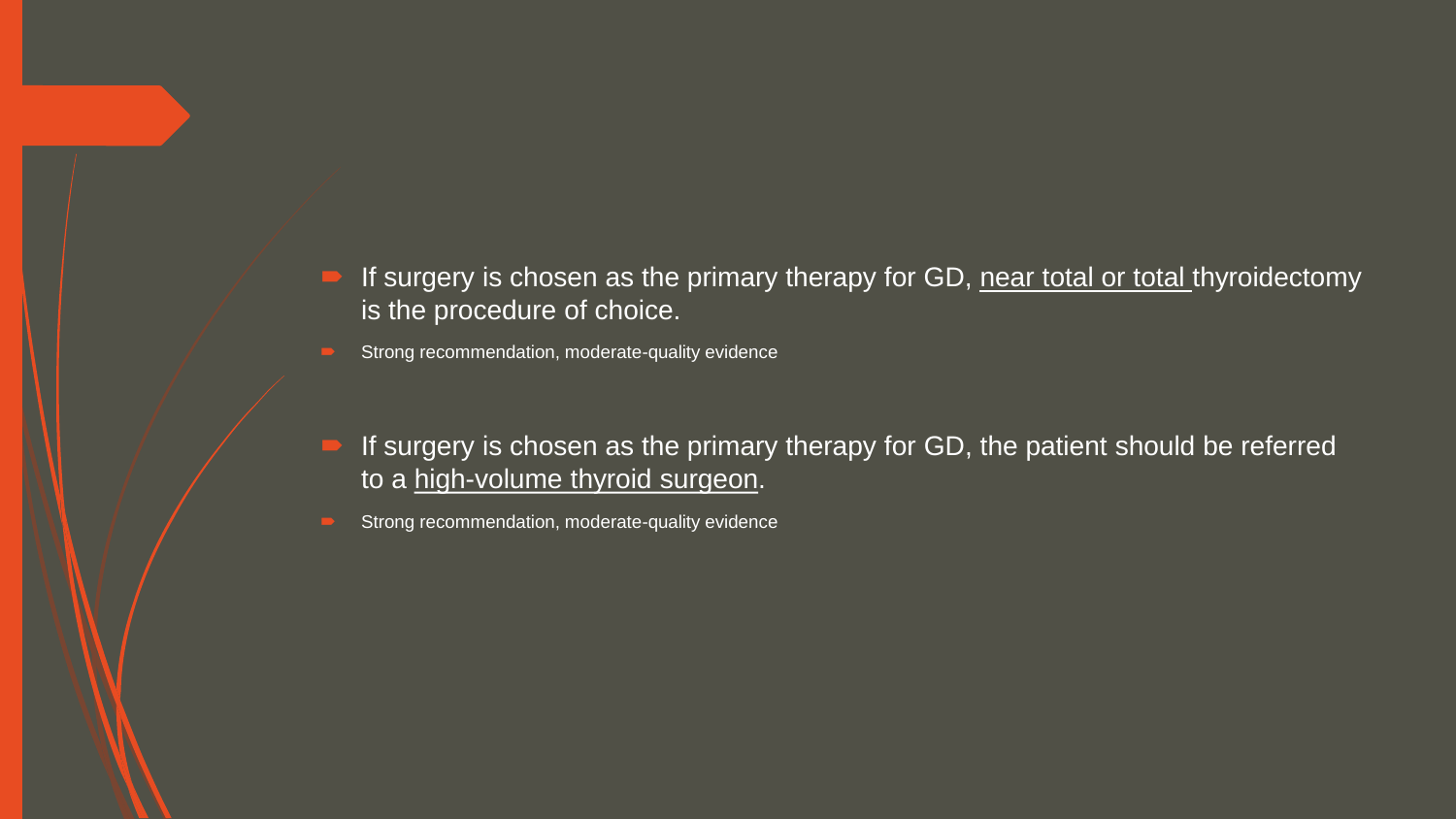# Postoperative care

 Following thyroidectomy for GD, alternative strategies may be undertaken for management of calcium levels:

- serum calcium with or without iPTH levels can be measured, and oral calcium and calcitriol supplementation administered based on these results

or

- prophylactic calcium with or without calcitriol prescribed empirically

**EXECUTE:** Weak recommendation, low-quality evidence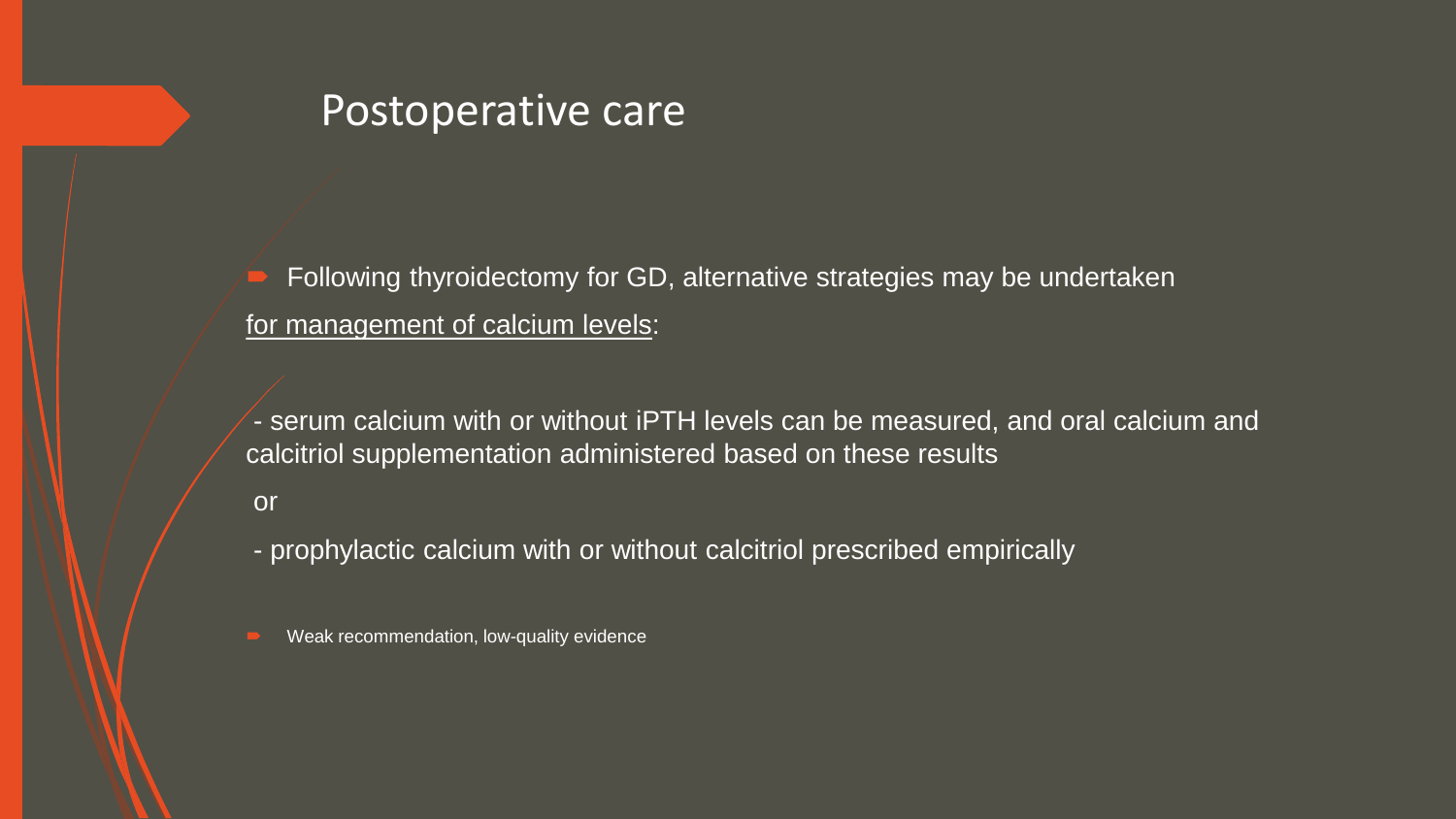- ATD should be stopped at the time of thyroidectomy for GD,
- and b-adrenergic blockers should be weaned following surgery
- Strong recommendation, low-quality evidence.
- RECOMMENDATION 31
- Following thyroidectomy for GD, L-thyroxine should be started at a daily dose appropriate for the patient's weight (0.8 micg/lb or 1.6 micg/kg), with elderly patients needing somewhat less, and serum TSH measured 6–8 weeks postoperatively.